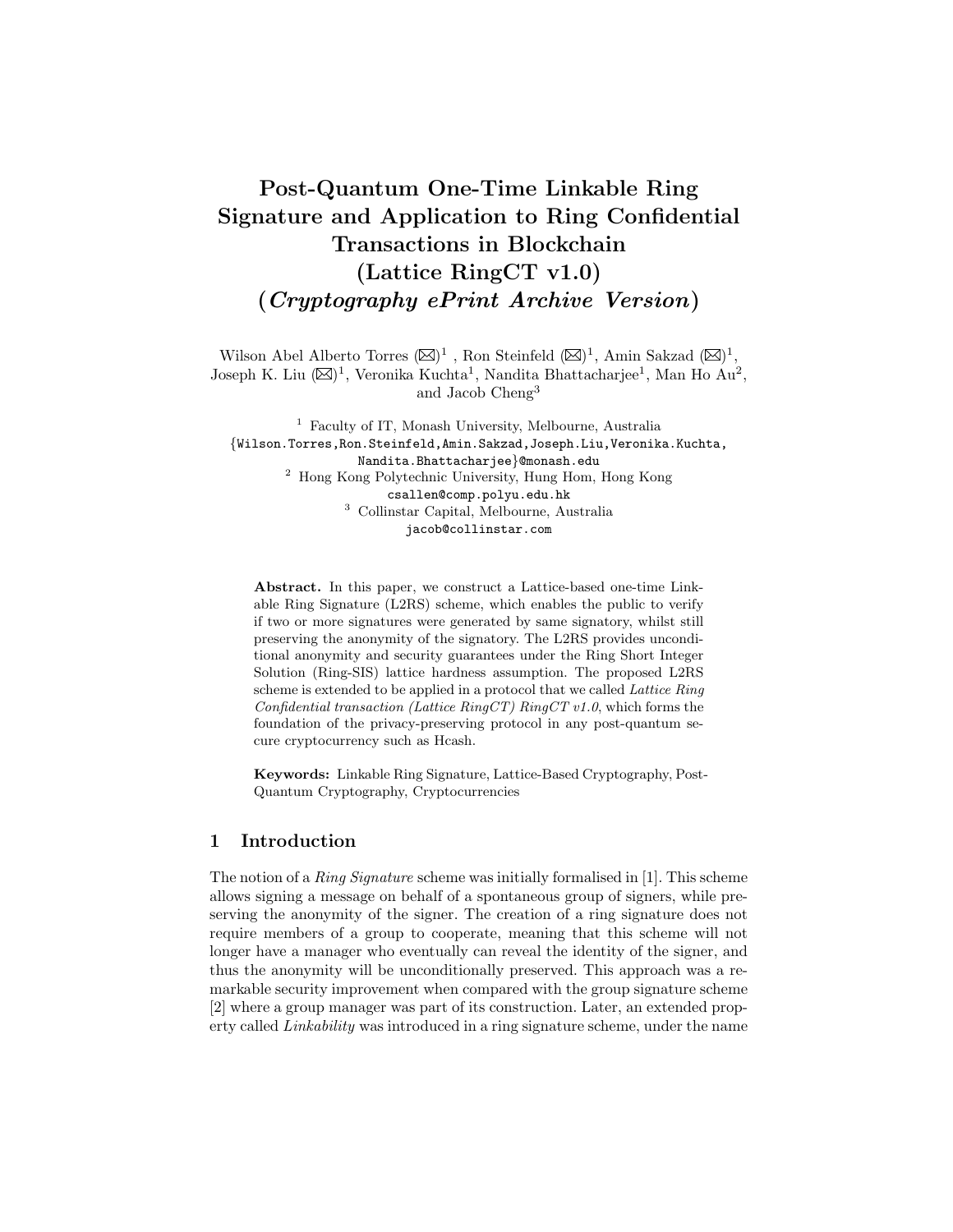## 2 W. Alberto Torres et al.

of Linkable Spontaneous Anonymous Group but is now known as Linkable Ring Signature [3]. The linkability property of ring signatures allows one to detect if two signatures were generated by the same signer (using the same private-key) whilst still preserving their anonymity. This scheme was proved to be secure under the discrete logarithm assumption and in Random Oracle Model (ROM). In comparison with previous unlinkable ring signature schemes, this scheme adds an efficient algorithm to verify the linkability property. Each signature  $(\sigma)$  is accompanied by a label (or tag), which is computed based on the signer's private key and a hash function modelled as a random oracle in a deterministic manner. The label can be used by the linking algorithm the check whether two signatures are created by the same signer. Specifically, if the labels accompanying two signatures are the same, it means that the two signatures are created by the same signer. This particular feature opens the possibility of many practical scenarios [3–5], such as, cryptocurrency, in particular the RingCT confidential transaction protocol adapted in Monero cryptocurrency [6], and e-voting applications.

Nevertheless, the above ring signature schemes are based on classical numbertheory mathematical assumptions, for instance, the hardness of discrete logarithm [7, 8] and factoring large numbers [9]. As a consequence, they are believed to be vulnerable with the onset of powerful quantum computers [10]. This situation has sparked the primarily motivation of researchers in the area of post-quantum cryptography to construct secure approaches against these type of computers. Among the alternatives, lattice-based cryptography has attracted the attention of this field due to its distinguishing features and new applications. Algorithms based on lattices tend to be efficient, simple, highly parallelisable and provide strong provable security guarantees [11, 12].

#### 1.1 Contribution

- We construct a Lattice-based one-time Linkable Ring Signature  $(L2RS)$ scheme. Our L2RS is a generalisation of the BLISS [13] scheme which is currently one of the practical lattice digital signatures. L2RS provides unconditional anonymity as well as unforgeability security guarantees under the hardness of standard lattice assumptions.
- We devise a new cryptocurrency privacy-preserving protocol that we call Lattice RingCT v1.0. This protocol employs our proposed post-quantum L2RS as a fundamental building block along with a homomorphic commitment primitive to provide post-quantum secure confidential transactions which forms the foundation of the privacy-preserving protocol for blockchain cryptocurrencies, such as Hcash.

This paper is organised in eight parts, including the introduction. Section 2 gives a brief background of the current linkable ring signature approaches. After describing the technical description used in Section 3 and the security model in Section 4, this research shows the construction of the L2RS scheme in Section 5 along with the security analysis in Section 6. In Section 7, we present an application of this L2RS in a cryptocurrency protocol that we called Lattice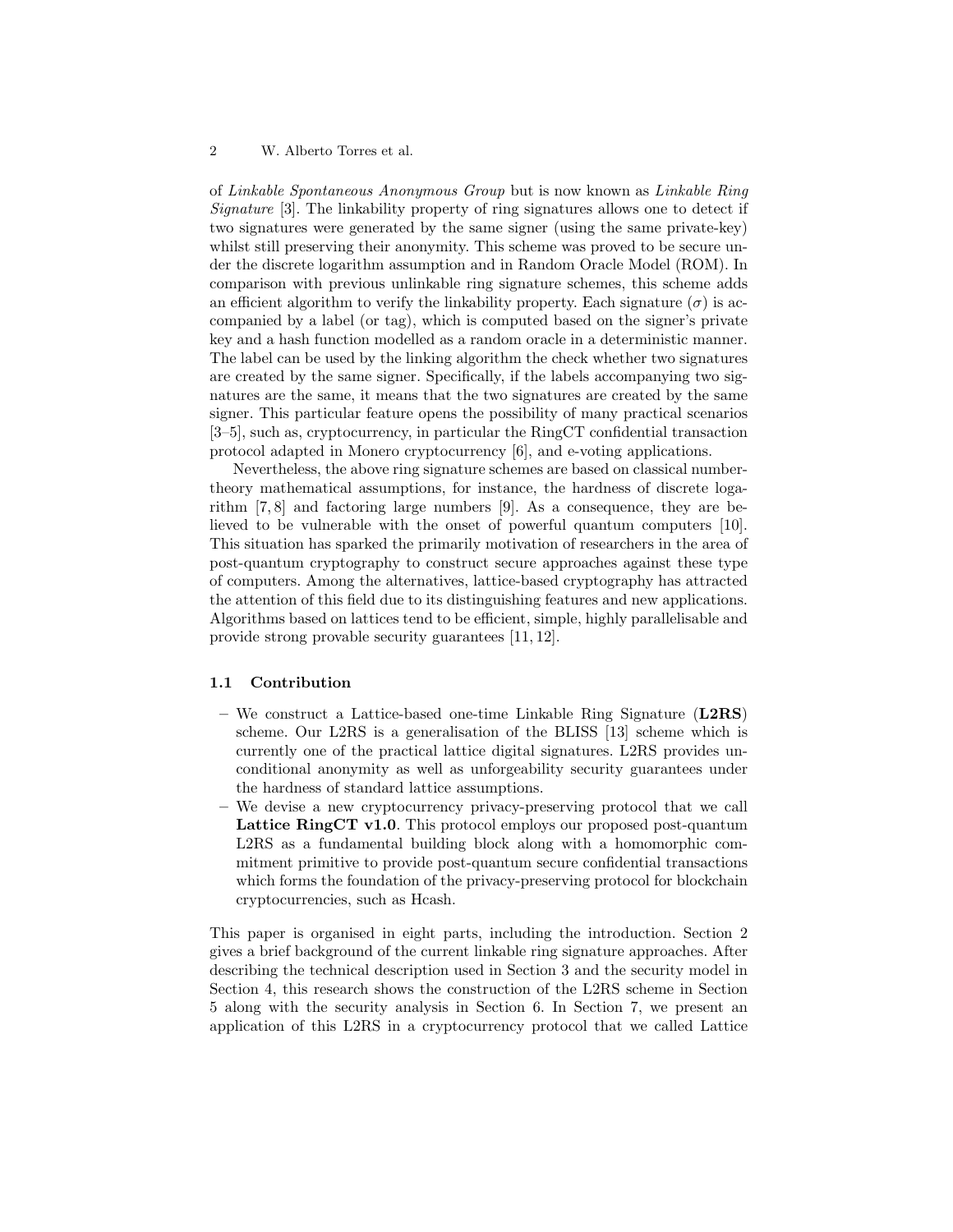RingCT v1.0. Finally, a performance analysis of these proposals is presented in Section 8.

# 2 Related Work

Linkable Ring Signature (LRS) primitive is receiving attention thanks to its distinguishing capabilities of anonymously detecting if two linkable ring signatures are being signed by same signatory. Most of the current linkable ring signature schemes along with different variants  $[3, 5, 14–25]$  rely on the hardness assumptions of classical cryptography. Technically, this primitive uses a linkability tag that has a secure relationship with the signer's publick-key, then the LRS uses this tag to verify whether or not a singer signs two signatures. Monero, a cryptocurrency application, exploits this property to prevent double spending while keeping the user's anonymity [6].

However, this primitive and its variants will be vulnerable to quantum attacks [10, 26, 12]. This situation has led to a new area in the field of cryptography called Post-Quantum Cryptography, aimed at constructing new cryptographic algorithms that are intractable even in the presence of powerful quantum computers. Among the current post-quantum cryptographic proposals [12, 27], lattice-based cryptography has attracted the attention of cryptographers. It is a candidate to be standardised as a post-quantum cryptography solution due to its efficiency, parallelism, uniqueness and strong security assurances under the worst-case hardness of lattice problems, which is significantly better than the average-case hardness of other cryptographic constructions [28, 11].

Digital signatures which are constructed based on lattice-based cryptography can be categorised into GGH/NTRUSign [29, 30], Hash-and-sign [31] and Fiat-Shamir signatures [32]. Fiat-Shamir transformation [33, 34] is used by the Bimodal Lattice Signature Scheme (BLISS) [13], which is currently one of the most practical lattice-based digital signature schemes. BLISS has been constructed using the following well known lattice-based cryptography problems, the Short Integer Solution (SIS) [35], Ring-SIS [36] and the Ring-LWE (Learning With Errors) [37] problems <sup>4</sup>. The Ring-SIS version of BLISS offers practical runtime and key sizes. Moreover, this scheme uses a probabilistic test based on rejection sampling technique to make the distribution of the private-key independent, an important property that completely hides the private-key from any adversary.

Several lattice-based ring signatures schemes have been proposed in [38–43] and there were recently three LRS proposals based on lattice-based cryptography. The first of these constructions [44], is based on the development of a lattice-based weak Pseudo Random Function (wPRF), an accumulator scheme (Acc) and a framework named as Zero-Knowledge Arguments of Knowledge (ZKAoK). These techniques are used to construct LRS schemes where the security guarantees for the LRS properties' unforgeability, anonymity, linkability and non-slanderability rely on the lattice problems. The second lattice LRS scheme

<sup>&</sup>lt;sup>4</sup> The Ring-SIS and Ring-LWE refer to the Ring mathematical structure and differ from the Ring in the Ring Signature scheme.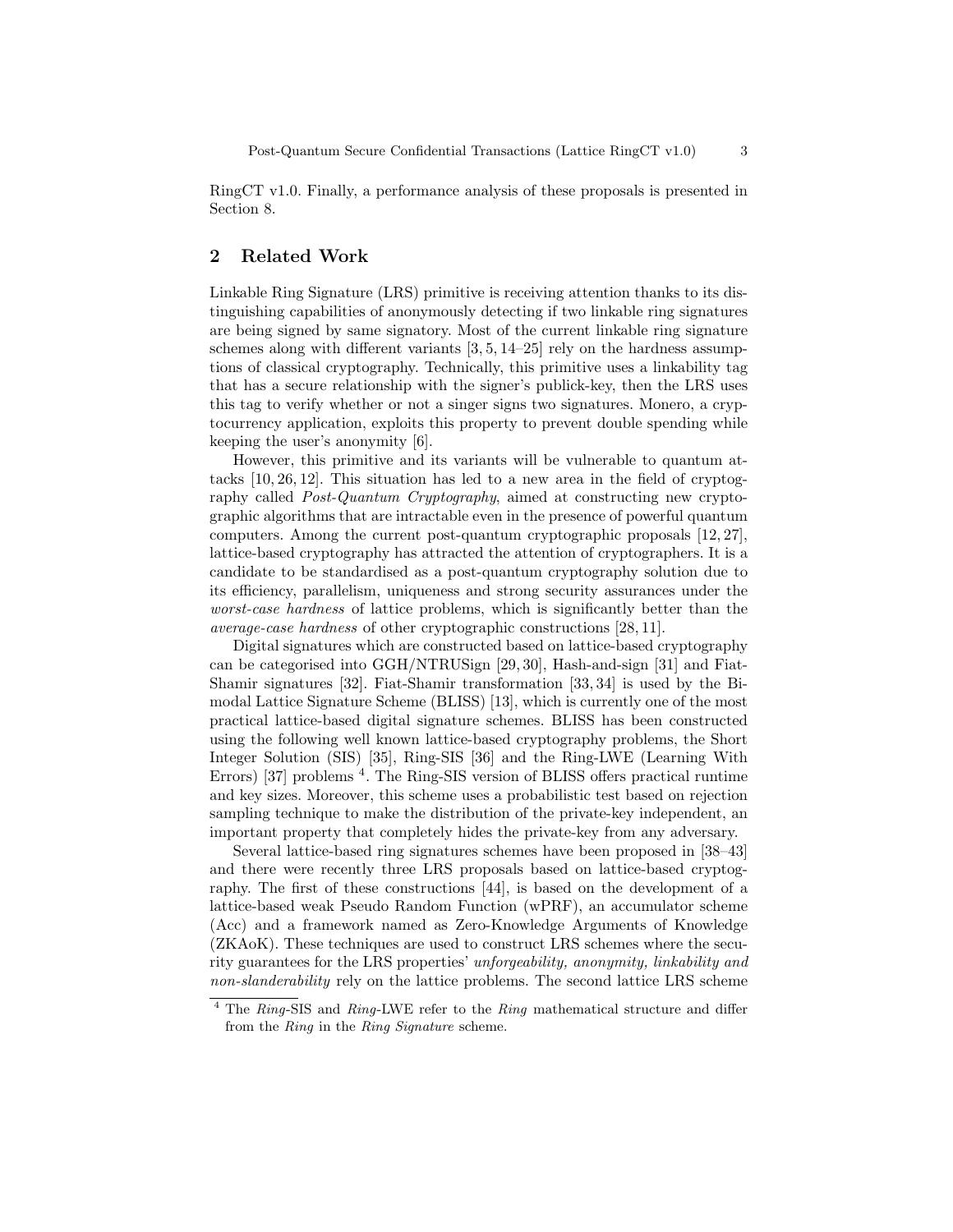#### 4 W. Alberto Torres et al.

[45], uses ideal lattices along with a lattice-based homomorphic commitment in its construction. The security properties are based on the hardness of lattices; however, there is no discussion as to how to secure the scheme in terms of *non*slanderability. This scheme is shown to be used in a cryptocurrency application. The last lattice LRS proposal [46], is devised using lattice-based variants named Module-SIS and Module-LWE problems and its security properties rely on the lattice assumptions.

Our (L2RS) scheme was designed independently and concurrently with [46]. The schemes share similar features, but our scheme offers unconditional anonymity. The construction of this work, which we call Lattice-based onetime Linkable Ring Signature (L2RS), is an extension of BLISS, a demonstrated practical lattice-based digital signature [13]. It is secure in terms of unforgeability, linkability and non-slanderability under the lattice hardness of the Ring-SIS problem and unlike the above Lattice-based LRS schemes [44, 45] and [46], the L2RS scheme achieves unconditional anonymity, meaning that this scheme will be secure even if an adversary has unlimited computational resources and time. As an application of this construction, we designed the Lattice RingCT v1.0, a cryptocurrency protocol that provides confidential transactions and which its security guarantees rely on our post-quantum cryptographic L2RS scheme.

# 3 Preliminaries

The ring  $\mathcal{R} = \mathbb{Z}[x]/f(x)$  is a degree-n polynomial ring, where  $f(x)$  is a polynomial of degree of n. The ring  $\mathcal{R}_q$  is then defined to be the quotient ring  $\mathcal{R}_q = \mathcal{R}/(q\mathcal{R}) = \mathbb{Z}_q[x]/f(x)$ , where  $\mathbb{Z}_q$  denotes the set of all positive integers modulo q (a prime number  $q = 1 \text{ mod } 2n$ ) in the interval  $[-q/2, q/2]$  and  $f(x) = x^n + 1$  where *n* is a power of 2. The challenge  $S_{n,\kappa}$ , is the set of all binary vectors of length  $n$  and weight  $\kappa$ . Two hash functions modeled as Random Oracle Model (ROM),  $H_1$  with range  $\mathcal{S}_{n,\kappa} \subseteq \mathcal{R}_{2q}$ , and  $H_2$  with range  $\mathcal{R}_q^{1 \times (m-1)}$ . When we use  $x \leftarrow D$ , it means that x is chosen from the distribution D, and  $y \leftarrow \mathcal{R}_q$  means that y is chosen uniformly at random according to  $\mathcal{R}_q$ . Matrices are written in bold upper case letters whereas vectors are represented in bold lower case letters, where vectors are column vectors and  $v<sup>T</sup>$  is the transpose of the vector v. The hardness assumption of this work is the Ring-SIS (Short Integer Solution) problem and this is defined as follows.

**Definition 1** ( $\mathcal{R}\text{-}\mathbf{SIS}_{q,m,\beta}^{\mathcal{K}}$  problem). (Based on [13], Def. 2.3). Let  $\mathcal{K}$  be some uniform distribution over the ring  $\mathcal{R}_q^{1 \times m}$ . Given a random matrix  $\mathbf{A} \in \mathcal{R}_q^{1 \times m}$ sampled from K distribution, find a non-zero vector  $\mathbf{v} \in \mathcal{R}_q^{m \times 1}$  such that  $\mathbf{A}\mathbf{v} = \mathbf{0}$ and  $\|\mathbf{v}\|_2 \leq \beta$ , where  $\|\cdot\|_2$  denotes the Euclidean norm.

Lemma 1 (Leftover Hash Lemma (LHL)). (Based on [13], Lemma B.1). Let H be a universal hash family of hash functions from X to Y. If  $h \leftarrow H$  and  $x \leftarrow X$  are chosen uniformly and independently, then the statistical distance between  $(h,h(x))$  and the uniform distribution on  $\mathcal{H} \times Y$  is at most  $\frac{1}{2}$ 2  $\sqrt{|Y|/|X|}$ .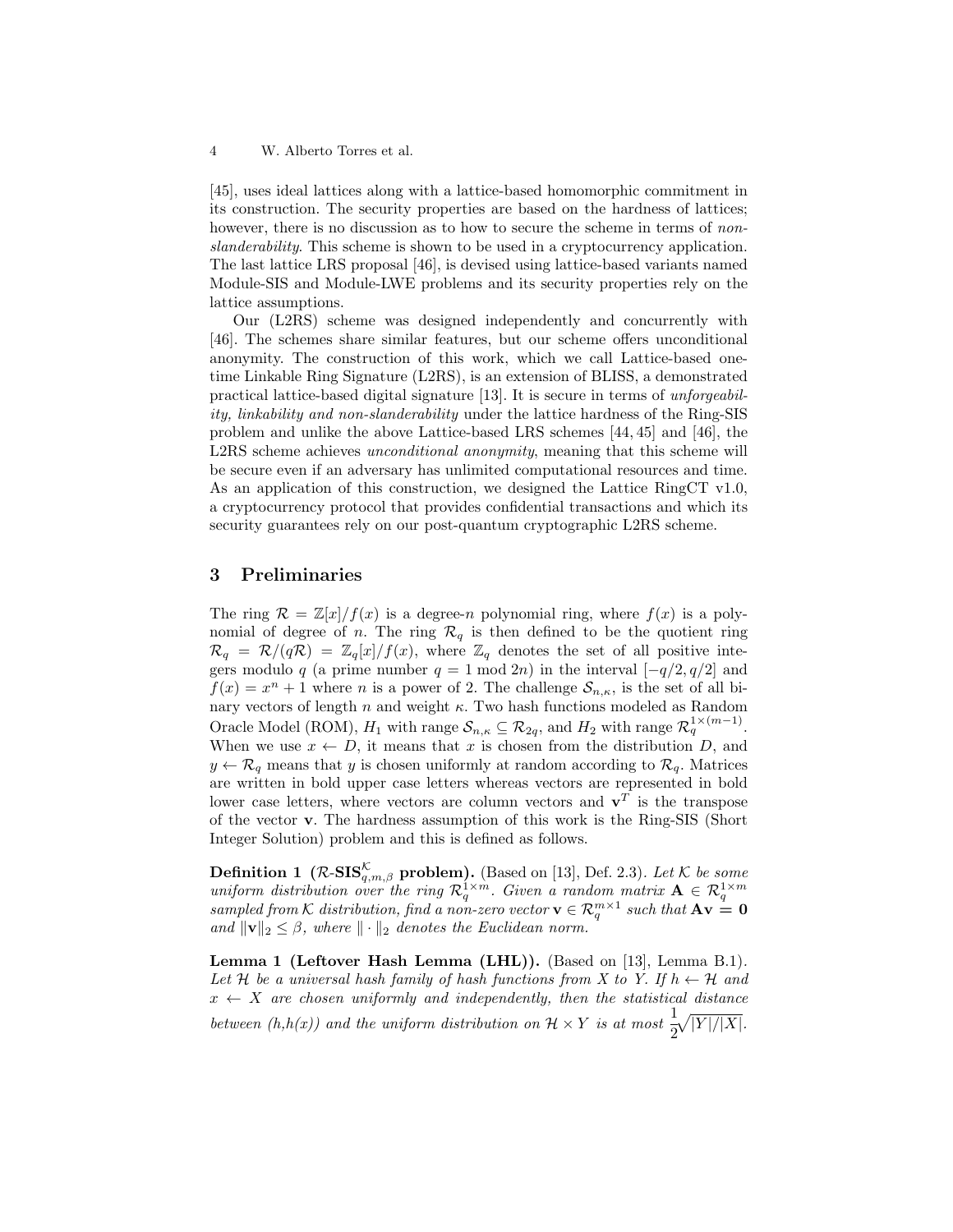Remark 1. We use this lemma for a SIS family of hash function  $H(S) = A \cdot$  $S \in \mathcal{R}_q$ , with  $S \in \mathsf{Dom}_S$ , where each function is indexed by  $A \in \mathcal{R}_q^{1 \times (m-1)}$ and Doms  $\subseteq \mathcal{R}_q^{1 \times (m-1)}$  consists of vectors of  $\mathcal{R}_q$  elements with coefficients in  $\Gamma \triangleq (-2^{\gamma}, 2^{\gamma})$ . This is a universal hash family if for all  $S \neq S'$ , we have

$$
\Pr\left[\mathbf{A}\cdot\mathbf{S}=\mathbf{A}\cdot\mathbf{S}'\right]=\frac{1}{|\mathcal{R}_q|}.
$$

This is a universal hash family if there exists  $1 \leq i \leq m-1$  such that  $s_i - s'_i$  is invertible in  $\mathcal{R}_q$  with  $s_i, s'_i \in \Gamma^n$ . This can be guaranteed by appropriate choice of q, e.g. as shown in ([47], Corollary 1.2), it is sufficient to use q such that  $f(x) = x^n + 1$  factors into k irreducible factors modulo q and  $2^{\gamma} < \frac{1}{\sqrt{2}}$  $\frac{1}{k} \cdot q^{1/k}$ . We assume that  $\mathcal{R}_q$  is chosen to satisfy this condition.

**Lemma 2 (Rejection Sampling).** (Based on [13], Lemma 2.1). Let V be an arbitrary set, and  $h: V \to \mathbb{R}$  and  $f: \mathbb{Z}^m \to R$  be probability distributions. If  $g_v: \mathbb{Z}^m \to R$  is a family of probability distributions indexed by  $v \in V$  with the property that there exists a  $M \in \mathbb{R}$  such that  $\forall v \in V, \forall v \in \mathbb{Z}^m, M \cdot g_v(\mathbf{z}) \geq f(\mathbf{z})$ . Then the output distributions of the following two algorithms are identical:

1.  $v \leftarrow h, z \leftarrow g_v, output(\mathbf{z}, v)$  with probability  $f(\mathbf{z})/(M \cdot g_v(\mathbf{z}))$ . 2.  $v \leftarrow h, z \leftarrow f, output(\mathbf{z}, v) \text{ with probability } 1/M$ .

Definition 2 (Gaussian Distribution). The discrete Gaussian distribution over  $\mathbb{Z}^m$  with standard deviation  $\sigma \in \mathbb{R}$  and center at zero, is defined by  $D_{\sigma}^{m}(\bm{x}) = \rho_{\sigma}(\bm{x})/\rho_{\sigma}(\mathbb{Z}^{m})$ , where  $\rho_{\sigma}$  is m dimensional Gaussian function  $\rho_{\sigma}(\bm{x}) =$  $\exp\left(\frac{-\|x\|^2}{2\sigma^2}\right)$  $\frac{\|x\|^2}{2\sigma^2}\bigg).$ 

## 4 Security model

## 4.1 Structure of Lattice-based one-time Linkable Ring Signature (L2RS)

An L2RS scheme has five PPT algorithms (L2RS.Setup, L2RS.KeyGen, L2RS.SigGen, L2RS.SigVer, L2RS.SigLink). In addition, the correctness of this scheme is satisfied by the Signature correctness L2RS.SigGen Correctness and the Linkability correctness L2RS.SigLink Correctness. These algorithms are defined as follows:

- L2RS. Setup: a PPT algorithm that takes the security parameter  $\lambda$  and produces the Public Parameters (Pub-Params).
- L2RS.KeyGen: a PPT algorithm that by taking the Pub-Params, it produces a pair of keys: the public-key pk and the private-key sk.
- L2RS. SigGen: a PPT algorithm that receives the Pub-Params, a singer  $\pi$ 's sk, a message  $\mu$  and the list L of users' pk's in the ring signature, and outputs a signature  $\sigma_L(\mu)$ .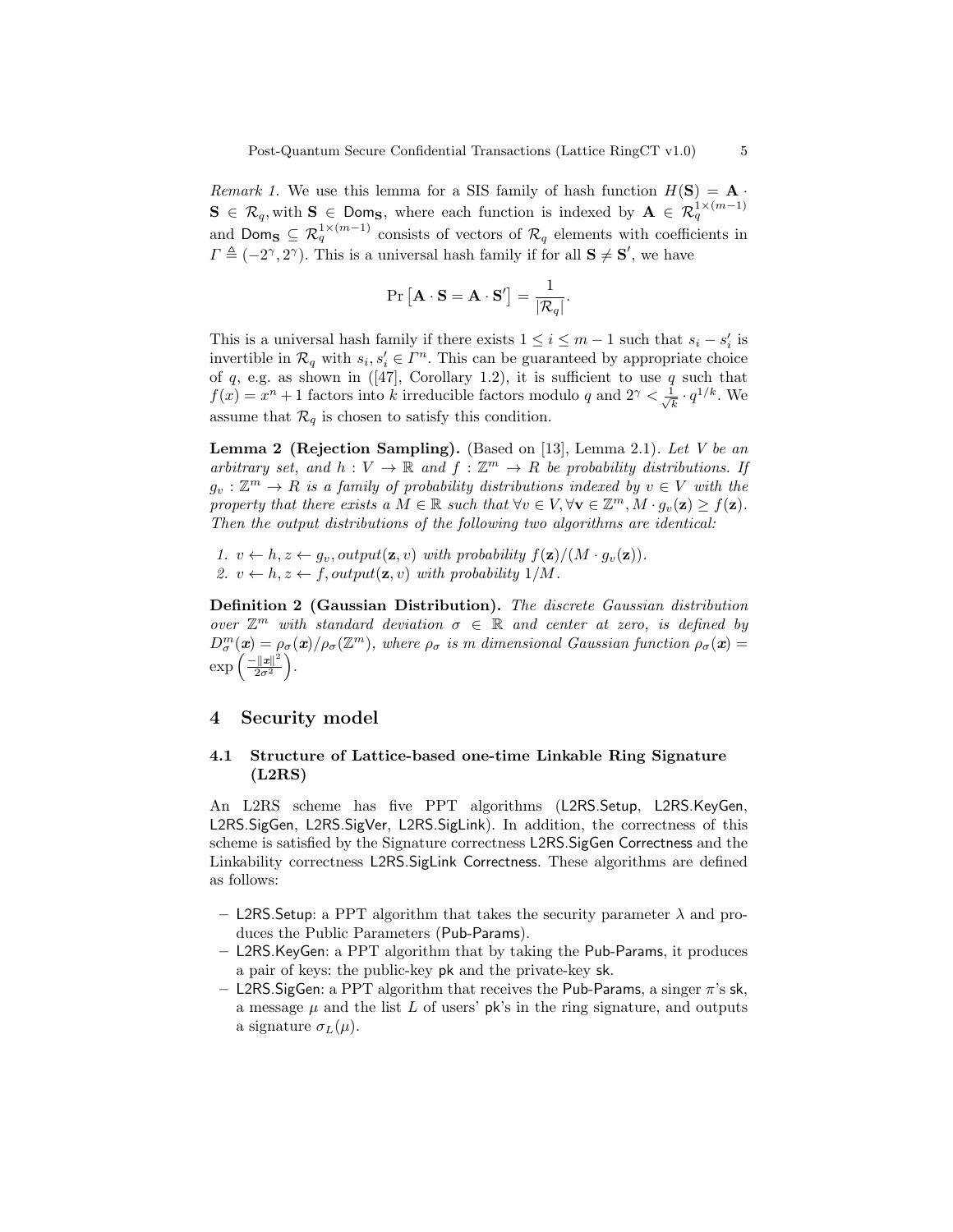- L2RS. SigVer: a PPT algorithm that takes Pub-Params, a signature  $\sigma_L(\mu)$ , a list L of pk's and the message  $\mu$ , and it verifies if this signature was legitimately created, this algorithm outputs either: Accept or Reject.
- **L2RS.SigLink:** a PPT algorithm that inputs two valid signatures  $\sigma_L(\mu_1)$  and  $\sigma_L(\mu_2)$  and it anonymously determines if these signatures were produced by same signer  $\pi$ . Thus, this algorithm has a deterministic output: **Linked** or Unlinked.

Correctness requirements:

- L2RS.SigGen Correctness: this guarantees that valid signatures signed by honest signers will be accepted by a verifier with overwhelming probability.
- L2RS. SigLink Correctness: this ensures that if two signatures  $\sigma_L(\mu_1)$  and  $\sigma_L(\mu_2)$  are signed by an honest signer  $\pi$ , SigLink will output Linked with overwhelming probability.

## 4.2 Oracles for adversaries

The following oracles are available to any adversary who tries to break the security of an L2RS scheme:

- $-$  pk<sub>i</sub>  $\leftarrow$  JO( $\perp$ ). The *Joining Oracle*, on request, adds new user(s) to the system. It returns the public-key(s)  $pk_i$ .
- $-$  sk<sub>i</sub>  $\leftarrow$   $\mathcal{CO}(\mathsf{pk}_i)$ . The *Corruption Oracle*, on input a  $\mathsf{pk}_i$  that is a query output of  $\mathcal{JO}$ , returns the corresponding  $sk_i$ .
- $\sigma'_{L}(\mu) \leftarrow \mathcal{SO}(w, L, \mathsf{pk}_{\pi}, \mu)$ . The *Signing Oracle*, on input a group size w, a set L of w  $\mathsf{pk}$ 's, the signer's  $\mathsf{pk}_{\pi}$ , and a message  $\mu$ , this oracle returns a valid signature  $\sigma_L'(\mu)$ .

## 4.3 Threat Model

- One-time Unforgeability. One time unforgeability for the L2RS scheme is defined in the following game between a simulator  $S$  and an adversary  $A$ who has access to the oracles  $J\mathcal{O}, \mathcal{CO}, \mathcal{SO}$  and the random oracle:
	- 1. S generates and gives the list L of pk's to  $\mathcal{A}$ .
	- 2. A may query the oracles according to any adaptive strategy.
	- 3. A gives S a ring signature size w, a set L of w pk's, a message  $\mu$  and a signature  $\sigma_L(\mu)$ .

A wins the game if:

- L2RS.SigVer( $\sigma_L(\mu)$ )=Accept.
- pk's in the L are outputs from  $J\mathcal{O}$  oracle.
- No pk in  $L$  has been input to  $\mathcal{CO}$ .
- $\sigma_L(\mu)$  is not an output of  $\mathcal{SO}.$
- No signing key  $pk_{\pi}$  was queried more than once to  $SO$ .

The advantage of the one-time unforgeability in the L2RS scheme is denoted by

**Advantage**<sub>A</sub><sup>*ot*-*unf*</sup>(
$$
\lambda
$$
) = Pr[ $A$  wins the game ]

<sup>6</sup> W. Alberto Torres et al.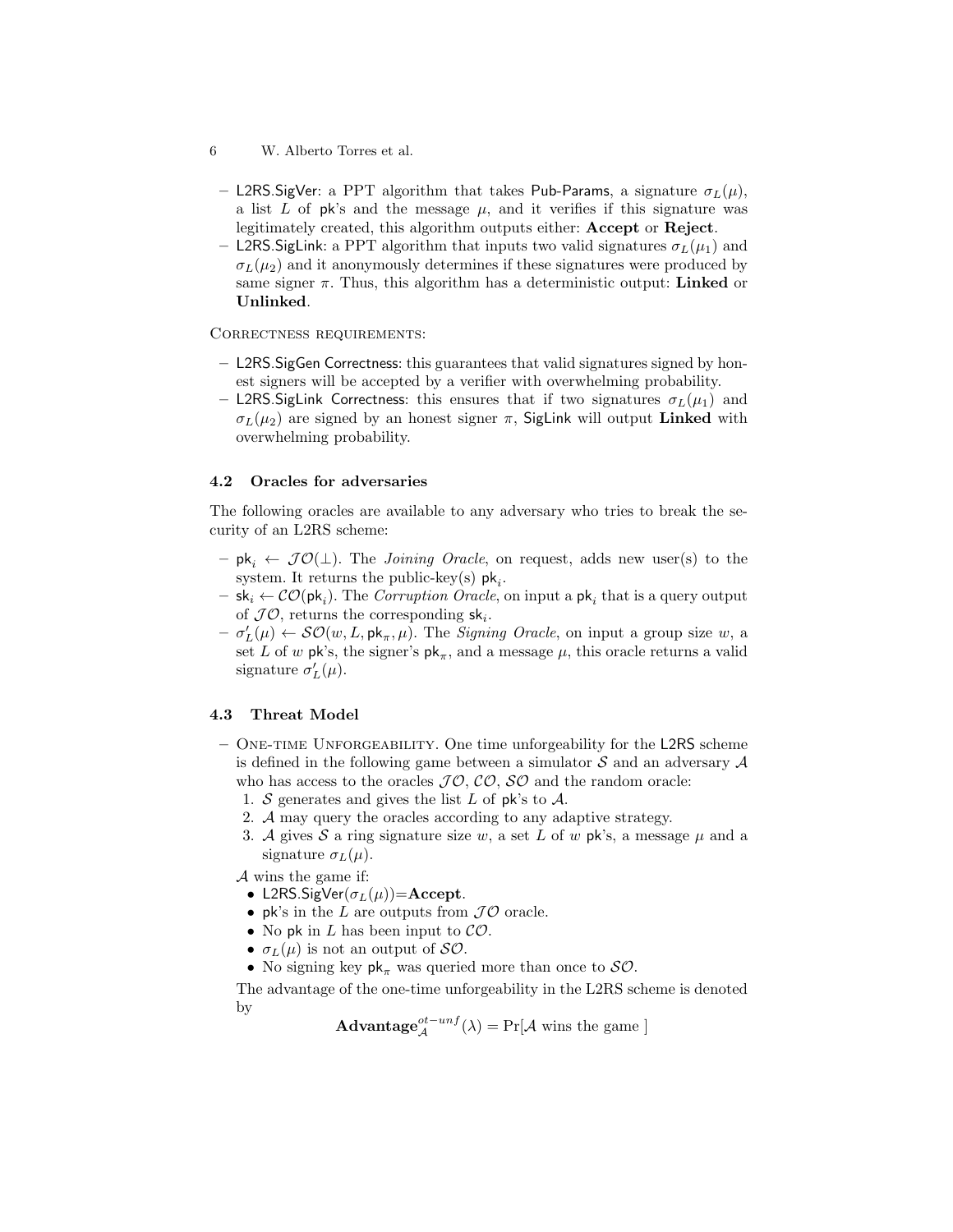Definition 3 (One-Time Unforgeability). The L2RS scheme is one-time unforgeable if for all PPT adversary A, Advantage<sup>ot-unf</sup>( $\lambda$ ) is negligible.

- UNCONDITIONAL ANONYMITY. It should be infeasible for an adversary  $A$ to distinguish a signer's **pk** with probability  $1/2$ , even if the adversary has unlimited computing resources. This property for L2RS schemes is defined in the following game between a simulator  $\mathcal S$  and an unbounded adversary A.
	- 1. A may query  $\mathcal{IO}$  according to any adaptive strategy.
	- 2. A gives S the  $L = \{pk_0, pk_1\}$ , which is the output of the  $J\mathcal{O}$ , and a message  $\mu$ .
	- 3. S flips a coin  $b = \{0, 1\}$ , then S computes the signature  $\sigma_b =$ L2RS.SigGen(L, sk<sub>b</sub>,  $\mu$ , Pub-Params). This signature is given to A.
	- 4. A outputs a bit  $b'$ .
	- 5. The output of this experiment is defined to be 1 if  $b = b'$ , or 0 "zero" otherwise.

 $\mathcal A$  wins the game if:

- $pk_0$  and  $pk_1$ cannot be used by  $\mathcal{CO}$  and  $\mathcal{SO}$ .
- Outputs 1, where  $b = b'$ , with  $Pr = 1/2$ .

The unconditional anonymity advantage of the L2RS scheme is denoted by

$$
\mathbf{Advantage}_{\mathcal{A}}^{Anon}(\lambda) = \left| \Pr[b = b'] - \frac{1}{2} \right|.
$$

Definition 4 (Unconditional Anonymity). The L2RS scheme is unconditional anonymous if for any unbounded adversary A,  $\bf{Advantage}_{\mathcal{A}}^{Anon}(\lambda)$ is zero.

- LINKABILITY. It should be infeasible for an adversary  $A$  to unlinked two valid L2RS signatures which were correctly generated with same  $s_{\pi}$ . To describe this, we use the interaction between a simulator  $\mathcal S$  and an adversary  $\mathcal{A}$ :
	- 1. The A queries the  $\mathcal{J}\mathcal{O}$  multiple times.
	- 2. The A outputs two signatures  $\sigma_L(\mu)$  and  $\sigma'_{L'}(\mu')$  and two lists L and L' of pk's.

A wins the game if:

- The pk's in L and L' are outputs of  $J\mathcal{O}$ .
- Queried  $\mathcal{CO}$  only once to get the  $\mathsf{sk}_{\pi}$ , corresponding to  $\mathsf{pk}_{\pi}$ .
- By calling L2RS. SigVer on input  $\sigma_L(\mu)$  and  $\sigma'_{L'}(\mu')$ , it outputs Accept on both inputs.
- Finally, it gets Unlinked, when calling L2RS. SigLink on input  $\sigma_L(\mu)$  and  $\sigma'_{L'}(\mu').$

Thus the advantage of the linkability in the L2RS scheme is denoted by

**Advantage**<sub>A</sub><sup>*Link*</sup>(
$$
\lambda
$$
) = Pr[ $A$  wins the game].

Definition 5 (Linkability). The L2RS scheme is linkable if for all PPT adversary A,  $\mathbf{Advantage}_{\mathcal{A}}^{Link}$  is negligible.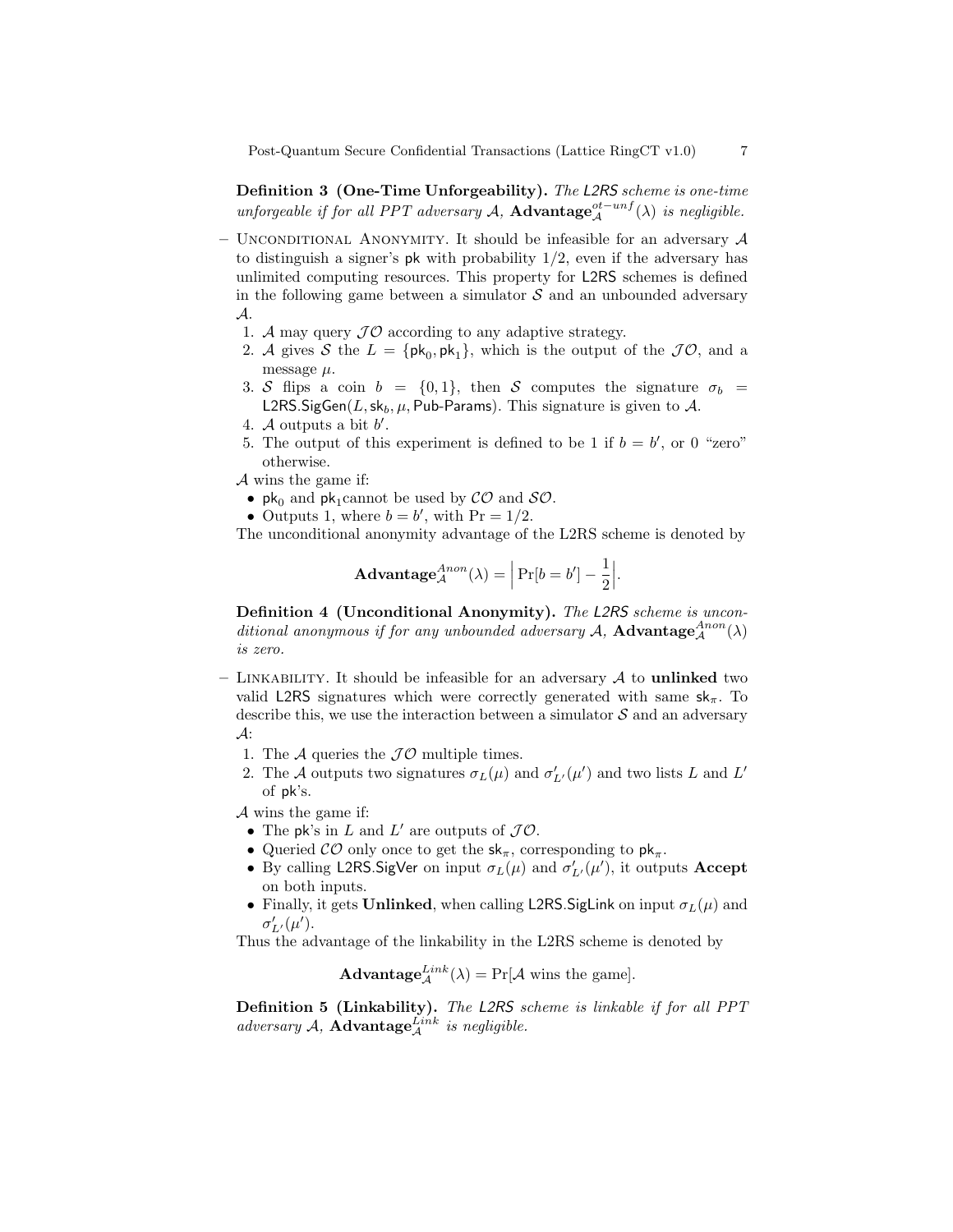- NON-SLANDERABILITY. It should be infeasible for an adversary  $A$  to linked two valid L2RS signatures which were correctly generated with different sk's. This means that an adversary can frame an honest user for signing a valid signature so the adversary can produce another valid signature such that the L2RS.SigLink algorithm outputs Linked. To describe this, we use the interaction between a simulator  $S$  and an adversary  $A$ :
	- 1. The S generates and gives the list L of pk's to  $\mathcal{A}$ .
	- 2. The A queries the  $J\mathcal{O}$  and  $\mathcal{CO}$  to obtain  $\mathsf{pk}_{\pi}$  and  $\mathsf{sk}_{\pi}$ , respectively.
	- 3. A gives the generated parameters to  $S$ .
	- 4. S uses the  $sk_{\pi}$  and calls the SO to output a valid signature  $\sigma_L(\mu)$ , which is given to A.
	- 5. The A uses the remaining keys of the ring signature  $(w 1)$  to create a second signature  $\sigma'_{L}(\mu)$  by calling the  $\mathcal{SO}$  algorithm.

A wins the game if:

- The L2RS. SigVer, on input  $\sigma_L(\mu)$  and  $\sigma_L'(\mu)$ , outputs Accept.
- The keys  $pk_{\pi}$  and  $sk_{\pi}$  were not used to generated the second signature  $\sigma_L'(\mu)$ .
- When calling the L2RS. SigLink on input  $\sigma_L(\mu)$  and  $\sigma'_L(\mu)$ , it outputs Linked.

Thus the advantage of the non-slanderability in the L2RS scheme is denoted by

**Advantage**<sub>A</sub><sup>*NS*</sup>(
$$
\lambda
$$
) = Pr[ $\mathcal{A}$  wins the game].

Definition 6 (Non-Slanderability). The L2RS scheme is nonslanderable if for all PPT adversary A,  $\textbf{Advantage}_{\mathcal{A}}^{NS}$  is negligible.

# 5 L2RS Scheme description

The scheme L2RS = (L2RS.Setup, L2RS.KeyGen, L2RS.SigGen, L2RS.SigVer, L2RS.SigLink) works as follows.

#### 5.1 L2RS.Setup

By receiving the security parameter  $\lambda$ , this L2RS.Setup algorithm randomly chooses  $A = (a_1, \ldots, a_{m-1}) \leftarrow \mathcal{R}_q^{1 \times (m-1)}$  and  $H = (h_1, \ldots, h_{m-1}) \leftarrow$  $\mathcal{R}_q^{1\times (m-1)}.$  This outputs the public parameters (Pub-Params):  $\mathbf A$  and  $\mathbf H.$ 

Remark 2. To prevent malicious attack, L2RS.Setup incorporates a trapdoor in A or H, in practice L2RS.Setup would generate A and H based on the cryptographic Hash function  $H_2$  evaluated at two distinct and fixed constants.

**Definition 7 (Function L2RS.Lift).** This function maps  $\mathcal{R}_q^{1 \times m}$  to  $\mathcal{R}_{2q}^{1 \times m}$ with respect to a public parameter  $A \in \mathcal{R}_q^{1 \times (m-1)}$ . Given  $a \in \mathcal{R}_q$ , we let L2RS.Lift $(\mathbf{A}, \mathbf{a}) \triangleq (2 \cdot \mathbf{A}, -2 \cdot \mathbf{a} + q) \in \mathcal{R}_{2q}^{1 \times m}$ .

<sup>8</sup> W. Alberto Torres et al.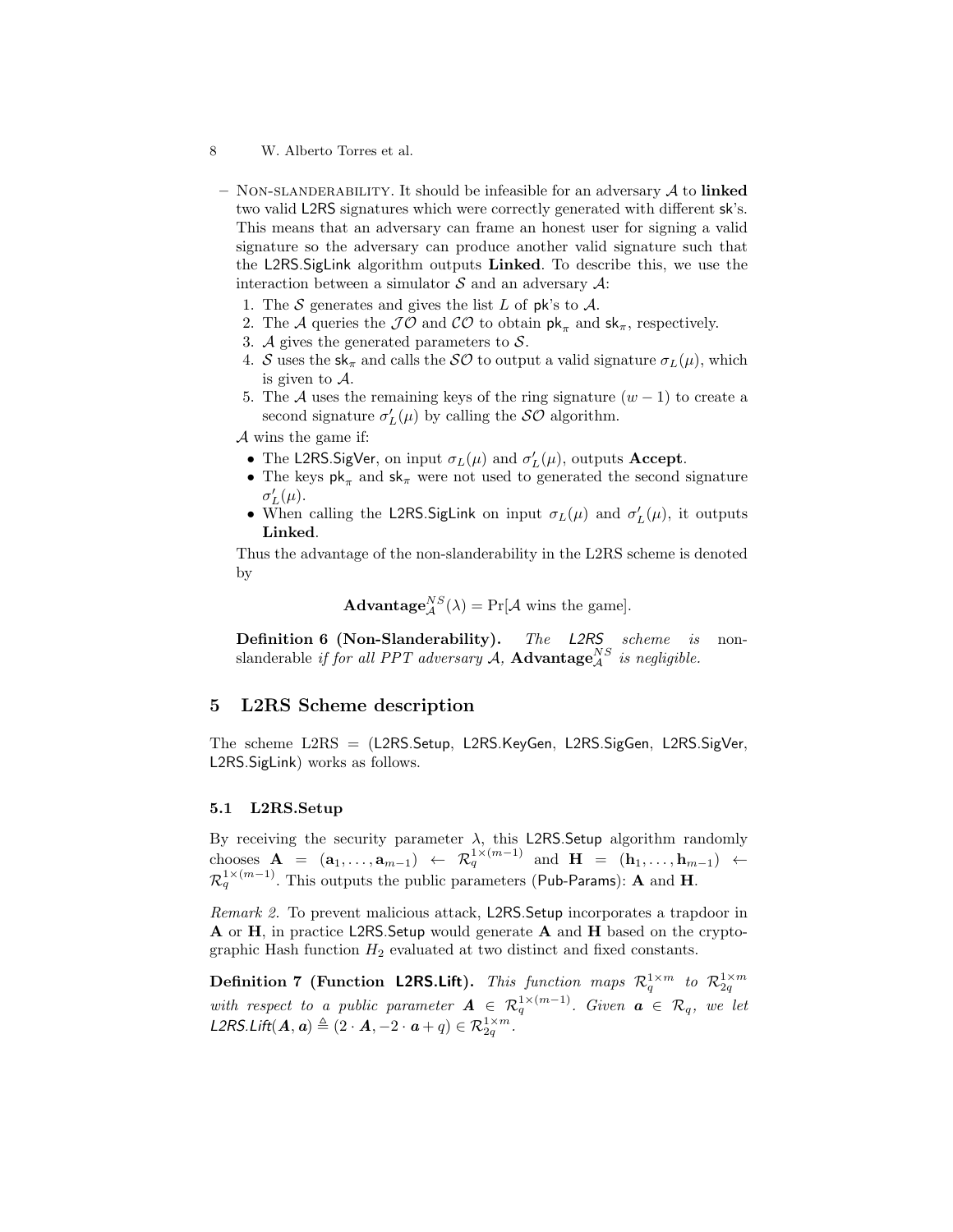Post-Quantum Secure Confidential Transactions (Lattice RingCT v1.0) 9

#### 5.2 Key Generation - L2RS.KeyGen

This algorithm receives the public parameter Pub-Param:  $\mathbf{A} \in \mathcal{R}_q^{1 \times (m-1)}$ , then it generates a key pair in  $\mathcal{R}_q$ , we:

- Pick  $(\mathbf{s}_1, \ldots, \mathbf{s}_{m-1})$  with every component chosen uniformly and independently with coefficients in  $(-2^{\gamma}, 2^{\gamma})$ .
- Define  $\mathbf{S}^T = (\mathbf{s}_1, \dots, \mathbf{s}_{m-1}) \in \mathcal{R}_q^{1 \times (m-1)}$ .
- Compute  $\mathbf{a} = \mathbf{A} \cdot \mathbf{S}$  mod  $q \in \mathcal{R}_q$ . The  $\mathbf{a}$  and  $\mathbf{S}$  are the public-key pk and the private-key sk, respectively.

This L2RS.KeyGen algorithm is described in the following Algorithm 1:

| <b>Algorithm 1</b> L2RS.KeyGen - Key-pair Generation $(a, S)$ |                                                                                                                                                                                      |  |  |  |  |  |
|---------------------------------------------------------------|--------------------------------------------------------------------------------------------------------------------------------------------------------------------------------------|--|--|--|--|--|
|                                                               | <b>Input:</b> Pub-Param: $A \in \mathcal{R}_a^{1 \times (m-1)}$ .                                                                                                                    |  |  |  |  |  |
|                                                               | <b>Output:</b> $(a, S)$ , being the public-key and the private-key, respectively.                                                                                                    |  |  |  |  |  |
|                                                               | 1: procedure L2RS. $KeyGen(A)$                                                                                                                                                       |  |  |  |  |  |
| 2:                                                            | Let $\mathbf{S}^T = (\mathbf{s}_1, \ldots, \mathbf{s}_{m-1}) \in \mathcal{R}_q^{1 \times (m-1)}$ , where $\mathbf{s}_i \leftarrow (-2^\gamma, 2^\gamma)^n$ , for $1 \leq i \leq m-1$ |  |  |  |  |  |
| -3:                                                           | Compute $\mathbf{a} = \mathbf{A} \cdot \mathbf{S} \bmod q \in \mathcal{R}_q$ .                                                                                                       |  |  |  |  |  |
| 4:                                                            | return $(a, S)$ .                                                                                                                                                                    |  |  |  |  |  |

## 5.3 Signature Generation - L2RS.SigGen

The L2RS. SigGen algorithm inputs the user's private-key  $S_{\pi}$ , the message  $\mu$ , the list of user's public-keys  $L$  and the public parameters <code>Pub-Params: H</code>  $\in$   $\mathcal{R}_q^{1\times (m-1)}$ and  $\mathbf{A} \in \mathcal{R}_q^{1 \times (m-1)}$ . This algorithm outputs the signature  $\sigma_L(\mu)$ . We call  $\pi$  the index in  $\{1, \ldots, w\}$  of the user or signatory who wants to sign a message  $\mu$ . For a message  $\mu \in \{0,1\}^*$ , the fixed list of public-keys  $L = {\mathbf{a}_1, ..., \mathbf{a}_w}$  and the private-key  $\mathbf{S}_{\pi}$  which corresponds to  $\mathbf{a}_{\pi}$  with  $1 \leq \pi \leq w$ ; the following computations are performed:

- 1. We define the linkability tag as  $H_{2q} = (2 \cdot H, -2 \cdot h + q) \in \mathcal{R}_{2q}^{1 \times m}$ , where H is the fixed public parameter for all users, and  $\mathbf{h} = \mathbf{H} \cdot \mathbf{S}_{\pi} \in \mathcal{R}_q$ . We consider  $\mathbf{S}_{\pi}^T \in \mathcal{R}_q^{1 \times (m-1)}$  as an element in  $\mathcal{R}_{2q}$  and let  $\mathbf{S}_{2q,\pi}^T = (\mathbf{S}_{\pi}^T,1) \in \mathcal{R}_{2q}^{1 \times m}$ , such that  $\mathbf{H}_{2q} \cdot \mathbf{S}_{2q,\pi} = q \in \mathcal{R}_{2q}$ .
- 2. The  $\pi$ 's public-key is lifted from  $\mathcal{R}_q^{1\times m}$  to  $\mathcal{R}_{2q}^{1\times m}$ , so by calling the lift function L2RS.Lift $(\mathbf{A}, \mathbf{a}_{\pi})$ , we get  $\mathbf{A}_{2q,\pi} = (2 \cdot \mathbf{A}, -2 \cdot \mathbf{a}_{\pi} + q) \in \mathcal{R}_{2q}^{1 \times m}$ .
- 3. Note that  $\mathbf{A}_{2q,\pi} \cdot \mathbf{S}_{2q,\pi} = q \in \mathcal{R}_{2q}$
- 4. By choosing a random vector  $\mathbf{u}_{\pi} = (u_1, \dots, u_m)^T$ , where  $u_i \leftarrow D_{\sigma}^n$ , for  $1 \leq$  $i \leq m$ , we calculate  $\mathbf{c}_{\pi+1} = H_1(L, \mathbf{H}_{2q}, \mu, \mathbf{A}_{2q,\pi} \cdot \mathbf{u}_{\pi}, \mathbf{H}_{2q} \cdot \mathbf{u}_{\pi}).$
- 5. We choose random vector  $\mathbf{t}_i = (t_{i,1}, \ldots, t_{i,m})^T$ , where  $t_{i,j} \leftarrow D_{\sigma}^n$ , for  $1 \leq$  $j \leq m$ , then for  $(i = \pi + 1, \ldots, w, 1, 2, \ldots, \pi - 1)$ , after lifting from  $\mathcal{R}_q^{1 \times m}$  to  $\mathcal{R}_{2q}^{1\times m}$ , using L2RS.Lift $(\mathbf{A}, \mathbf{a}_i)$ , we obtain  $\mathbf{A}_{2q,i} = (2 \cdot \mathbf{A}, -2 \cdot \mathbf{a}_i + q) \in \mathcal{R}_{2q}^{1\times m}$ . Then, we compute  $\mathbf{c}_{i+1} = H_1(L, \mathbf{H}_{2q}, \mu, \mathbf{A}_{2q,i} \cdot \mathbf{t}_i + q \cdot \mathbf{c}_i, \mathbf{H}_{2q} \cdot \mathbf{t}_i + q \cdot \mathbf{c}_i).$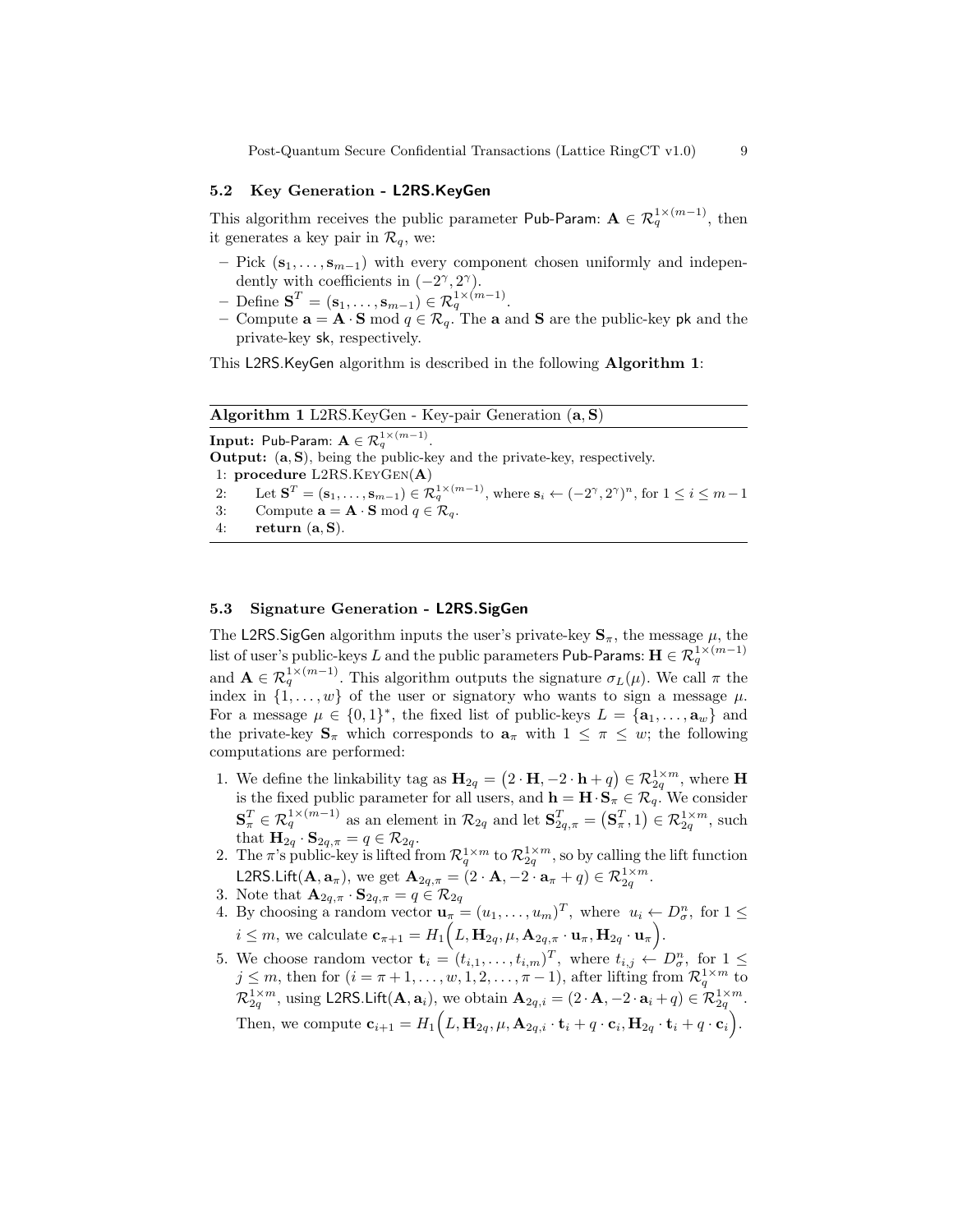- 10 W. Alberto Torres et al.
- 6. Select a random bit  $b \in \{0,1\}$  and finally compute  $\mathbf{t}_{\pi} = \mathbf{u} + \mathbf{S}_{2q,\pi} \cdot \mathbf{c}_{\pi} \cdot (-1)^b$ using rejection sampling (Definition 2).
- 7. Output the signature  $\sigma_L(\mu) = (\mathbf{c}_1, \mathbf{t}_1, \dots, \mathbf{t}_w, \mathbf{h}).$

A formal description of this algorithm is shown in Algorithm 2.

**Algorithm 2** L2RS.SigGen - Signature Generation  $\sigma_L(\mu)$  $\textbf{Input: } \mathbf{S}_{\pi}, \mu, \, L = \{\mathbf{a}_1, \dots, \mathbf{a}_w\}, \, \mathsf{Pub-Params: } \, \mathbf{H} \in \mathcal{R}_q^{1 \times (m-1)} \, \, \text{and} \, \, \mathbf{A} \in \mathcal{R}_q^{1 \times (m-1)}.$  $\textbf{Output:} \ \ \sigma_L(\mu) = \bigl(\textbf{c}_1, \textbf{t}_1, \ldots, \textbf{t}_w, \textsf{Pub-Params}\bigr)$ 1: procedure  $L2\hat{R}S.SIGGEN(S_{\pi}, \mu, L, Pub-Params)$ 2: Set  $\mathbf{H}_{2q} = (2 \cdot \mathbf{H}, -2 \cdot \mathbf{h} + q) \in \mathcal{R}_{2q}^{1 \times m}$ , where  $\mathbf{h} = \mathbf{H} \cdot \mathbf{S}_{\pi} \in \mathcal{R}_q$ . 3: Call L2RS.Lift $(\mathbf{A}, \mathbf{a}_{\pi})$  to obtain  $\mathbf{A}_{2q,\pi} = (2 \cdot \mathbf{A}, -2 \cdot \mathbf{a}_{\pi} + q) \in \mathcal{R}_{2q}^{1 \times m}$ . 4: Let  $\mathbf{u} = (u_1, \dots, u_m)^T$ , where  $u_i \leftarrow D^n_{\sigma}$ , for  $1 \leq i \leq m$ . 5: Compute  $\mathbf{c}_{\pi+1} = H_1(L, \mathbf{H}_{2q}, \mu, \mathbf{A}_{2q,\pi} \cdot \mathbf{u}, \mathbf{H}_{2q} \cdot \mathbf{u}).$ 6: **for**  $(i = \pi + 1, \pi + 2, \ldots, w, 1, 2, \ldots, \pi - 1)$  do 7: Call L2RS.Lift $(\mathbf{A}, \mathbf{a}_i)$  to obtain  $\mathbf{A}_{2q,i} = (2 \cdot \mathbf{A}, -2 \cdot \mathbf{a}_i + q) \in \mathcal{R}_{2q}^{1 \times m}$ 8: Let  $\mathbf{t}_i = (t_{i,1}, \dots, t_{i,m})^T$ , where  $t_{i,j} \leftarrow D_{\sigma}$ , for  $1 \leq j \leq m$ . 9: Compute  $\mathbf{c}_{i+1} = H_1(L, \mathbf{H}_{2q}, \mu, \mathbf{A}_{2q,i} \cdot \mathbf{t}_i + q \cdot \mathbf{c}_i, \mathbf{H}_{2q} \cdot \mathbf{t}_i + q \cdot \mathbf{c}_i).$ 10: Choose  $b \leftarrow \{0, 1\}.$ 11: Let  $\mathbf{t}_{\pi} \leftarrow \mathbf{u} + \mathbf{S}_{2q, \pi} \cdot \mathbf{c}_{\pi} \cdot (-1)^b$ . 12: Continue with probability  $\frac{1}{\left(M \exp \left(-\frac{\left\|\mathbf{S}_{2q,\pi}\cdot\mathbf{c}_{\pi}\right\|^{2}}{\Omega}\right)\right)}$  $2\sigma^2$  $\bigg\} \cosh \bigg( \frac{\langle {\bf t}_\pi, {\bf S}_{2q,\pi} \cdot {\bf c}_\pi \rangle}{2}$  $\sigma^2$  $\setminus$ otherwise Restart. 13: return  $\sigma_L(\mu) = (\mathbf{c}_1, \mathbf{t}_1, \dots, \mathbf{t}_w, \mathbf{h}).$ 

## 5.4 Signature Verification - L2RS.SigVer

The L2RS. SigVer algorithm receives the signature  $\sigma_L(\mu)$  along with the message  $\mu,$  the fixed list  $L$  =  $\{{\bf a}_1,\ldots,{\bf a}_w\}$  and the <code>Pub-Params: H</code>  $\in$   $\mathcal{R}_q^{1\times (m-1)}$  and  $\mathbf{A} \in \mathcal{R}_q^{1 \times (m-1)}$ , and it outputs a decisional verification answer: accept or reject (see **Algorithm 3**). The signature  $\sigma_L(\mu)$  can be publicly validated by computing  $\mathbf{H}_{2q} = (2 \cdot \mathbf{H}, -2 \cdot \mathbf{h} + q) \in \mathcal{R}_{2q}^{1 \times m}$  in  $\mathbf{c}_{i+1}$  for  $(i = 1, \ldots, w)$ , and it is verified and only accepted under the following conditions:  $\|\mathbf{t}_i\|_2 \leq B_2$  and  $\|\mathbf{t}_i\|_{\infty} < q/4$  for  $1 \leq i \leq w$ , where  $B_2$  is the acceptance bound [13],  $\mathbf{c}_1 = H_1(L, \mathbf{H}_{2q}, \mu, \mathbf{A}_{2q,w}$ .  $\mathbf{t}_w + q \cdot \mathbf{c}_w, \mathbf{H}_{2q} \cdot \mathbf{t}_w + q \cdot \mathbf{c}_w \Big).$ 

**Theorem 1.** Let  $B_2 = \eta \sigma \sqrt{nm}$  and  $q/4 > (\sqrt{2(\lambda+1)\ln 2 + 2\ln(nm)})\sigma$  and  $\sigma_L(\mu)=\big(\, {\bm c}_1, {\bm t}_1, \ldots, {\bm t}_w, {\bm h} \big)$  be generated based on  ${\bm A}$ lgorithm 2. Then the output of **Algorithm** 3 on input  $\sigma_L(\mu)$  is **Accept** with probability  $1 - 2^{-\lambda}$ .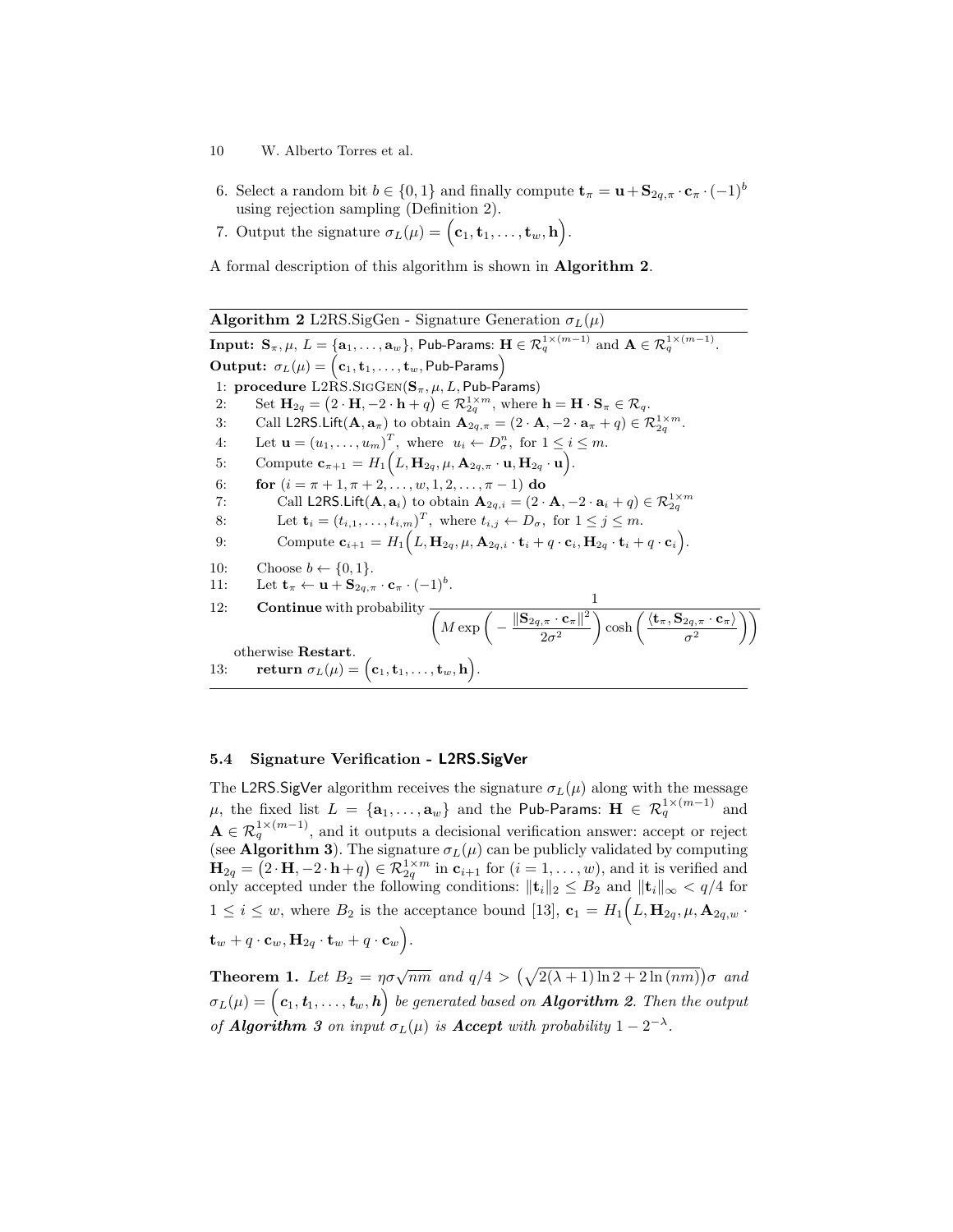Algorithm 3 L2RS.SigVer - Signature Verification

 $\textbf{Input:}~~ \sigma_L(\mu)=\Big(\mathbf{c}_1,\mathbf{t}_1,\ldots,\mathbf{t}_w,\mathbf{h}\Big),\, L=\{\mathbf{a}_1,\ldots,\mathbf{a}_w\},\, \mu,\, \mathsf{Pub-Params:}~\mathbf{H}\in \mathcal{R}_q^{1\times (m-1)}$ and  $\mathbf{A} \in \mathcal{R}_q^{1 \times (m-1)}$ Output: Accept or Reject 1: procedure L2RS.SIGVER( $\sigma_L(\mu)$ , Pub-Params) 2: if  $H_{2q} = (2 \cdot H, -2 \cdot h + q) \in \mathcal{R}_{2q}^{1 \times m}$  then Continue 3: for  $(i = 1, \ldots, w)$  do 4: Call L2RS.Lift $(\mathbf{A}, \mathbf{a}_i)$  to obtain  $\mathbf{A}_{2q,i} = (2 \cdot \mathbf{A}, -2 \cdot \mathbf{a}_i + q) \in \mathcal{R}_{2q}^{1 \times m}$ . 5: if  $\mathbf{c}_{i+1} = H_1(L, \mathbf{H}_{2q}, \mu, \mathbf{A}_{2q,i} \cdot \mathbf{t}_i + q \cdot \mathbf{c}_i, \mathbf{H}_{2q} \cdot \mathbf{t}_i + q \cdot \mathbf{c}_i)$  then Continue 6: else if  $||\mathbf{t}_i||_2 \leq B_2$  then Continue 7: else if  $||\mathbf{t}_i||_{\infty} < q/4$  then Continue  $\text{8:} \qquad \text{else if } \ \mathbf{c}_1 = H_1\Big( L, \mathbf{H}_{2q}, \mu, \mathbf{A}_{2q,w}\cdot \mathbf{t}_w + q\cdot \mathbf{c}_w, \mathbf{H}_{2q}\cdot \mathbf{t}_w + q\cdot \mathbf{c}_w \Big) \text{ then } \text{Accept}$ 9: else Reject 10: return Accept or Reject

Proof. In this proof, we use [lemma 4.4, parts 1 and 3, in [48]]. The part 3 *Troof.* In this proof, we use <u>reminance</u> and a rand of this lemma shows that the bound on Euclidean norm  $B_2 = \eta \sigma \sqrt{nm}$ , for or this lemma shows that the bound on Euchdean horm  $D_2 = \eta o \sqrt{nm}$ , for<br>a given  $\eta > 1$ , has a probability  $Pr[||\mathbf{t}_i||_2 > \eta o \sqrt{nm}] \ge 1 - 2^{\lambda}$ . In addition, the bound on infinity norm ( $\|\mathbf{t}_i\|_{\infty} < q/4$ ) is analysed in part 1 of this lemma where its union bound is also considered. It turns out that  $\eta$  is required such  $q/4 > \eta \sigma > (\sqrt{2(\lambda+1)\ln 2 + 2 \ln(n m)}) \sigma$ , except with probability of  $2^{-\lambda}$  $\Box$ 

#### 5.5 Signature Linkability - L2RS.SigLink

The L2RS.SigLink algorithm, illustrated in Algorithm 4, takes two signatures as input:  $\sigma_L(\mu_1)$  and  $\sigma_L(\mu_2)$ , and it outputs either **Linked** if these signatures were generated by same signatory, or Unlinked, otherwise. For a fixed list of public-keys L and given two signatures:  $\sigma_L(\mu_1)$  and  $\sigma_L(\mu_2)$ , with the list L which can be described as:  $\sigma_L(\mu_1) = (\mathbf{c}_{1,\mu_1}, \mathbf{t}_{1,\mu_1}, \ldots, \mathbf{t}_{w,\mu_1}, \mathbf{h}_{\mu_1})$  and  $\sigma_L(\mu_2) = \Big({\bf c}_{1,\mu_2}, {\bf t}_{1,\mu_2}, \ldots, {\bf t}_{w,\mu_2}, {\bf h}_{\mu_2}\Big).$ 

These two signatures must be successfully accepted by the L2RS.SigVer algorithm, then one can verify that the linkability property is achieved if the linkability tags  $(\mathbf{h}_{\mu_1} \text{ and } \mathbf{h}_{\mu_2})$  of the above signatures  $\sigma_L(\mu_1)$  and  $\sigma_L(\mu_2)$  are equal.

The correctness proofs of L2RS.SigGen and L2RS.SigLink are given in Appendix A.

# 6 Security Analysis

Theorem 2 (One-Time Unforgeability). Suppose  $\sqrt{\frac{q^{2n}}{2(n+1)+(n+1)}}$  $rac{q^{2n}}{2^{(\gamma+1)(m-1)\cdot n}}$  is negligible in n and  $\frac{1}{|\mathcal{S}_{n,\kappa}|}$  is negligible and  $y = h$  is polynomial in n, where h denotes the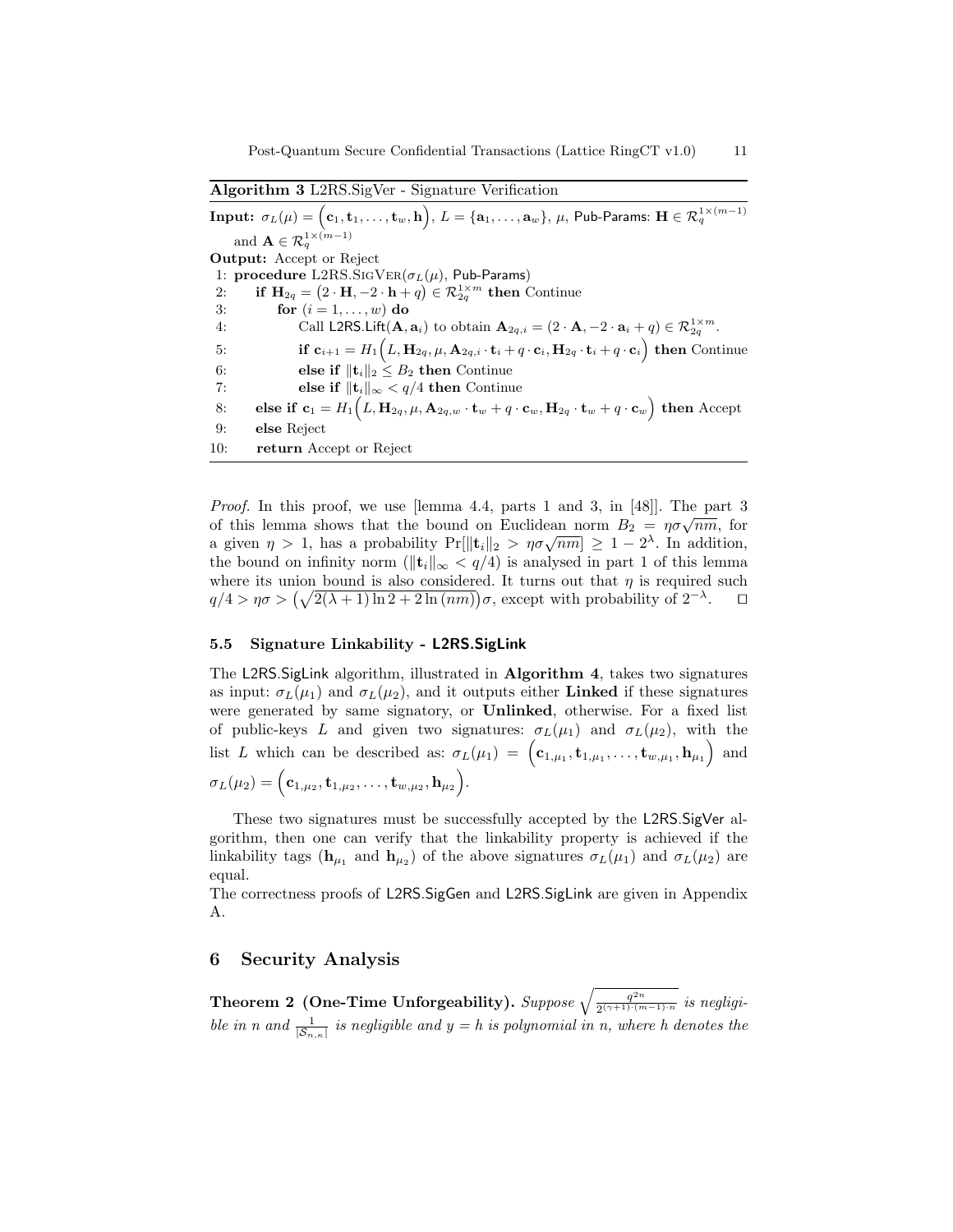Algorithm 4 L2RS.SigLink - Signature Linkability

**Input:**  $\sigma_L(\mu_1)$  and  $\sigma_L(\mu_2)$ Output: Linked or Unlinked 1: procedure L2RS.SIGLINK $(\sigma_L(\mu_1), \sigma_L(\mu_2))$ 2: if  $(L2RS.SigVer(\sigma_L(\mu_1)) = Accept and L2RS.SigVer(\sigma_L(\mu_2)) = Accept)$  then Continue [ 3: else if  $h_{\mu_1} = h_{\mu_2}$  then Linked 4: else Unlinked ] 5: return Linked or Unlinked

number of queries to the random oracle  $H_1$ . If there is a PPT algorithm against one-time unforgeability of L2RS with non-negligible probability  $\delta$ , then there exist a PPT algorithm that can extract a solution to the  $\mathcal{R}\text{-SIS}_{q,m,\beta}^{\mathcal{K}}$  problem (for

$$
\beta = 2B_2) \text{ with non-negligible probability } \left( \delta - \frac{1}{|\mathcal{S}_{n,\kappa}|} \right) \cdot \left( \frac{\delta - \frac{1}{|\mathcal{S}_{n,\kappa}|}}{y} - \frac{1}{|\mathcal{S}_{n,\kappa}|} \right) - \sqrt{\frac{q^{2n}}{2^{(\gamma+1)(m-1)\cdot n}}}.
$$

*Proof.* The proof is given in Appendix B.  $\Box$ 

**Theorem 3 (Anonymity).** Suppose  $\sqrt{\frac{q^{2n}}{2(n+1)\cdot(n)}}$  $rac{q^{2n}}{2^{(\gamma+1)\cdot(m-1)\cdot n}}$  is negligible in n with an attack against the unconditional anonymity that makes h queries to the random oracle  $H_1$ , where h, w are polynomial in n, then the L2RS scheme is unconditionally secure for anonymity as defined in Def. 4.

*Proof.* The proof is given in Appendix C.  $\Box$ 

Theorem 4 (Linkability). The L2RS scheme is linkable in the random oracle model if the  $\mathcal{R}\text{-}\mathbf{SIS}_{q,m,\beta}^{\mathcal{K}}$  problem is hard.

*Proof.* The proof is given in Appendix D.  $\Box$ 

Theorem 5 (Non-Slanderability). For any linkable ring signature, if it satisfies unforgeability and linkability, then it satisfies non-slanderability.

*Proof.* The proof is given in Appendix E.  $\Box$ 

Corollary 1 (Non-Slanderability). The L2RS scheme is non-slanderable under the assumptions of **Theorem 2** and **Theorem 4**.

# 7 Lattice RingCT v1.0 Protocol (LRCT)

This LRCT protocol is an extension of the original Ring CT protocol described in [49], and is constructed based on the L2RS scheme. Its algorithms are defined as follows: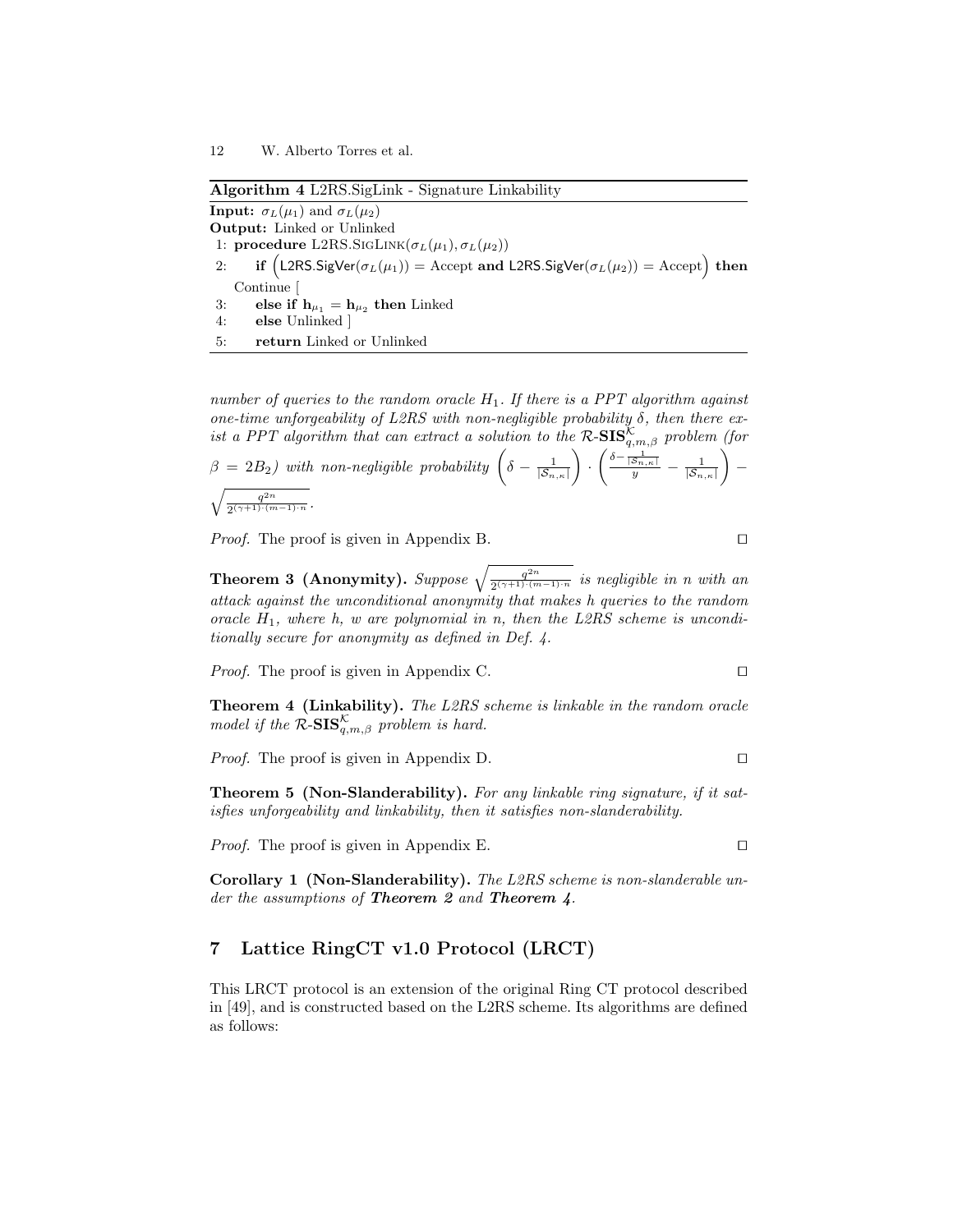Post-Quantum Secure Confidential Transactions (Lattice RingCT v1.0) 13

- LRCT.Setup: this PPT algorithm uses L2RS.Setup where it takes the security parameter  $\lambda$  and outputs the public parameters Pub-Params.
- LRCT.KeyGen: this PPT algorithm uses the L2RS.KeyGen to produce a pair of keys, the public-key pk and the private-key sk.
- LRCT.Mint: a PPT algorithm that generates new coins. This algorithm receives the public-key pk and the amount \$, it outputs a coin cn along with its associated coin-key ck.
- LRCT.Spend: a PPT algorithm that receives the Pub-Params, a set of input wallets  $IW_i$  with  $1 \leq i \leq w$ , a user  $\pi$ 's input wallet  $IW_{\pi}$  along with its set of secret keys  $K_{\pi}$ , a set of output addresses  $OA$ , some transaction string  $\mu \in$  ${0,1}^*$  and the set of output wallets OW. Then, this algorithm outputs the transaction  $TX = (\mu, IW, OW)$ , uses L2RS. SigGen to generate and output the signature  $\sigma(\mu)$ , and finally output a set of transaction/serial numbers  $TN$ , which is used to prevent the double spending.
- LRCT.Verify: a deterministic PPT algorithm that takes as input the Pub-Params, the signature  $\sigma(\mu)$ , the TX, and the TN, it then uses L2RS.SigVer and outputs either: Accept (1) or Reject (0).

#### 7.1 Scheme construction

Our Lattice RingCT scheme requires homomorphic commitment (Com) as an additional primitive. It is a cryptographic technique used to provide confidential transactions, in particular cryptocurrencies [6]. This primitive allows one party to commit to a chosen value while keeping it secret to other parties, then this committed value can be revealed later. This model is restricted to have a Single-Input Single-Output (SISO) wallets, meaning that an Input Wallet will be spent into an Output Wallet (OW) only. We use the structure of the L2RS.KeyGen scheme **Algorithm 1**, where the public parameter  $A \in \mathcal{R}_q^{1 \times (m-1)}$  is used to commit to a scalar message  $m \in \mathsf{Dom}_m \subseteq \mathcal{R}_q$  with  $\mathsf{Dom}_m = [0, \ldots, 2^{\ell-1}] \subseteq \mathbb{Z}$ . This property is defined as  $Com_{\mathbf{A}}(m, s\mathbf{k}) = \mathbf{A} \cdot \mathbf{s} \mathbf{k} + m \in \mathcal{R}_q$ , where the randomness sk ∈ Dom<sub>sk</sub> ⊆  $\mathcal{R}_q^{(m-1)\times 1}$ . The properties of the homomorphic operations are also defined as:

$$
\begin{aligned} \mathsf{Com}_{\mathbf{A}}(m_1,\mathsf{sk}) \,\underline{[\,\pm\,]} \, \mathsf{Com}_{\mathbf{A}}(m_2,\mathsf{sk}') &\triangleq \mathsf{Com}_{\mathbf{A}}(m_1,\mathsf{sk}) \pm \mathsf{Com}_{\mathbf{A}}(m_2,\mathsf{sk}') \bmod q \\ &\triangleq \mathsf{Com}_{\mathbf{A}}(m_1\pm m_2,\mathsf{sk}\pm \mathsf{sk}') \bmod q, (1) \end{aligned}
$$

where  $m_1, m_2 \in \mathcal{R}_q$ ; and  $sk, sk' \in \mathcal{R}_q^{(m-1)\times 1}$ . The integers  $m_1, m_2 \in \mathbb{Z}$  are encoded in binary as coefficient vectors  $\mathbf{m}_1 = (m_{1,0}, \dots, m_{1,\ell-1}, 0, \dots, 0) \in \{0, 1\}^n$ and  $\mathbf{m}_2 = (m_{2,0}, \ldots, m_{2,\ell-1}, 0, \ldots, 0) \in \{0,1\}^n$  where  $\mathbf{m}_j = \sum_{i=0}^{\ell-1} (m_{j,i} \cdot 2^i)$ , with  $m_{j,i} \in \{0,1\}$  and  $j \in \{0,1\}$ , and  $\mathbf{m} = \mathbf{m}_1 - \mathbf{m}_2 = (m_{1,0}-m_{2,0}, \ldots, m_{1,\ell-1}-\mathbf{m}_\ell)$  $m_{2,\ell-1}, 0, \ldots, 0) \in \{-1, 0, 1\}^n$ . The difference between these vectors is zero  $\in \mathcal{R}_q$  if  $\mathbf{m}_1 = \mathbf{m}_2$ , non-zero otherwise. Hence the commitment is done to bits.

The SISO scheme using the protocol Lattice RingCT v1.0, LRCT  $=$ (LRCT.Setup, LRCT.KeyGen, LRCT.Mint, LRCT.Spend, LRCT.Verify) works as follows.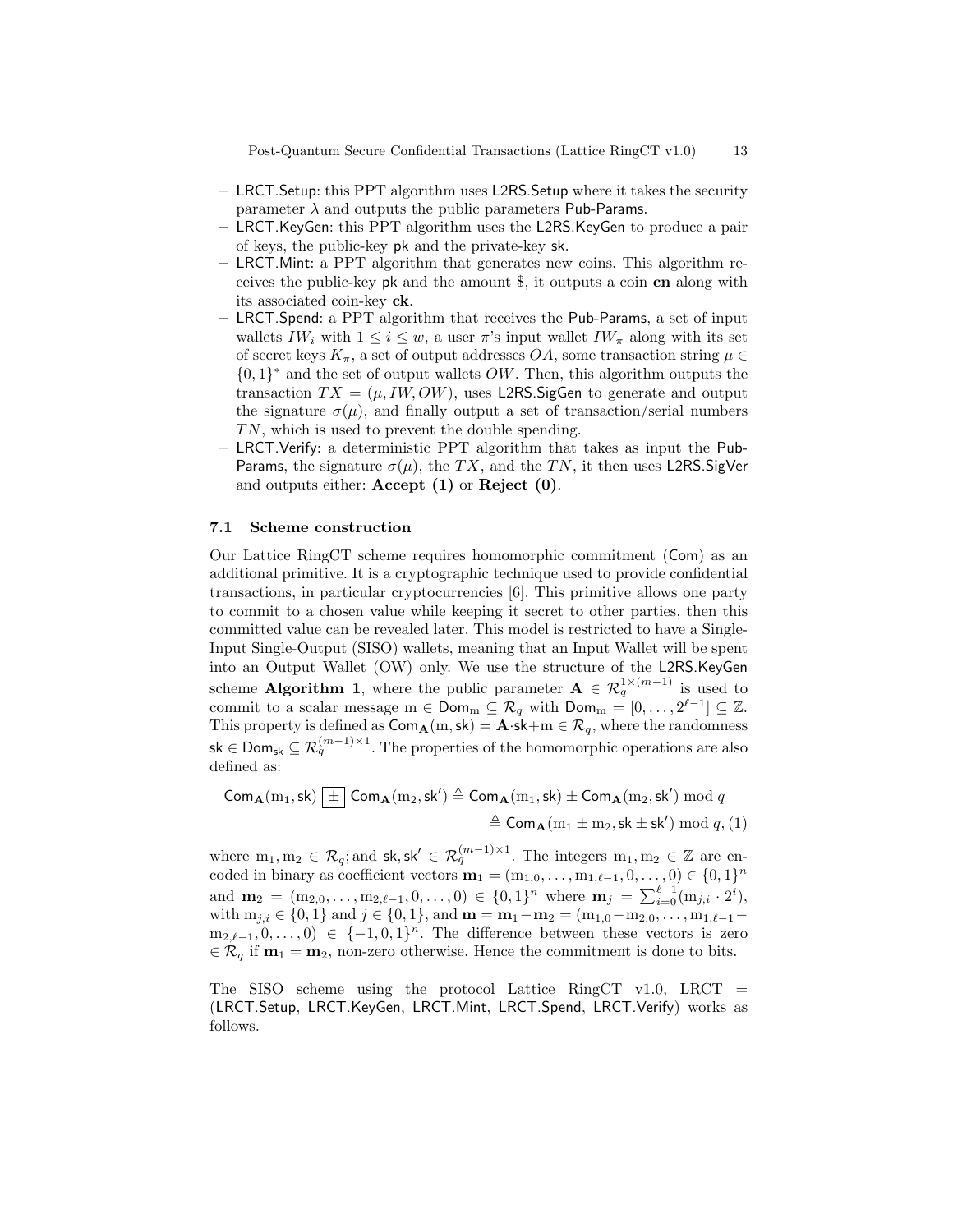- 14 W. Alberto Torres et al.
- 1. (Pub-Params)  $\leftarrow$  LRCT.Setup( $\lambda$ ): On input security parameter  $\lambda$ , this algorithm calls L2RS.Setup and outputs the public parameters,  $\mathbf{A} \in \mathcal{R}_q^{1 \times (m-1)}$ and  $\mathbf{H} \in \mathcal{R}_q^{1 \times (m-1)}$ .
- 2.  $(a, S) \leftarrow \text{LRCT.KeyGen}(A)$ : Given the public parameter A, it outputs a pair of keys, the public-key pk:  $\mathbf{a} \in \mathcal{R}_q$  and the private-key sk:  $\mathbf{S} \in \mathcal{R}_q^{(m-1)\times 1}$ . Then we define the commitment of the LRCT. KeyGen as  $\mathbf{a} = \mathbf{A} \cdot \mathbf{S} + 0 \mod q \in \mathbb{C}$  $\mathcal{R}_q = \mathsf{Com}_{\mathbf{A}}(0, \mathbf{S}).$
- 3.  $(cn, ck) \leftarrow \text{LRCT Mint}(a, $)$ : This is illustrated in **Algorithm 5.** It receives a valid one-time address **a** as well as an input amount  $\$\in [0,\ldots,2^{\ell_{\$}}-1].$ Then, to create a coin cn, this algorithm chooses a coin-key  $ck \in Dom_S$ . Then, the commitment of Mint is computed as  $cn = A \cdot ck + \$ mod q \in$  $\mathcal{R}_q = \text{Com}_{\mathbf{A}}(\$, \mathbf{ck})$ . This algorithm returns  $(\mathbf{cn}, \mathbf{ck})$ .

#### Algorithm 5 LRCT.Mint

**Input:**  $(\mathbf{a} \in \mathcal{R}_q, \mathbf{S} \in \mathbb{B}_{w}^n)$ , being the Public-key, the amount and the public parameter, respectively.

Output: (cn, ck), where they are the coin and the coin key, respectively.

1: procedure LRCT.MINT $(a, \$)$ 

- 2: Let  $\mathbf{ck}^T = (\mathbf{ck}_1, \ldots, \mathbf{ck}_{m-1}) \in \mathcal{R}_q^{1 \times (m-1)}$  with  $\mathbf{ck}_i \leftarrow (-2^{\gamma}, 2^{\gamma})^n$ , for  $1 \leq i \leq$  $m-1$
- 3:  $cn = A \cdot ck + \$ \mod q \in \mathcal{R}_q = \text{Com}_{\mathbf{A}}(\$, ck), \text{ where } \mathbf{A} \in \mathcal{R}_q^{1 \times (m-1)} \text{ is the public }$ parameter and a component of a.

4: return  $(cn, ck)$ 

- 4.  $(T X, \sigma_{L'}(\mu), T N) \leftarrow \text{LRCT-Spend}(\mu, I W, I W_\pi, K_\pi, OA, \text{Pub-Params})$ : Described in **Algorithm 6**, this follows the steps:
	- (a) The IW and  $IW_{\pi}$  were properly constructed. In this SISO protocol a user  $\pi$  spends one IW into one OW, this means that as we defined in **Table ??**, the  $\pi$ 's number of wallets to be spent  $N_{in} = 1$ .
	- (b) We denote the  $\pi$ 's input wallet to be spent as  $IW_{\pi}^{(1)}$  =  $\{ {\bf a}_{\ell in}^{(1)}$  $\{\begin{bmatrix} (1) \ (in),\pi, \mathbf{cn}^{(1)} \ (in),\pi \end{bmatrix} \in \mathcal{R}_q \times \mathcal{R}_q$ , with the corresponding private part  $K_{\pi}^{(1)} =$  $\{S_{\ell i n}^{(1)}\}$  $\{\begin{aligned}^{(1)}_{(in),\pi},\mathbf{ck}_{(in),\pi}^{(1)}\} &\in \mathcal{R}_q^{1\times(m-1)}\times \mathcal{R}_q^{1\times(m-1)}, \text{ and the one } (N_{out}=1) \text{ out-} \end{aligned}$ put valid address  $OA = \mathbf{a}_{(out)}^{(1)}$  where  $\pi$  intends to spend his money. Then,  $\pi$  selects  $\{\}_{(out)}^{(1)} \in [0, \ldots, 2^{\ell_{\$}} - 1]$ , such balances satisfy:  $\{\}_{(in),\pi}^{(1)} = \{\}_{(out)}^{(1)}$ . The LRCT.Mint $(\mathbf{a}_{\alpha}^{(1)})$  $_{(out)}^{(1)}, \$_{(oi)}^{(1)}$  $\binom{(1)}{(out)}$  is called to obtain  $(\mathbf{cn}_{(o)}^{(1)})$  $\left(\begin{smallmatrix} (1) \ (out), \mathbf{ck} (1) \ (out) \end{smallmatrix}\right)$ , this defines an output wallet as  $OW = OW^{(1)} = \{a_{0}^{(1)}\}$  $_{(out)}^{(1)}, \textbf{cn}_{(o)}^{(1)}$  $\{S_{(out)}^{(1)}\}$ . Then, the coin-key  $c\mathbf{k}_{(out)}^{(1)}$  and  $\mathcal{S}_{(out)}$  are securely sent to the user holding the output valid address  $OA = \mathbf{a}_{(o)}^{(1)}$  $_{(out)}^{(1)}$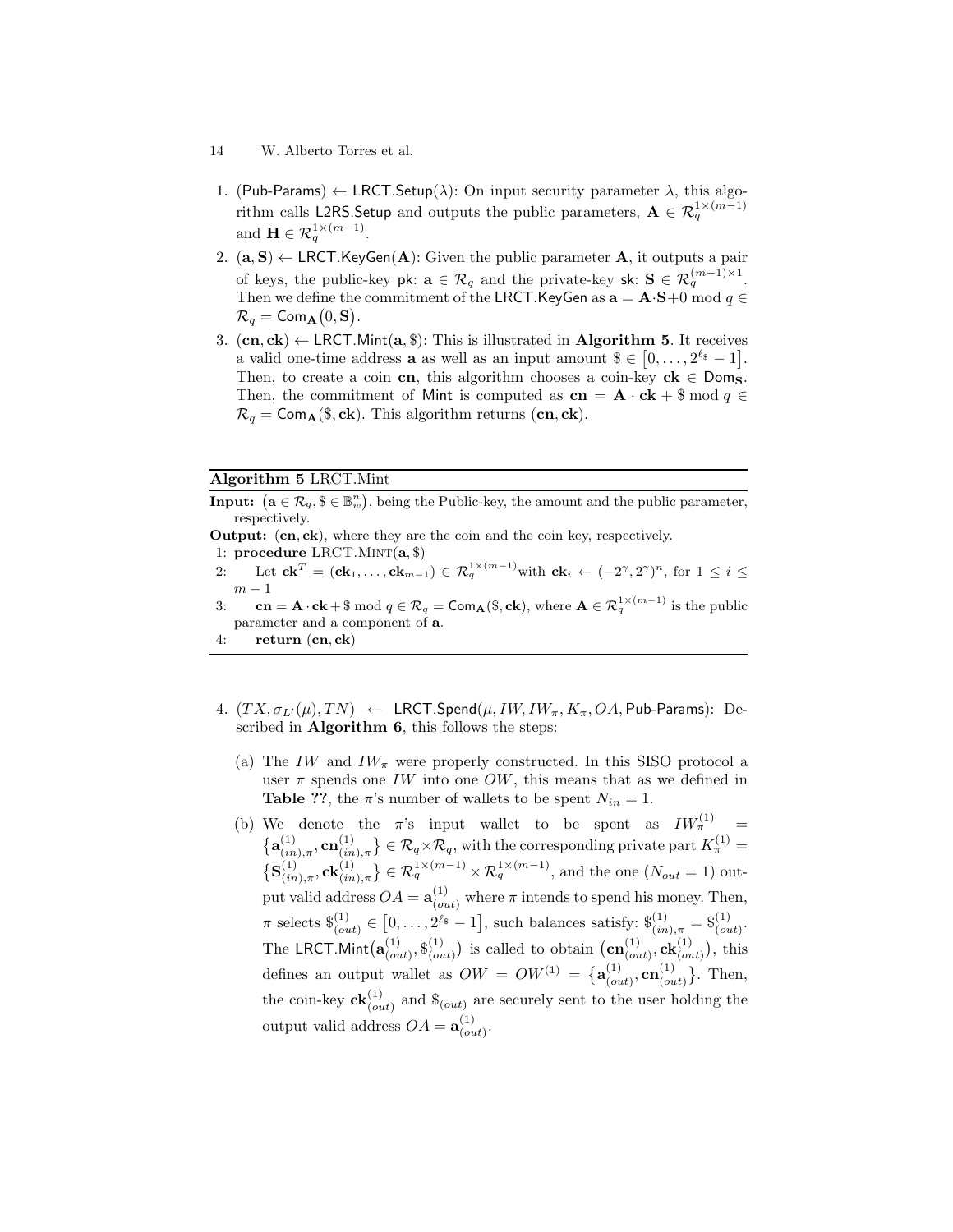Post-Quantum Secure Confidential Transactions (Lattice RingCT v1.0) 15

- (c)  $\pi$  selects  $w 1$  (or the L2RS list L) of input wallets  $IW = IW_i^{(1)}$  =  $\{\mathbf{a}_{(in),i}^{(1)}, \mathbf{cn}_{(in),i}^{(1)}\}_{i \in [w]}$ , to anonymously spend  $IW_{\pi}^{(1)}$ , with w being the ring signature size.
- (d) A new list is constructed as  $L' = {\{\hat{\mathbf{a}}_{(in),i}^{(1)}\}}_{i \in [w]} \in \mathcal{R}_q$ , where  $\hat{\mathbf{a}}_{(in),i}^{(1)}$  is the homomorphic commitment with randomness  $\hat{\mathbf{S}}_{(in),i}^{(1)}$  that we define as follows:
	- $-\hat{\mathbf{a}}_{(in),i}^{(1)} = \mathbf{a}_{(in),i}^{(1)} + \mathbf{cn}_{(in),i}^{(1)} \mathbf{cn}_{(out)}^{(1)} = \mathbf{Com}_{\mathbf{A}} (\mathbf{\$}_{(in),i}^{(1)} \mathbf{\$}_{(on)}^{(1)}$  $_{(out)}^{(1)}, \mathbf{\widehat{S}}_{(in),i}^{(1)}\big),$ such that for the user's  $\pi$  this is a zero commitment:  $\mathsf{Com}_{\mathbf{A}}\big(0,\widehat{\mathbf{S}}^{(1)}_{(in),\pi}\big).$

$$
- \widehat{\mathbf{S}}_{(in),i}^{(1)} = \big(\mathbf{S}_{(in),i}^{(1)} + \mathbf{ck}_{(in),i}^{(1)} - \mathbf{ck}_{(out)}^{(1)}\big) \in \mathcal{R}_q.
$$

(e) To create the proof of knowledge, we use the  $\pi$ 's private-key:  $\hat{\mathbf{S}}_{(in),\pi}^{(1)}$ , the list L' and a transaction string  $\mu \in \{0,1\}^*$ . Then, the signature of knowledge is generated by calling the L2RS.SigGen $\big(\widehat{\textbf{S}}^{(1)}_{(in),\pi},L',\mu,\textsf{Pub-Params}\big),$ **Algorithm 2**, which outputs  $\sigma_{L'}(\mu) = (\mathbf{c}_1, \mathbf{t}_1, \dots, \mathbf{t}_w, \mathbf{h}).$ 

- (f) We set the transaction TX as  $(\mu, I W, O W)$  and TN = h.
- (g) This algorithm ultimately outputs TX, TN, and  $\sigma_{L'}(\mu)$ .

## Algorithm 6 LRCT.Spend - SISO

**Input:**  $(\mu, I W, I W_{\pi}, O A,$  Pub-Params), being the message, the Input Wallets,  $\pi$ 's Input Wallet, the Output Address and the public parameters, respectively.

- Output:  $(TX, \sigma_{L'}(\mu), TN)$
- 1: procedure LRCT.SPEND( $\mu$ , IW, IW<sub> $\pi$ </sub>OA, Pub-Params)
- $2: \text{ Define } \pi \text{'s } \; IW_{\pi}^{(1)} \; = \; \{ \mathbf{a}_{(in),\pi}^{(1)}, \mathbf{cn}_{(in),\pi}^{(1)} \} \; \; \in \; \; \mathcal{R}_q \; \times \; \mathcal{R}_q \text{and } \; K_{\pi}^{(1)} \; = \; \; \;$  $\left\{ \mathbf{S}^{(1)}_{(in),\pi}, \mathbf{ck}^{(1)}_{(in),\pi} \right\} \in \mathcal{R}_q^{1 \times (m-1)} \times \mathcal{R}_q^{1 \times (m-1)}.$

3: Define a valid output address  $OA = \mathbf{a}_{(out)}^{(1)}$  and  $\mathbf{\hat{s}}_{(out)}^{(1)} \in [0, \ldots, 2^{\ell_{\mathbf{\hat{s}}}} - 1]$  such  $\mathcal{S}_{(in),\pi}^{(1)} = \mathcal{S}_{(out)}^{(1)}$ , then compute  $\left( \text{cn}_{(out)}^{(1)}, \text{ck}_{(out)}^{(1)} \right) \leftarrow \text{LRCT Mint} \left( \text{a}_{(out)}^{(1)}, \mathcal{S}_{(out)}^{(1)} \right)$ .

- 4: Define  $OW^1 = \left\{ \mathbf{a}_{(out)}^{(1)}, \mathbf{cn}_{(out)}^{(1)} \right\} \in \mathcal{R}_q \times \mathcal{R}_q$ .
- 5: Send securely coin-key  $\mathbf{ck}_{(out)}^{(1)}$  to user's  $\mathbf{a}_{(out)}^{(1)}$ .
- 6: Create the list of input wallets  $IW_i^{(1)} \{ \mathbf{a}_{(in),i}^{(1)}, \mathbf{cn}_{(in),i}^{(1)} \}_{i \in [w-1]}$  (Ring Confidential Transaction).
- 7: Set  $L' = \{\widehat{\mathbf{a}}_{(in),i}\}_{i \in [w]} \in \mathcal{R}_q$ , where  $\widehat{\mathbf{a}}_{(in),i}$  is the homomorphic commitment with randomness  $\widehat{\mathbf{S}}_{(in),i}$ .

$$
8\colon\quad \ \ \text{Define } \widehat{\mathbf{a}}_{(in),i}^{(1)}=\mathbf{a}_{(in),i}^{(1)}+\mathbf{cn}_{(in),i}^{(1)}-\mathbf{cn}_{(out)}^{(1)}=\mathbf{Com}_{\mathbf{A}}\big(\$_{(in),i}^{(1)}-\$_{(out)}^{(1)},\widehat{\mathbf{S}}_{(in),i}^{(1)}\big).
$$

- 9: Define  $\widehat{\mathbf{S}}_{(in),i} = (\mathbf{S}_{(in),i} + \mathbf{ck}_{(in),i} \mathbf{ck}_{(out)}) \in \mathcal{R}_q$ .
- 10: Call L2RS.SignGen $(\widehat{\mathbf{S}}_{(in),\pi}, L', \mu, \mathsf{Pub}\text{-}\mathsf{Params})$  and retrieve  $\sigma_{L'}(\mu)$  =  $(c_1, \mathbf{t}_1, \ldots, \mathbf{t}_w, \mathbf{h}).$
- 11: Set  $TX = (\mu, IW, OW), TN = h$ .
- 12: return  $(TX, \sigma_{L'}(\mu), TN)$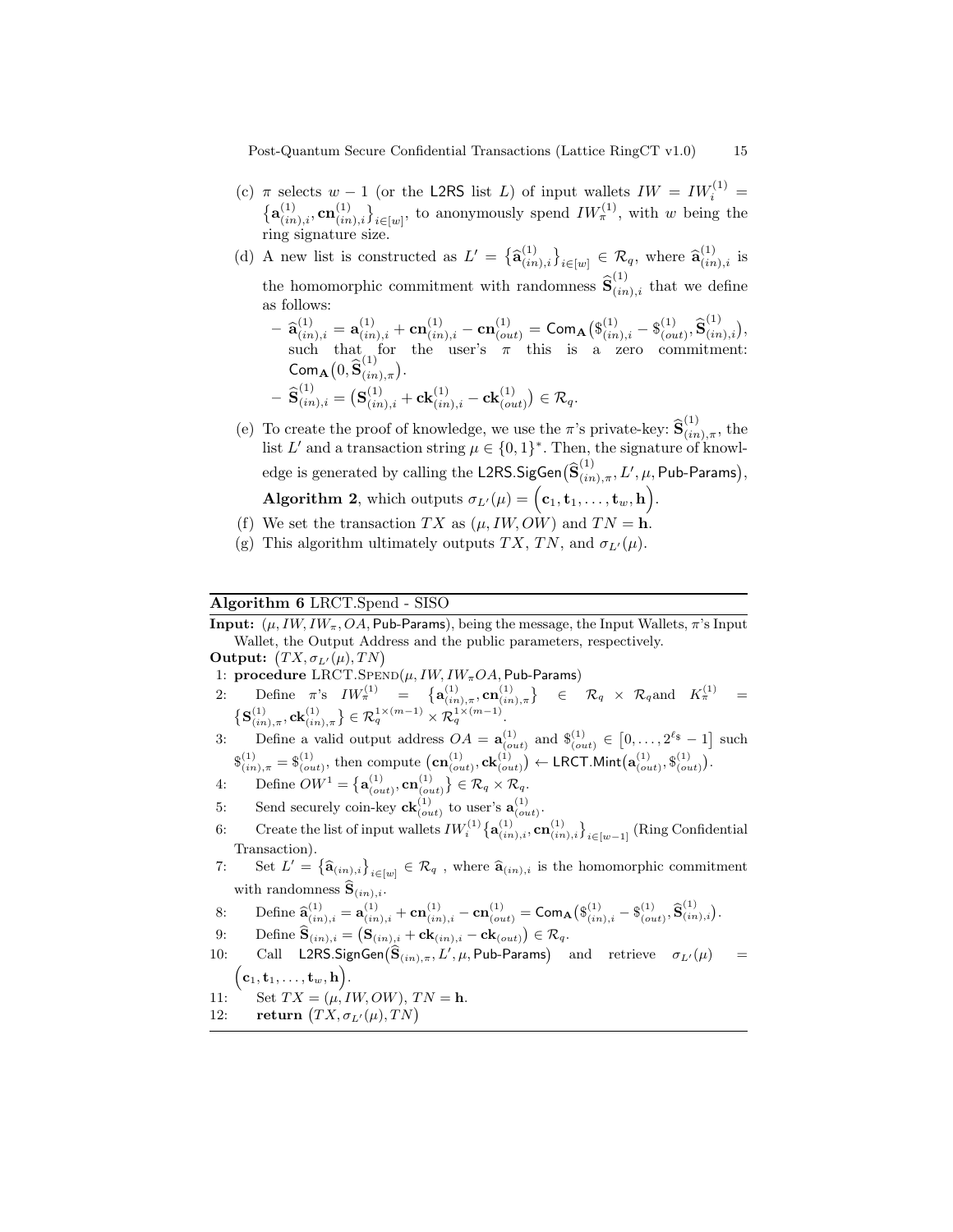- 16 W. Alberto Torres et al.
- 5. ( ${\bf Accept}/{\bf Reject}$ )  $\leftarrow$  LRCT.Verify $(TX, \sigma_{L'}(\mu), TN)$ : This algorithm calls L2RS.SigVer (Algorithm 3) with  $\sigma_{L'}(\mu) \,=\, \Big({\bf c}_1,{\bf t}_1,\ldots,{\bf t}_w,{\bf h} \Big),\; TN \,=\, {\bf h},$  $L' = \left\{ \hat{\mathbf{a}}_{(in),i} \right\}_{i \in [w]} = \left\{ \mathbf{a}_{(in),i} + \mathbf{cn}_{(in),i} - \mathbf{cn}_{(out)} \right\} \in \mathcal{R}_q$  and Pub-Params, this ultimately outputs either **Accept** or **Reject**.

# 8 Performance Analysis

We proposed a set of parameters (Table 1) to implement the L2RS and SISO.LRCT schemes. They are secure against direct lattice attacks in terms of the BKZ algorithm Hermite factor  $\delta$ , using the value of  $\delta = 1.007$ , based on the BKZ 2.0 complexity estimates with pruning enumeration-based Shortest Vector Problem (SVP) [50], this might give  $90 - 100$  bits of security. We use the conditions stated in the L2RS.SigVer algorithm and in the security analysis (Section 6). Table 1 illustrates this information for five different versions of both L2RS and SISO.LRCT: I, II, III, IV and V, where these versions vary with the polynomial ring degree  $n$ . The figures of this table infer that the signature size grows linear with the number of users in the Ring Signature.

| Parameter        | Description                                                       |          | $\mathbf{H}$               | $\mathbf{III}$                                 | IV        | $\vee$ |
|------------------|-------------------------------------------------------------------|----------|----------------------------|------------------------------------------------|-----------|--------|
| $\boldsymbol{n}$ | Polynomial ring degree                                            | 128      | 256                        | 512                                            | 1024      | 2048   |
| m                | Polynomial ring size                                              | 18       | 10                         | 6                                              | 5         | 5      |
| $\lambda$        | Security parameter                                                | 100      | 100                        | 100                                            | 100       | 100    |
| $\delta$         | Hermite factor                                                    | 1.007    | 1.007                      | 1.007                                          | 1.007     | 1.007  |
| log(q)           | Modulus $q$ - quotient                                            | 123      | 61                         | 31                                             | 26        | 27     |
| $\kappa$         | Random Oracle weight                                              | 32       | 21                         | 17                                             | 14        | 12     |
| $\eta$           | Correctness                                                       | 1.1      | 1.1                        | 1.1                                            | 1.1       | 1.1    |
| $\alpha$         | Rejection sampling                                                | 0.1      | 0.1                        | 0.1                                            | 0.1       | 0.1    |
| $\boldsymbol{M}$ | Rejection sampling                                                | 1.0027   | 1.0027                     | 1.0027                                         | 1.0027    | 1.0027 |
|                  | $\gamma \approx \log(2 \cdot n \cdot \kappa)$ Private-key density | 13.6     | 13.6                       | 13.6                                           | 13.6      | 13.6   |
| $\sigma$         | Gaussian standard deviation                                       | 337151   | 287898                     | 283754                                         | 332435    | 435260 |
| private-key      | 1.95 KB                                                           | 1.93 KB  | 1.96 KB                    | 3.28 KB                                        | 6.78 KB   |        |
|                  | 1.92 KB                                                           | 1.90 KB  | 1.93 KB                    | 3.24 KB                                        | 6.74 KB   |        |
|                  | 7.2 KB                                                            | $7.7$ KB | 8.9 KB                     | 15 KB                                          | 30.9 KB   |        |
|                  | 28.4 KB                                                           | 30.9 KB  | 36.7 KB                    | 62 KB                                          | 126 KB    |        |
|                  | 44.3 KB                                                           | 48.4 KB  | 57.6 KB                    | 97.2 KB                                        | 198.7 KB  |        |
|                  | 86.6 KB                                                           | 94.8 KB  | 113.2 KB                   | 191.1 KB                                       | 390.5 KB  |        |
|                  |                                                                   |          | 171.2 KB 187.6 KB 224.5 KB | 379 KB                                         | 774.1 KB  |        |
|                  |                                                                   |          | 340.4 KB 373.3 KB 447.1 KB | 754.6 KB                                       | 1541.4 KB |        |
|                  |                                                                   |          |                            | 678.9 KB 744.7 KB 892.3 KB 1505.9 KB 3075.9 KB |           |        |

Table 1. Concrete parameters and sizes for L2RS and SISO.LRCT

Acknowledgement. The work of Ron Steinfeld and Amin Sakzad was supported in part by ARC Discovery Project grant DP150100285. This work was also supported by the Monash-HKPU-Collinstar Blockchain Research Lab.

 $\frac{5}{y}$  w is the Ring Signature size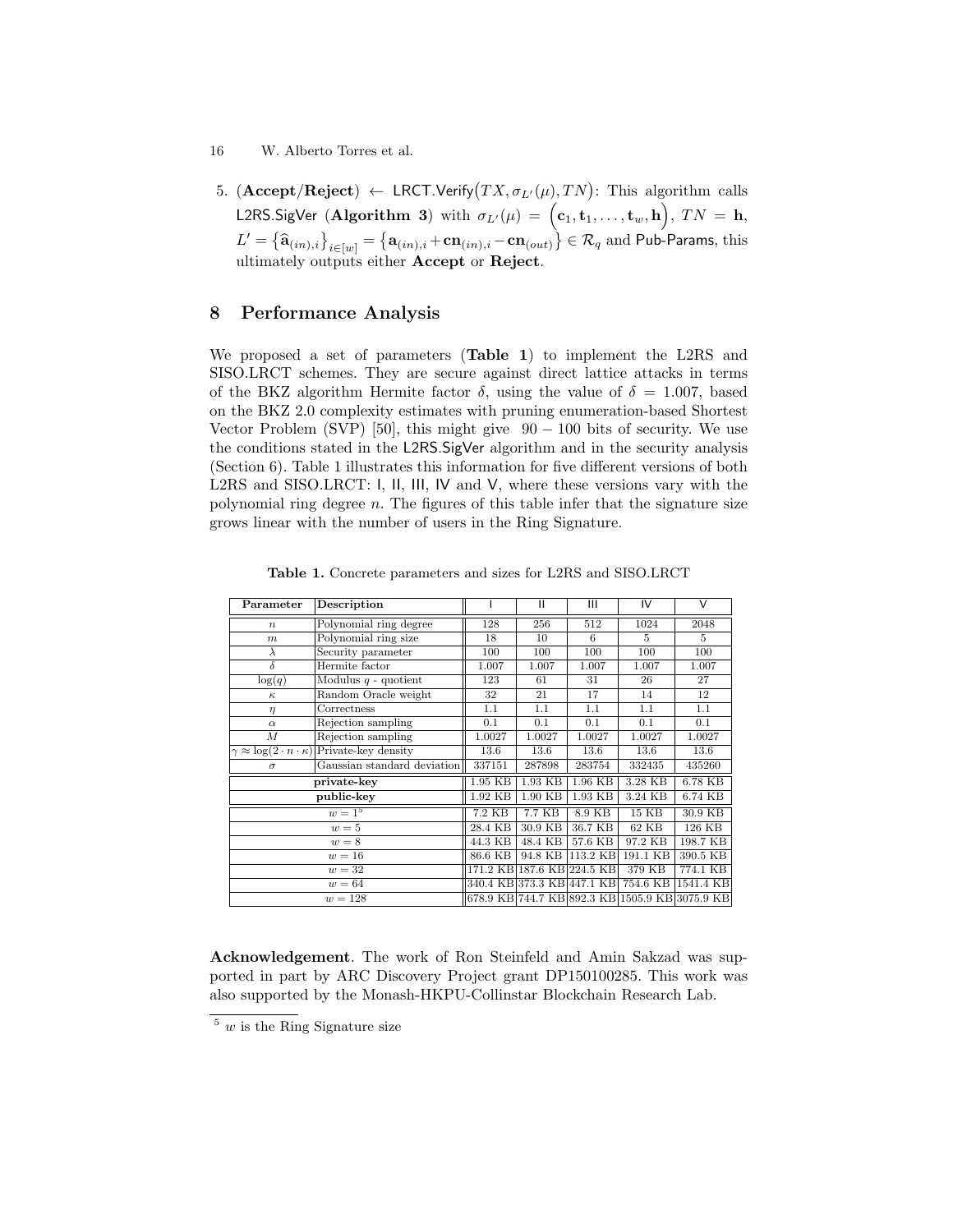## References

- 1. R. Rivest, A. Shamir, and Y. Tauman, "How to leak a secret," in ASIACRYPT, pp. 552–565, Springer, 2001.
- 2. D. Chaum and E. Van Heyst, "Group signatures," in EUROCRYPT, pp. 257–265, Springer, 1991.
- 3. J. K. Liu, V. K. Wei, and D. S. Wong, "Linkable spontaneous anonymous group signature for ad hoc groups," in ACISP, pp. 325–335, Springer, 2004.
- 4. J. K. Liu, M. H. Au, X. Huang, W. Susilo, J. Zhou, and Y. Yu, "New Insight to Preserve Online Survey Accuracy and Privacy in Big Data Era," in ESORICS, pp. 182–199, Springer, 2014.
- 5. P. P. Tsang and V. K. Wei, "Short linkable ring signatures for e-voting, e-cash and attestation," in ISPEC, vol. 3439, pp. 48–60, Springer, 2005.
- 6. S. Noether, "Ring Signature Confidential Transactions for Monero," https://eprint.iacr.org/2015/1098, vol. 2015, p. 1098, 2015.
- 7. T. ElGamal, "A Public Key Cryptosystem and a Signature Scheme Based on Discrete Logarithms," in Advances in Cryptology, pp. 10–18, Springer, 1984.
- 8. T. Elgamal, "A public key cryptosystem and a signature scheme based on discrete logarithms," IEEE Transactions on Information Theory, vol. 31, no. 4, pp. 469– 472, 1985.
- 9. R. L. Rivest, A. Shamir, and L. Adleman, "A method for obtaining digital signatures and public-key cryptosystems," Communications of the ACM, vol. 21, no. 2, pp. 120–126, 1978.
- 10. P. W. Shor, "Polynomial-time algorithms for prime factorization and discrete logarithms on a quantum computer," SIAM review, vol. 41, no. 2, pp. 303–332, 1999.
- 11. D. Micciancio and O. Regev, "Lattice-based cryptography," in Post-quantum cryptography, pp. 147–191, Springer, 2009.
- 12. L. Chen, L. Chen, S. Jordan, Y.-K. Liu, D. Moody, R. Peralta, R. Perlner, and D. Smith-Tone, Report on post-quantum cryptography. NIST, 2016.
- 13. L. Ducas, A. Durmus, T. Lepoint, and V. Lyubashevsky, "Lattice signatures and bimodal gaussians," in CRYPTO, pp. 40–56, Springer, 2013.
- 14. J. K. Liu, M. H. Au, W. Susilo, and J. Zhou, "Linkable ring signature with unconditional anonymity," IEEE Transactions on Knowledge and Data Engineering, vol. 26, no. 1, pp. 157–165, 2014.
- 15. M. H. Au, S. S. M. Chow, W. Susilo, and P. P. Tsang, "Short Linkable Ring Signatures Revisited," in EuroPKI, pp. 101–115, Springer, 2006.
- 16. M. H. Au, J. K. Liu, W. Susilo, and T. H. Yuen, "Certificate Based (Linkable) Ring Signature," in ISPEC, pp. 79–92, Springer, 2007.
- 17. M. H. Au, J. K. Liu, W. Susilo, and T. H. Yuen, "Secure ID-based linkable and revocable-iff-linked ring signature with constant-size construction," in IN-DOCRYPT, vol. 4329, pp. 364–378, Springer, 2006.
- 18. J. K. Liu, D. S. Wong, J. K. Liu, and D. S. Wong, "Enhanced security models and a generic construction approach for linkable ring signature," Int. J. Found. of Comput. Sci., vol. 17, no. 6, pp. 1403–1422, 2006.
- 19. E. Fujisaki and K. Suzuki, "Traceable ring signature," in PKC, vol. 4450, pp. 181– 200, Springer, 2007.
- 20. E. Fujisaki, "Sub-linear Size Traceable Ring Signatures without Random Oracles," in CT-RSA, vol. 11, pp. 393–415, Springer, 2011.
- 21. J. K. Liu and D. S. Wong, "Linkable Ring Signatures: Security Models and New Schemes," in ICCSA, pp. 614–623, Springer, 2005.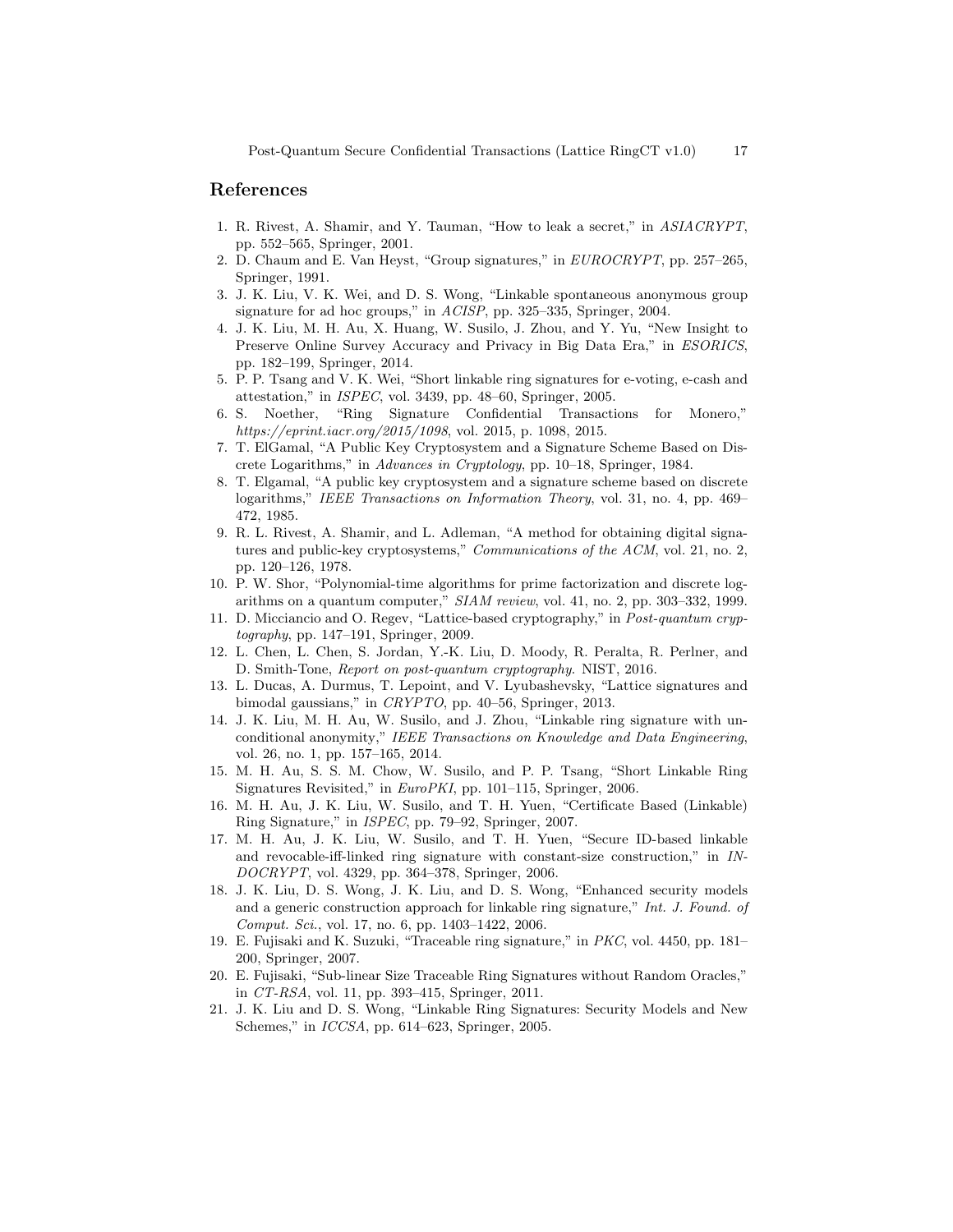- 18 W. Alberto Torres et al.
- 22. J. K. Liu, W. Susilo, and D. S. Wong, "Ring Signature with Designated Linkability," in IWSEC, pp. 104–119, Springer, 2006.
- 23. P. P. Tsang, M. H. Au, J. K. Liu, W. Susilo, and D. S. Wong, "A suite of non-pairing id-based threshold ring signature schemes with different levels of anonymity," in ProvSec, vol. 6402, pp. 166–183, Springer, 2010.
- 24. T. H. Yuen, J. K. Liu, M. H. Au, W. Susilo, and J. Zhou, "Efficient Linkable and/or Threshold Ring Signature Without Random Oracles," The Computer Journal, vol. 56, pp. 407–421, 4 2013.
- 25. D. Zheng, X. Li, K. Chen, and J. Li, "Linkable Ring Signatures from Linear Feedback Shift Register," in EUC, pp. 716–727, Berlin, Heidelberg: Springer, 2007.
- 26. L. K. Grover and L. K., "A fast quantum mechanical algorithm for database search," in STOC, pp. 212–219, ACM, 1996.
- 27. D. J. Bernstein and T. Lange, "Post-quantum cryptography," Nature, vol. 549, pp. 188–194, 9 2017.
- 28. K. Lauter, "Postquantum Opportunities: Lattices, Homomorphic Encryption, and Supersingular Isogeny Graphs," IEEE Security & Privacy, vol. 15, no. 4, pp. 22–27, 2017.
- 29. O. Goldreich, S. Goldwasser, and S. Halevi, "Public-key cryptosystems from lattice reduction problems," in CRYPTO, p. 112, Springer, 1997.
- 30. J. Hoffstein, J. Pipher, and J. Silverman, "NSS: An NTRU lattice-based signature scheme," in  $EUROCRYPT$ , pp. 211–228, Springer, 2001.
- 31. C. Gentry, C. Peikert, and V. Vaikuntanathan, "Trapdoors for hard lattices and new cryptographic constructions," in STOC, p. 197, ACM, 2008.
- 32. V. Lyubashevsky, "Fiat-Shamir with Aborts: Applications to Lattice and Factoring-Based Signatures," in ASIACRYPT, pp. 598–616, Springer, 2009.
- 33. A. Fiat and A. Shamir, "How To Prove Yourself: Practical Solutions to Identification and Signature Problems," in CRYPTO, pp. 186–194, Springer, 1986.
- 34. M. Abdalla, J. An, M. Bellare, and C. Namprempre, "From identification to signatures via the Fiat-Shamir transform: Minimizing assumptions for security and forward-security," in EUROCRYPT, pp. 418–433, Springer, 2002.
- 35. M. Ajtai, "Generating hard instances of lattice problems," in STOC, pp. 99–108, ACM, 1996.
- 36. D. Micciancio, "Generalized compact knapsacks, cyclic lattices, and efficient oneway functions," Computational Complexity, vol. 16, no. 4, pp. 365–411, 2007.
- 37. V. Lyubashevsky, C. Peikert, and O. Regev, "On ideal lattices and learning with errors over rings," in EUROCRYPT, pp. 1–23, Springer, 2010.
- 38. Z. Brakerski and Y. T. Kalai, "A Framework for Efficient Signatures, Ring Signatures and Identity Based Encryption in the Standard Model," https://eprint.iacr.org/2010/086, 2010.
- 39. P.-L. Cayrel, R. Lindner, M. R¨uckert, and R. Silva, "A Lattice-Based Threshold Ring Signature Scheme," in LATINCRYPT, pp. 255–272, Springer, 2010.
- 40. C. Wang and H. Wang, "A New Ring Signature Scheme from NTRU Lattice," in ICCIS, pp. 353–356, IEEE, 2012.
- 41. C. Aguilar Melchor, S. Bettaieb, X. Boyen, L. Fousse, and P. Gaborit, "Adapting Lyubashevskys Signature Schemes to the Ring Signature Setting," in AFRICACRYPT, pp. 1–25, Springer, 2013.
- 42. J. Wang and B. Sun, "Ring Signature Schemes from Lattice Basis Delegation," in ICICS, pp. 15–28, Springer, 2011.
- 43. B. Libert, S. Ling, K. Nguyen, and H. Wang, "Zero-Knowledge Arguments for Lattice-Based Accumulators: Logarithmic-Size Ring Signatures and Group Signatures Without Trapdoors," in EUROCRYPT, pp. 1-31, Springer, 2016.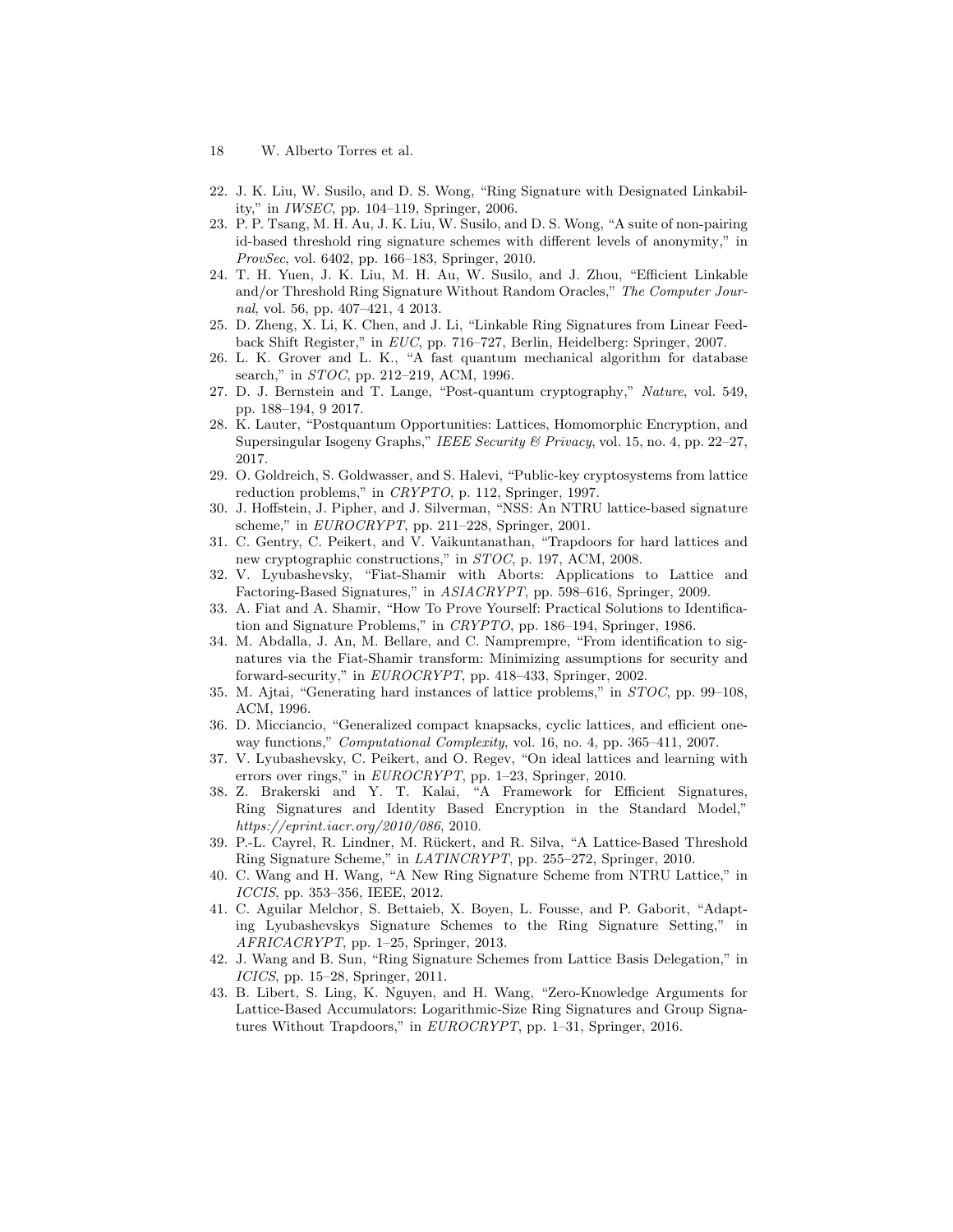Post-Quantum Secure Confidential Transactions (Lattice RingCT v1.0) 19

- 44. R. Yang, M. Ho Au, J. Lai, Q. Xu, and Z. Yu, "Lattice-Based Techniques for Accountable Anonymity: Composition of Abstract Stern's Protocols and Weak PRF with Efficient Protocols from LWR," https://eprint.iacr.org/2017/781, 2017.
- 45. H. Zhang, F. Zhang, H. Tian, and M. H. Au, "Anonymous Post-Quantum Cryptocash (Full Version)," https://eprint.iacr.org/2017/716, 2017.
- 46. C. Baum, L. Huang, and O. Sabine, "Towards Practical Lattice-Based One-Time Linkable Ring Signatures," https://eprint.iacr.org/2018/107, 2018.
- 47. V. Lyubashevsky and G. Seiler, "Short, Invertible Elements in Partially Splitting Cyclotomic Rings and Applications to Lattice-Based Zero-Knowledge Proofs," in  $EUROCRYPT$ , pp. 204–224, Springer, 2018.
- 48. V. Lyubashevsky, "Lattice Signatures without Trapdoors," pp. 738–755, Springer, Berlin, Heidelberg, 2012.
- 49. S.-F. Sun, M. H. Au, J. K. Liu, and T. H. Yuen, "RingCT 2.0: A Compact Accumulator-Based (Linkable Ring Signature) Protocol for Blockchain Cryptocurrency Monero," in ESORICS, pp. 456–474, Springer, 2017.
- 50. Y. Chen and P. Q. Nguyen, "BKZ 2.0: Better Lattice Security Estimates," in ASIACRYPT, pp. 1–20, Springer, 2011.
- 51. M. Bellare and G. Neven, "Multi-signatures in the plain public-Key model and a general forking lemma," in CCS, p. 390, ACM, 2006.
- 52. V. Shoup, "Sequences of games: a tool for taming complexity in security proofs," https://eprint.iacr.org/2004/332, 2004.

# A L2RS - Correctness requirements

#### A.1 Correctness of SigGen

Proof. Beyond the required conditions of L2RS.SigVer, we claim that if  $\sigma_L(\mu_1) = (\mathbf{c}_1, \mathbf{t}_1, \dots, \mathbf{t}_w, \mathbf{h})$  is the output of the L2RS. SigGen algorithm on input  $(\mu, L, \mathbf{S}_{\pi}, \mathsf{Pub}\text{-}\mathsf{Params})$ , then the output of L2RS.SigVer on input  $(\mu, L, \sigma_L(\mu_1))$ should be accepted. We need to show that when L2RS.SigVer computes  $H_1(L, \mathbf{H}_{2q}, \mu, \mathbf{A}_{2q,w} \cdot \mathbf{t}_w + q \cdot \mathbf{c}_w, \mathbf{H}_{2q} \cdot \mathbf{t}_w + q \cdot \mathbf{c}_w)$ , the result is equal to  $\mathbf{c}_1$ . We also show that  $H_1(L, \mathbf{H}_{2q}, \mu, \mathbf{A}_{2q,i} \cdot \mathbf{t}_i + q \cdot \mathbf{c}_i, \mathbf{H}_{2q} \cdot \mathbf{t}_i + q \cdot \mathbf{c}_i) = \mathbf{c}_{i+1}$  for  $1 \leq i \leq w-1$  in L2RS. SigVer. In this evaluation, we consider two scenarios, one when  $i \neq \pi$  and  $i = \pi$ :

- For  $i \neq \pi$ , in L2RS. SigGen we have  $c_{i+1} = H_1(L, H_{2q}, \mu, A_{2q,i}$ .  ${\bf t}_i + q \cdot {\bf c}_i, {\bf H}_{2q} \cdot {\bf t}_i + q \cdot {\bf c}_i$ , while in L2RS.SigVer we compute  $\mathbf{c}_{i+1}$  =  $H_1(L, \mathbf{H}_{2q}, \mu, \mathbf{A}_{2q,i} \cdot \mathbf{t}_i + q \cdot \mathbf{c}_i, \mathbf{H}_{2q} \cdot \mathbf{t}_i + q \cdot \mathbf{c}_i)$ . These are equal since  $\mathbf{A}_{2q,i} \cdot \mathbf{t}_i + q \cdot \mathbf{c}_i$  (in L2RS.SigGen) =  $\mathbf{A}_{2q,i} \cdot \mathbf{t}_i + q \cdot \mathbf{c}_i$  (in L2RS.SigVer); and  $\mathbf{H}_{2q} \cdot \mathbf{t}_i + q \cdot \mathbf{c}_i$  (in L2RS.SigGen) =  $\mathbf{H}_{2q} \cdot \mathbf{t}_i + q \cdot \mathbf{c}_i$  (in L2RS.SigVer).
- For  $i = \pi$ , in L2RS. SigGen we have  $\mathbf{c}_{\pi+1} = H_1(L, \mathbf{H}_{2q}, \mu, \mathbf{A}_{2q,\pi} \cdot \mathbf{u}, \mathbf{H}_{2q} \cdot \mathbf{u}),$ whereas in L2RS.SigVer we calculate  $\mathbf{c}_{\pi+1} = H_1(L, \mathbf{H}_{2q}, \mu, \mathbf{A}_{2q,\pi} \cdot \mathbf{t}_{\pi} + q \cdot \mathbf{A}_{2q,\pi})$  $c_{\pi}$ ,  $H_{2q}$   $t_{\pi} + q \cdot c_{\pi}$ ). In this case, we need to show that  $c_{\pi+1}$  (in L2RS. SigGen)  $=$  c<sub> $\pi+1$ </sub> (in L2RS.SigVer). In doing so, the following equalities need to be proved: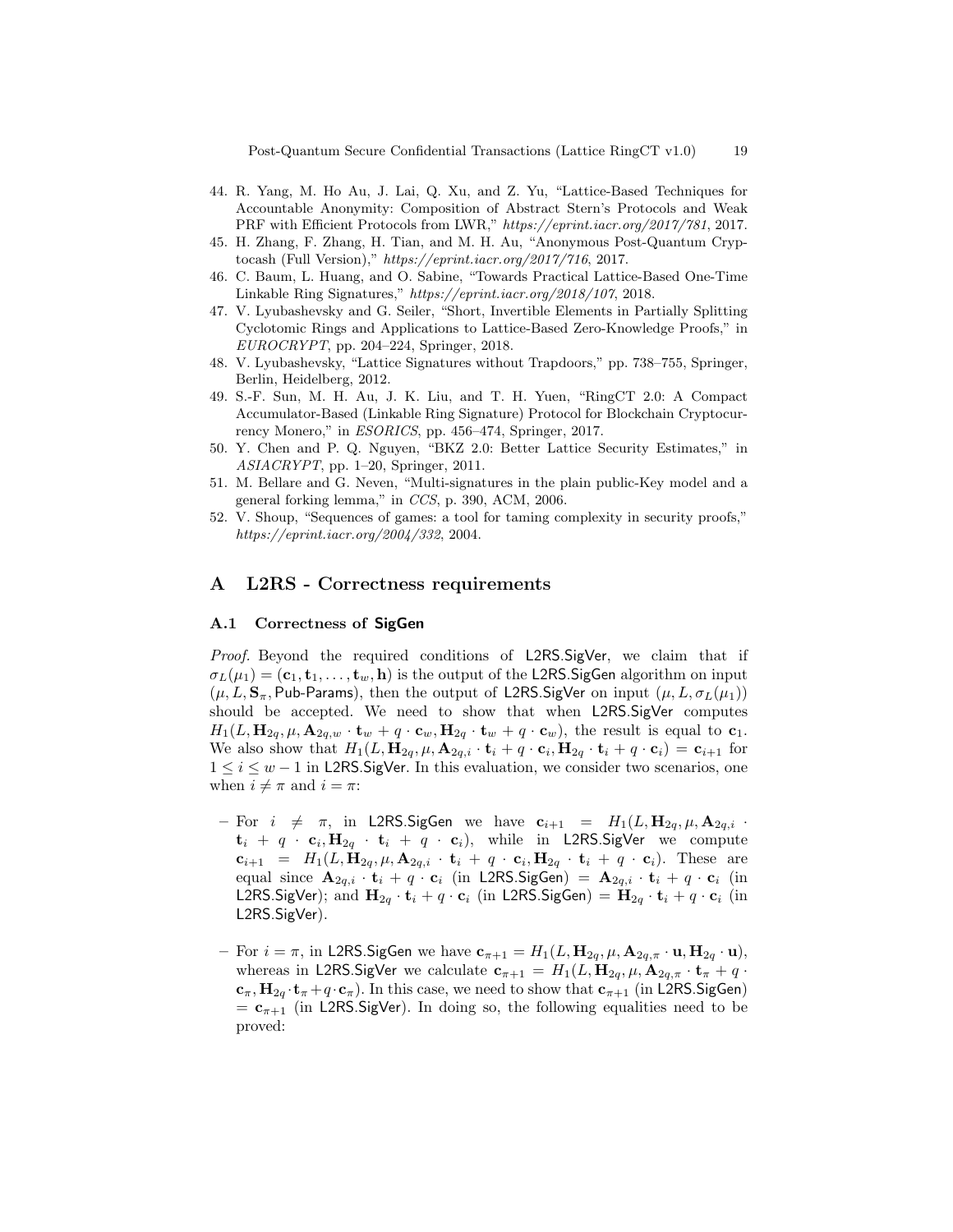- 20 W. Alberto Torres et al.
	- 1.  $\mathbf{A}_{2q,\pi} \cdot \mathbf{u} = \mathbf{A}_{2q,\pi} \cdot \mathbf{t}_{\pi} + q \cdot \mathbf{c}_{\pi}$ , which is equivalent to  $\mathbf{A}_{2q,\pi} \cdot (\mathbf{u} \mathbf{t}_{\pi}) =$  $q \cdot \mathbf{c}_{\pi}$ . Here, we replace  $\mathbf{t}_{\pi}$  as defined in **Algorithm 2**, to obtain:

$$
\mathbf{A}_{2q,\pi} \cdot (\mathbf{u} - \mathbf{u} - \mathbf{S}_{2q,\pi} \cdot \mathbf{c}_{\pi} \cdot (-1)^{b}) = q \cdot \mathbf{c}_{\pi} \iff \n- \mathbf{A}_{2q,\pi} \cdot \mathbf{S}_{2q,\pi} \cdot \mathbf{c}_{\pi} \cdot (-1)^{b} = q \cdot \mathbf{c}_{\pi} \iff \n-q \cdot \mathbf{c}_{\pi} \cdot (-1)^{b} = q \cdot \mathbf{c}_{\pi}
$$

We distinguish two cases for b:

- When  $b = 0$ , we verify that  $-q \cdot \mathbf{c}_{\pi} = q \cdot \mathbf{c}_{\pi} \mod 2q$ .
- When  $b = 1$ , we have  $q \cdot \mathbf{c}_{\pi} = q \cdot \mathbf{c}_{\pi} \mod 2q$ .
- 2.  $\mathbf{H}_{2q} \cdot \mathbf{u} = \mathbf{H}_{2q} \cdot \mathbf{t}_{\pi} + q \cdot \mathbf{c}_{\pi}$ , which means that:

$$
\mathbf{H}_{2q} \cdot (\mathbf{u} - \mathbf{t}_{\pi}) = q \cdot \mathbf{c}_{\pi} \iff \n\mathbf{H}_{2q} \cdot (\mathbf{u} - \mathbf{u} - \mathbf{S}_{\pi} \cdot \mathbf{c}_{\pi} \cdot (-1)^{b}) = q \cdot \mathbf{c}_{\pi} \iff \n-\mathbf{H}_{2q} \cdot \mathbf{S}_{2q, \pi} \cdot \mathbf{c}_{\pi} \cdot (-1)^{b} = q \cdot \mathbf{c}_{\pi} \iff \n-q \cdot \mathbf{c}_{\pi} \cdot (-1)^{b} = q \cdot \mathbf{c}_{\pi}
$$

We distinguish between two cases:

- When  $b = 0$ , it is verified that  $-q \cdot \mathbf{c}_{\pi} = q \cdot \mathbf{c}_{\pi} \mod 2q$ .
- When  $b = 1$ , we have  $q \cdot \mathbf{c}_{\pi} = q \cdot \mathbf{c}_{\pi} \mod 2q$ .

A.2 Correctness of SigLink

*Proof.* We show that an honest user  $\pi$  who signs two messages  $\mu_1$  and  $\mu_2$  in the L2RS scheme with the list of public-keys  $L$ , obtains a Linked output from L2RS.SigLink algorithm with overwhelming probability. As shown in Algorithm 4, two signatures  $\sigma_L(\mu_1)$  and  $\sigma_L(\mu_2)$  were created, and then successfully verified by L2RS. SigVer. Therefore, the linkability tags  $h_{\mu_1}$  and  $h_{\mu_2}$  must be equal. To prove this, we show that:

$$
\mathbf{H}_{2q,\mu_1} = (2 \cdot \mathbf{H}, -2 \cdot \mathbf{h}_{\mu_1} + q) \in \mathcal{R}_{2q}
$$
, where  
\n
$$
\mathbf{H} = \mathsf{Pub}\text{-}\mathsf{Param} \text{ and } \mathbf{h}_{\mu_1} = (\mathbf{H} \cdot \mathbf{S}_{\pi} + q) \in \mathcal{R}_q
$$
\n
$$
\mathbf{H}_{2q,\mu_2} = (2 \cdot \mathbf{H}, -2 \cdot \mathbf{h}_{\mu_2} + q) \in \mathcal{R}_{2q}
$$
, where  
\n
$$
\mathbf{H} = \mathsf{Pub}\text{-}\mathsf{Param} \text{ and } \mathbf{h}_{\mu_2} = (\mathbf{H} \cdot \mathbf{S}_{\pi} + q) \in \mathcal{R}_q
$$

The first parts of the linkability tag in both L2RS signatures have same equality with following probability:

$$
Pr[2 \cdot \mathbf{H} = 2 \cdot \mathbf{H}] = 1.
$$

Ultimately, the second part uses the honest user's private-key  $S_{\pi}$  is used, so we conclude that:

$$
Pr[-2 \cdot \mathbf{h}_{\mu_1} + q + 2 \cdot \mathbf{h}_{\mu_2} - q = 0] = 1.
$$

 $\Box$ 

 $\Box$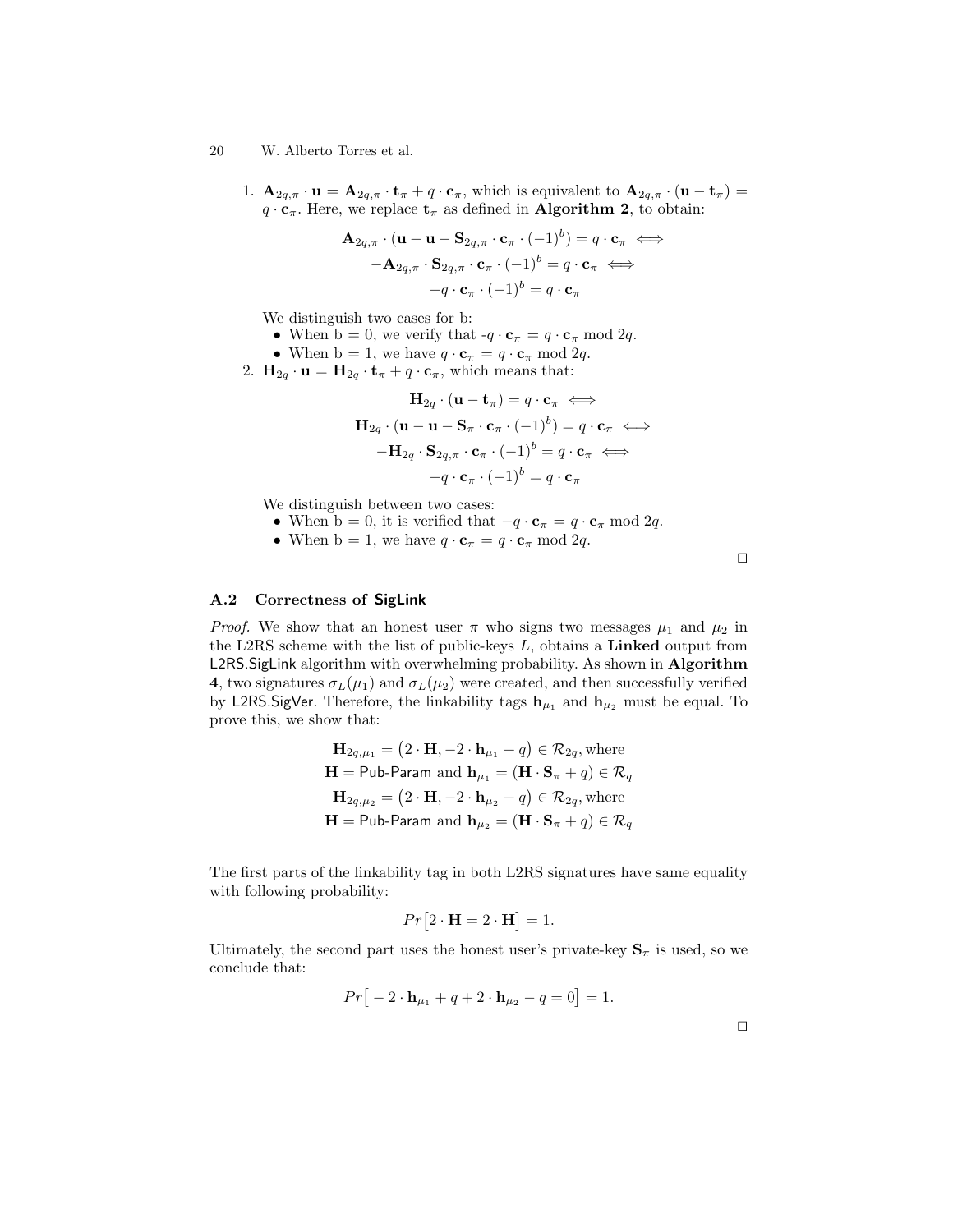# B Security Analysis - One-Time Unforgeability

*Proof.* As stated in [13], this L2RS scheme relies on the  $\mathcal{R}\text{-SIS}_{q,m,\beta}^{\mathcal{K}}$  problem to be secure against any existential forger. This means that a forgery algorithm succeeds with a negligible probability and so we conclude that under this probability, the attacker will also find a solution to the  $\mathcal{R}\text{-SIS}_{q,m,\beta}^{\mathcal{K}}$  problem. To prove this, we start replacing the L2RS.SigGen algorithm with L2RS.Hybrid-1 and L2RS.Hybrid-2 algorithms that are used to simulate the creation of the signatures, until we obtain an algorithm that breaks the  $\mathcal{R}\text{-}\mathbf{SIS}_{q,m,\beta}^{\mathcal{K}}$  problem. These Hybrid algorithms are illustrated in Algorithm 7 and Algorithm 8, respectively.

In L2RS.Hybrid-1, the output of the random oracle  $H_1$  is chosen at random from  $\mathcal{S}_{n,\kappa} \subseteq \mathcal{R}_{2q}$  and then it is programmed, without checking the value of  $\mathbf{A}_{2q,\pi} \cdot \mathbf{u}$  and  $\mathbf{H}_{2q} \cdot \mathbf{u}$  being already set. This equality can be described as:

$$
H_1(L, \mathbf{H}_{2q}, \mu, \mathbf{A}_{2q,w} \cdot \mathbf{t}_w + q \cdot \mathbf{c}_w, \mathbf{H}_{2q} \cdot \mathbf{t}_w + q \cdot \mathbf{c}_w) =
$$
  

$$
H_1(L, \mathbf{H}_{2q}, \mu, \mathbf{A}_{2q,\pi} \cdot \mathbf{u}, \mathbf{H}_{2q} \cdot \mathbf{u})
$$

Every time the L2RS.Hybrid-1 is called, the probability of generating u such that  $\mathbf{A}_{2q,\pi} \cdot \mathbf{u}$  and  $\mathbf{H}_{2q} \cdot \mathbf{u}$  are equal to one of the previous output that was queried is at most  $2^{-n+1}$ . We define that the probability of getting a collusion each time is at most  $h \cdot 2^{-n+1}$ , where "h" is the number of calls to the random oracle  $H_1$ , whereas the probability of occurring a collision after " $o$ " queries to the L2RS.Hybrid-1 is at most  $o \cdot h \cdot 2^{-n+1}$ , which is negligible (Based on [13], Lemma 3.4).

After analyzing how  $c_1$  can be forged, we evaluate the  $(t_1, \ldots, t_w)$  of the L2RS scheme. We claim that these are forgeable when an attacker finds a PPT algorithm F to solve the  $\mathcal{R}\text{-SIS}_{q,m,\beta}^{\mathcal{K}}$  problem. This attack can be simulated using the L2RS.Hydrid-2 shown in Algorithm 8, where  $t_{\pi}$  is directly chosen from the distribution  $D_{\sigma}^{n}$  (Based on [13], Lemma 3.5).

The public-key  $\mathbf{A}_{2q} \in \mathcal{R}_{2q}^{1 \times m}$  is generated such  $\mathbf{A}_{2q} \cdot \mathbf{S}_{2q} = q \in \mathcal{R}_{2q}$ , so finding a vector **v** such that  $\mathbf{A}_{2q} \cdot \mathbf{v} = 0 \text{ mod } q$ . We denote  $y = h$  where y is the number of times the random oracle  $H_1$  is programmed during this attack. Then this attack is performed as follows:

- 1. Random coins are selected for the forger  $\phi$  and signer  $\psi$ .
- 2. The random oracle  $H_1$  is called to generate the responses of the users in the L2RS scheme,  $(\mathbf{c}_1, \ldots, \mathbf{c}_w) \leftarrow \mathcal{S}_{n,\kappa}$ .
- 3. These create a SubRoutine that takes as input  $(\mathbf{A}_{2q}, \phi, \psi, \mathbf{c}_1, \dots, \mathbf{c}_w)$ .
- 4. F is initialized and run by providing the  $\mathbf{A}_{2q}$  and forger's random coins  $\phi$ .
- 5. The SubRoutine signs the message  $\mu$  using the signer's coins  $\psi$  in the L2RS.Hydrid-2, this produces a signature  $\sigma_L(\mu)$ .
- 6. During the signing process,  $\mathcal F$  calls the oracle  $H_1$  and answers are placed in the list  $(c_1, \ldots, c_w)$ , the queries are kept in a table in the event that same queries are used in this oracle.
- 7. F is stopped and it outputs a forgery that is the SubRoutine's result  $(c_1, t_1, \ldots, t_w, h)$ , with negligible probability  $\delta$ . This output has to be successfully accepted by the L2RS.SigVer algorithm.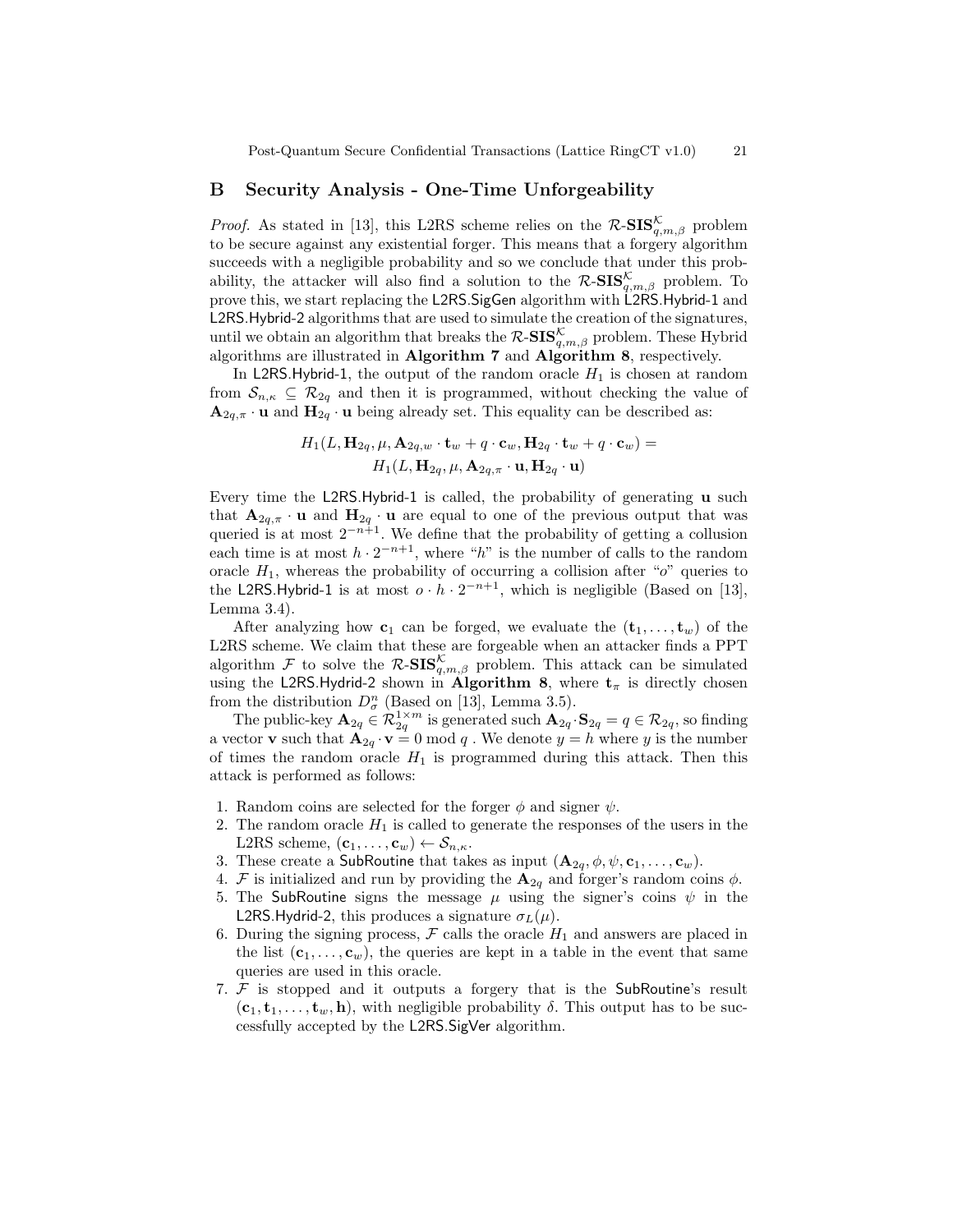Algorithm 7 One-Time Unforgeability - Signature algorithm of L2RS Hybrid 1

Input:  $\mathbf{S}_{\pi}$ ,  $\mu$ ,  $L = {\mathbf{a}_1, \dots, \mathbf{a}_w}$ , Pub-Params: H and A.  $\textbf{Output:} \ \ \sigma_L(\mu) = \big( \mathbf{c}_1, \mathbf{t}_1, \ldots, \mathbf{t}_w, \mathbf{h} \big)$ 1: procedure  $L2RS.HYBRID-1(S_{\pi}, \mu, L, Pub-Params)$ 2: Set  $\mathbf{H}_{2q} = (2 \cdot \mathbf{H}, -2 \cdot \mathbf{h} + q) \in \mathcal{R}_{2q}^{1 \times m}$ , where  $\mathbf{h} = (\mathbf{H} \cdot \mathbf{S}_{\pi} + q) \in \mathcal{R}_{q}$ . 3: Call L2RS.Lift $(\mathbf{A}, \mathbf{a}_{\pi})$  to obtain  $\mathbf{A}_{2q,\pi} = (2 \cdot \mathbf{A}, -2 \cdot \mathbf{a}_{\pi} + q) \in \mathcal{R}_{2q}^{1 \times m}$ . 4: Let  $\mathbf{u} = (u_1, \dots, u_m)^T$ , where  $u_i \leftarrow D^n_{\sigma}$ , for  $1 \leq i \leq m$ . 5: Choose at random  $\mathbf{c}_{\pi+1} \leftarrow \mathcal{S}_{n,\kappa}$ 6: **for**  $(i = \pi + 1, \pi + 2, \ldots, w, 1, 2, \ldots, \pi - 1)$  do 7: Call L2RS.Lift $(\mathbf{A}, \mathbf{a}_i)$  to obtain  $\mathbf{A}_{2q,i} = (2 \cdot \mathbf{A}, -2 \cdot \mathbf{a}_i + q) \in \mathcal{R}_{2q}^{1 \times m}$ . 8: Let  $\mathbf{t}_i = (t_{i,1}, \dots, t_{i,m})^T$ , where  $t_{i,j} \leftarrow D^n_{\sigma}$ , for  $1 \leq j \leq m$ . 9: Compute  $\mathbf{c}_{i+1} = H_1(L, \mathbf{H}_{2q}, \mu, \mathbf{A}_{2q,i} \cdot \mathbf{t}_i + q \cdot \mathbf{c}_i, \mathbf{H}_{2q} \cdot \mathbf{t}_i + q \cdot \mathbf{c}_i).$ 10: Choose  $b \leftarrow \{0, 1\}.$ 11: Let  $\mathbf{t}_{\pi} \leftarrow \mathbf{u} + \mathbf{S}_{2q, \pi} \cdot \mathbf{c}_{\pi} \cdot (-1)^b$ . 12: **Continue** with probability  $\frac{1}{\left(M \exp \left(-\frac{\left\|\mathbf{S}_{2q,\pi} \cdot \mathbf{c}_{\pi}\right\}\right\|^2}{2}\right)^2}$  $2\sigma^2$  $\bigg\langle \cosh\left(\frac{\langle {\bf t}_\pi, {\bf S}_{2q,\pi}\cdot {\bf c}_\pi\rangle}{2}\right) \right\rangle$  $\sigma^2$  $\setminus$ otherwise Restart. 13: return  $\sigma_L(\mu) = (\mathbf{c}_1, \mathbf{t}_1, \dots, \mathbf{t}_w, \mathbf{h}).$ 

If the random oracle was not called using some input  $\mathbf{A}_{2q,i} \cdot \mathbf{t}_i + q \cdot \mathbf{c}_i, \mathbf{H}_{2q} \cdot \mathbf{t}_i + q \cdot \mathbf{c}_i$  $\mathbf{c}_i$ , then F has  $1/|\mathcal{S}_{n,\kappa}|$  chances of producing a  $\mathbf{c}$  such that  $\mathbf{c} = H_1(L, \mathbf{H}_{2q}, \mu, \mathbf{A}_{2q})$ .  $\mathbf{t} + q \cdot \mathbf{c}, \mathbf{H}_{2q} \cdot \mathbf{t} + q \cdot \mathbf{c}$ . This turns out that  $\delta - 1/|\mathcal{S}_{n,\kappa}|$  be the probability that  $\mathbf{c} = \mathbf{c}_j$  for some j.

FORGERY 1. Let's consider the situation that  $c_{j+1}$  is the result after using F which is  $\mathbf{c}_{j+1} = H_1(L, \mathbf{H}_{2q}, \mu', \mathbf{A}_{2q} \cdot \mathbf{t}' + q \cdot \mathbf{c}_j, \mathbf{H}_{2q} \cdot \mathbf{t}' + q \cdot \mathbf{c}_j)$ . Then by comparing this with a legitimate signature, we have:

$$
H_1(L, \mathbf{H}_{2q}, \mu, \mathbf{A}_{2q} \cdot \mathbf{t} + q \cdot \mathbf{c}_j, \mathbf{H}_{2q} \cdot \mathbf{t} + q \cdot \mathbf{c}_j) = H_1(L, \mathbf{H}_{2q}, \mu', \mathbf{A}_{2q} \cdot \mathbf{t}' + q \cdot \mathbf{c}_j, \mathbf{H}_{2q} \cdot \mathbf{t}' + q \cdot \mathbf{c}_j)
$$

F will find a preimage of  $\mathbf{c}_j$  if  $\mu \neq \mu'$  or  $\mathbf{A}_{2q} \cdot \mathbf{t} + q \cdot \mathbf{c}_j \neq \mathbf{A}_{2q} \cdot \mathbf{t}' + q \cdot \mathbf{c}_j$  or  $H_{2q} \cdot \mathbf{t} + q \cdot \mathbf{c}_j \neq \mathbf{H}_{2q} \cdot \mathbf{t}' + q \cdot \mathbf{c}_j$ . Then, we have with overwhelming probability that  $\mu = \mu'$  and  ${\bf A}_{2q} \cdot {\bf t} + q \cdot {\bf c}_j = {\bf A}_{2q} \cdot {\bf t}' + q \cdot {\bf c}_j$  and  ${\bf H}_{2q} \cdot {\bf t} + q \cdot {\bf c}_j = {\bf H}_{2q} \cdot {\bf t}' + q \cdot {\bf c}_j$ . These equalities will result in:  $\mathbf{A}_{2q}(\mathbf{t} - \mathbf{t}') = 0 \mod 2q$  and  $\mathbf{H}_{2q}(\mathbf{t} - \mathbf{t}') = 0 \mod 2q$ . We assume that both  $t$  and  $t'$  are different and they met the L2RS.SigVer conditions, so it yields  $\mathbf{t} - \mathbf{t}' \neq 0 \mod q$ , and  $\|\mathbf{t} - \mathbf{t}'\| \leq 2B_2$ .

FORGERY 2. In this scenario, we assume that the L2RS scheme can be forged by an attacker  $\mathcal F$  as it was presented in the FORGERY 1 and obtain  $\mathbf{c}_j$ , then another attacker can generate  $(c'_j, \ldots, c'_w) \leftarrow S_{n,\kappa}$  by replaying the first attack and using same message  $\mu$ . We use the forking lemma [51] to show the probability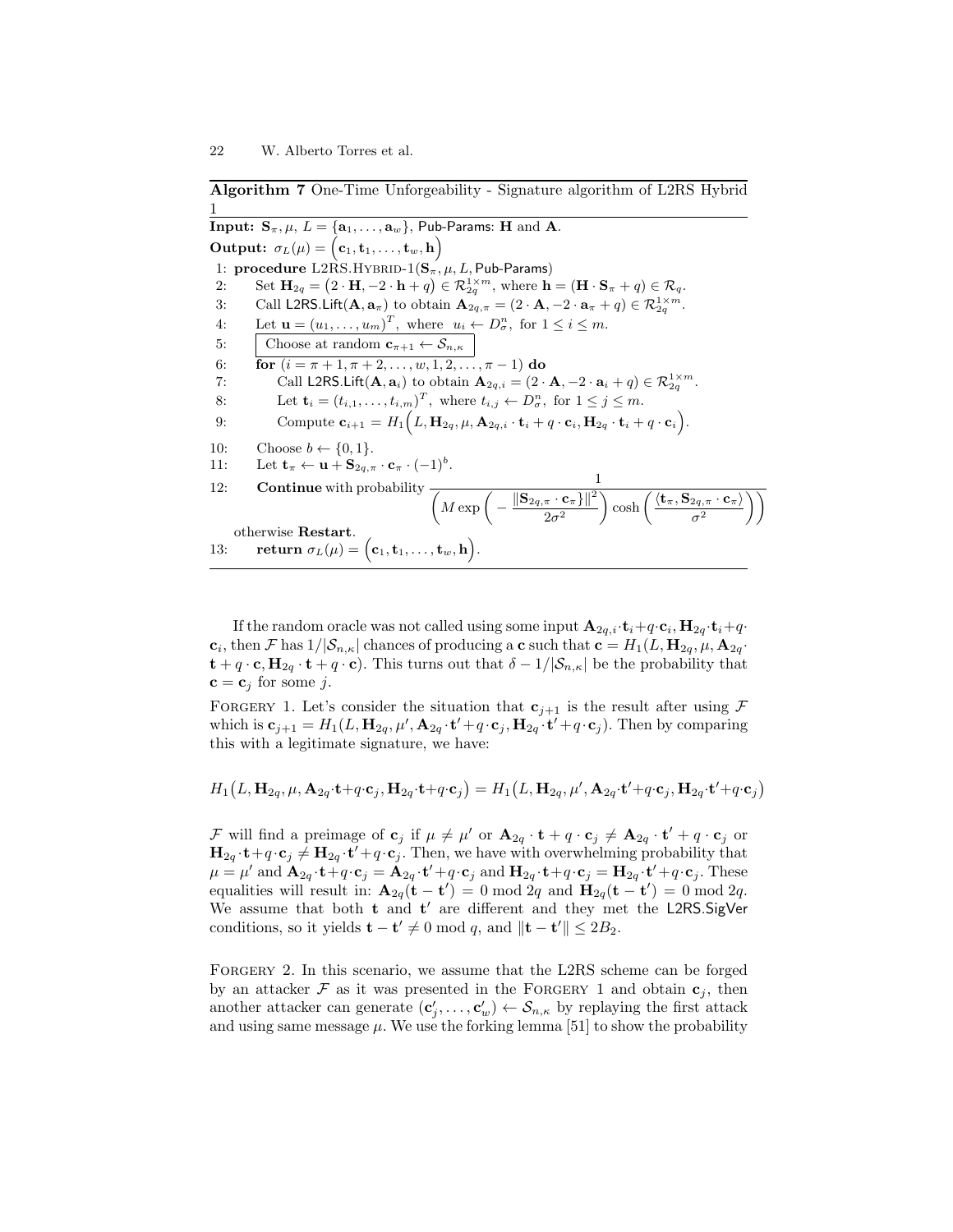Algorithm 8 One-Time Unforgeability - Signature algorithm of L2RS Hybrid  $2 \sigma_L(\mu)$ 

**Input:**  $S_{\pi}, \mu, L = \{a_1, \ldots, a_w\}$ , Pub-Params: H and A.  $\textbf{Output:} \ \ \sigma_L(\mu) = \big( \mathbf{c}_1, \mathbf{t}_1, \ldots, \mathbf{t}_w, \mathbf{h} \big)$ 1: procedure  $L2RS.HYBRID-2(S_{\pi}, \mu, L, Pub-Params)$ 2: Set  $\mathbf{H}_{2q} = (2 \cdot \mathbf{H}, -2 \cdot \mathbf{h} + q) \in \mathcal{R}_{2q}^{1 \times m}$ , where  $\mathbf{h} = (\mathbf{H} \cdot \mathbf{S}_{\pi} + q) \in \mathcal{R}_{q}$ . 3: Call L2RS.Lift( $\mathbf{A}, \mathbf{a}_{\pi}$ ) to obtain  $\mathbf{A}_{2q,\pi} = (2 \cdot \mathbf{A}, -2 \cdot \mathbf{a}_{\pi} + q) \in \mathcal{R}_{2q}^{1 \times m}$ . 4: Let  $\mathbf{u} = (u_1, \dots, u_m)^T$ , where  $u_i \leftarrow D^n_{\sigma}$ , for  $1 \leq i \leq m$ . 5: Choose at random  $\mathbf{c}_{\pi+1} \leftarrow \mathcal{S}_{n,\kappa}$ 6: **for**  $(i = \pi + 1, \pi + 2, \ldots, w, 1, 2, \ldots, \pi - 1)$  do 7: Call L2RS.Lift $(\mathbf{A}, \mathbf{a}_i)$  to obtain  $\mathbf{A}_{2q,i} = (2 \cdot \mathbf{A}, -2 \cdot \mathbf{a}_i + q) \in \mathcal{R}_{2q}^{1 \times m}$ . 8: Let  $\mathbf{t}_i = (t_{i,1}, \dots, t_{i,m})^T$ , where  $t_{i,j} \leftarrow D_{\sigma}^n$ , for  $1 \leq j \leq m$ . 9: Compute  $\mathbf{c}_{i+1} = H_1(L, \mathbf{H}_{2q}, \mu, \mathbf{A}_{2q,i} \cdot \mathbf{t}_i + q \cdot \mathbf{c}_i, \mathbf{H}_{2q} \cdot \mathbf{t}_i + q \cdot \mathbf{c}_i).$ 10: Choose  $b \leftarrow \{0, 1\}.$ 11: Choose  $\mathbf{t}_{\pi} \leftarrow D_{\sigma}^{m}$ 12: **Continue** with probability  $\frac{1}{M}$  otherwise **Restart**. 13: return  $\sigma_L(\mu) = (\mathbf{c}_1, \mathbf{t}_1, \dots, \mathbf{t}_w, \mathbf{h}).$ 

% of  $\mathbf{c}_j = \mathbf{c}'_j$  and the forger uses an oracle response  $\mathbf{c}'_j$  is at least:

$$
\left(\delta - \frac{1}{|\mathcal{S}_{n,\kappa}|}\right) \cdot \left(\frac{\delta - \frac{1}{|\mathcal{S}_{n,\kappa}|}}{y} - \frac{1}{|\mathcal{S}_{n,\kappa}|}\right) \tag{2}
$$

 $\Box$ 

Therefore, with the probability (2),  $\mathcal F$  creates a signature  $\sigma_L(\mu)$  =  $(c'_1, t'_1, \ldots, t'_w, h)$  where  $A_{2q} \cdot t + q \cdot c_j = A_{2q} \cdot t' + q \cdot c'_j$  and  $H_{2q} \cdot t + q \cdot c_j =$  $\mathbf{H}_{2q} \cdot \mathbf{t}' + q \cdot \mathbf{c}'_j$ . We now obtained:  $\mathbf{A}_{2q} \cdot (\mathbf{t} - \mathbf{t}') = \mathbf{q}(\mathbf{c}_j - \mathbf{c}'_j) \bmod 2q$  and  $\mathbf{H}_{2q} \cdot (\mathbf{t} - \mathbf{t}') = \mathbf{q}(\mathbf{c}_j - \mathbf{c}'_j) \bmod 2q$ . Since  $\mathbf{c}_j - \mathbf{c}'_j \neq 0 \bmod 2$ , so in both equations, we have  $\mathbf{t} - \mathbf{t}' \neq 0 \mod 2q$  where  $\|\mathbf{t} - \mathbf{t}'\|_{\infty} < q/2$ . By applying this reduction, we find a small non-zero vector  $\mathbf{v} = \mathbf{t} - \mathbf{t}' \neq 0 \mod q$ . This v will compute  $\mathbf{A}_{2q} \cdot \mathbf{v} = 0 \bmod q$  with  $\|\mathbf{v}\| \leq 2B_2$ . Since  $\mathbf{A}_{2q} \mod q = 2(\mathbf{A}, -\mathbf{a}) \mod q$ , we have  $2(\mathbf{A}, -\mathbf{a})\mathbf{v} = 0 \bmod q$ , this implies that  $(\mathbf{A}, -\mathbf{a})\mathbf{v} = 0 \bmod q$ , since q is odd. Notice that L2RS.Hydrid-2 shown in Algorithm 8 no longer uses the privatekey  $\mathbf{S}_{\pi}$ , except for generating  $\mathbf{A}_{2q,\pi}$  to obtain the final  $\mathcal{R}\text{-}\mathbf{SIS}_{q,m,\beta}^{\mathcal{K}}$  solution. We modified the L2RS.KeyGen algorithm with the L2RS.Hydrid-3 game shown in Algorithm 9, where the public-key a is uniformly and randomly taken:  $a \leftarrow \mathcal{R}_q$ . By the argument of the Leftover Hash Lemma (LHL) - Lemma 1 and our assumption that  $\sqrt{\frac{q^{2n}}{2(\gamma+1)\cdot(n)}}$  $\frac{q^{2n}}{2^{(\gamma+1)(m-1)\cdot n}}$  is negligible in *n*. The probability of success of an attacker in L2RS.Hydrid-3 differs by a negligible amount from the success probability in L2RS.KeyGen and is thus non-negligible. Therefore, this vector v will be a solution to the  $\mathcal{R}\text{-SIS}_{q,m,\beta}^{\mathcal{K}}$  problem, where  $\beta = 2B_2$ , with non-negligible probability and with respect to  $(\mathbf{A}, -\mathbf{a})$  over  $\mathcal{R}_q$ .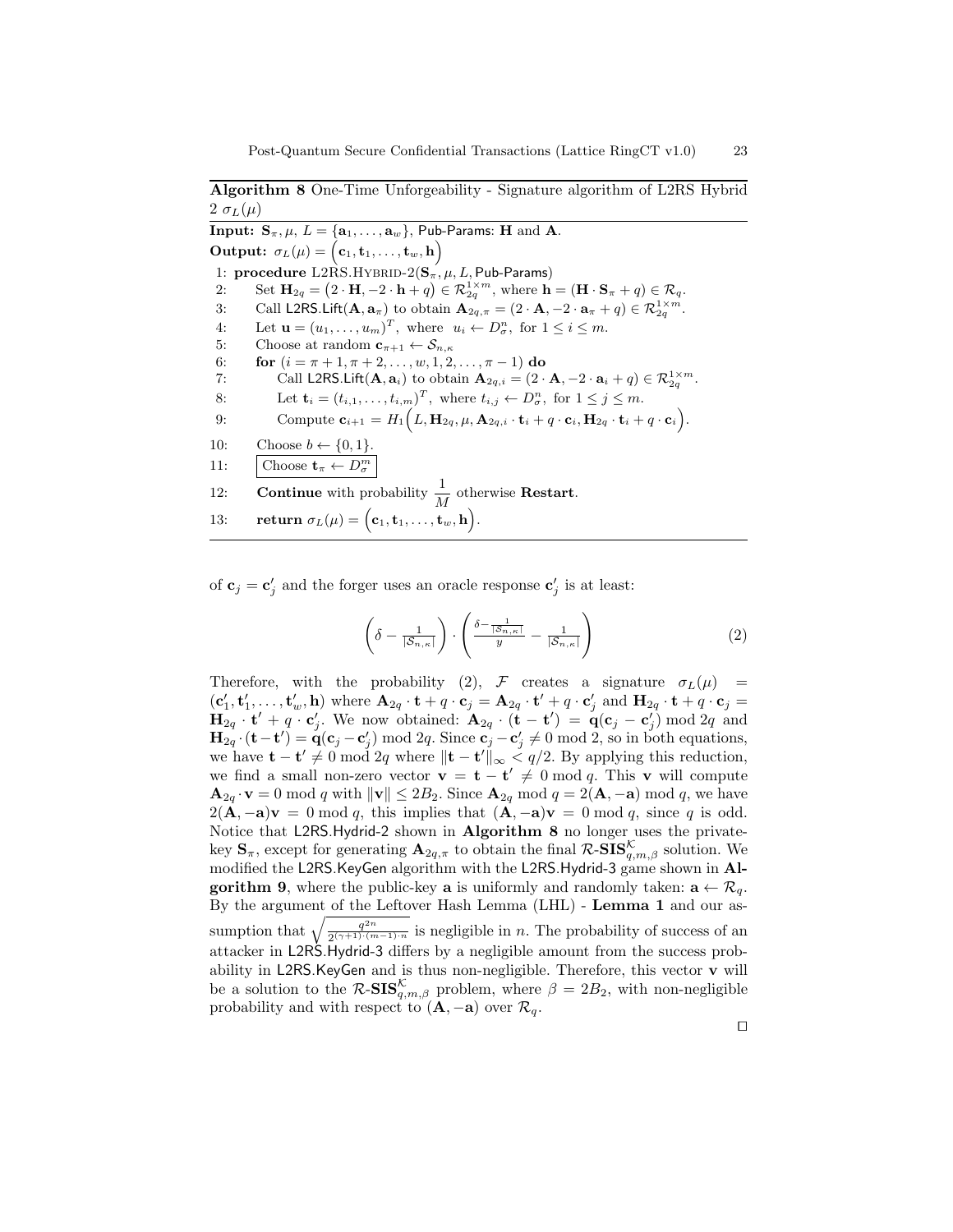Algorithm 9 Key pair generation of L2RS Hybrid 3 (a, S) Input: Pub-Param: A. Output: (a, S), being the public-key and the private-key, respectively. 1: procedure  $L2RS.HYBRID-3(A)$ 2: Let  $\mathbf{S}^T = (\mathbf{s}_1, \dots, \mathbf{s}_{m-1}) \in \mathcal{R}_q^{1 \times (m-1)}$ , where  $\mathbf{s}_i \leftarrow (-2^{\gamma}, 2^{\gamma})^n$ , for  $1 \le i \le m-1$ 3: Choose  $\mathbf{a} \leftarrow \mathcal{R}_q$ 4: return  $(a, S)$ .

# C Security Analysis - Anonymity

Proof. We prove the anonymity of this scheme using the sequence-of-games approach [52] where we make changes between successive games. In doing so, we use the "transition based on indistinguishability". We can start this analysis by:

**Game 0:** Suppose that an attacker A is given the list of  $pk's L = \{a_0, a_1\}$ , the signature  $\sigma_L(\mu)$ , message  $\mu$ , and the random oracle models  $(H_1 \text{ and } H_2)$ . The key generation algorithm creates the pair of users' keys in this ring signature: Private-Keys  $\leftarrow (\mathbf{S}_0, \mathbf{S}_1)$  and the Public-Keys  $\leftarrow (\mathbf{a}_0, \mathbf{a}_1)$ ; a user b is chosen uniformly at random from the list  $L = {\bf{a_0, a_1}}$ , then the signature  $\sigma_L(\mu)$ L2RS. SigGen( $S_b$ ,  $\mu$ , L, Pub-Param) is generated. So in Game 0, a PPT adversary A outputs a guess  $b' \in \{0, 1\}$ ; thus in the event **Game 0,** A succeeds in breaking ambiguity **Game**  $0(b = b')$  if  $Pr[\text{Game } 0] \leq \frac{1}{2} + non - negl(\lambda)$ .

**Game 1:** Changes in this game are made to the user  $\pi$  in the second part of the linkability tag  $\mathbf{h} = (\mathbf{H} \cdot \mathbf{S}) \in \mathcal{R}_q$ , in signature of user  $\pi$ , and public-key  $\mathbf{a}=(\mathbf{A}\cdot\mathbf{S})\in\mathcal{R}_q$  in the L2RS.<br>KeyGen algorithm. The  $\mathbf{h}$  and  $\mathbf{a}_1$  are now randomly chosen from  $\mathcal{R}_q$ . We claim that  $|\Pr[\textbf{Game 0}] - \Pr[\textbf{Game 1}] | \leq \epsilon_{LHL_{G1}}$ .

Where  $\epsilon_{LHL_{G1}}$  is the advantage of some efficient algorithm which is negligible. In both cases  $\mathbf{h} = (\mathbf{H} \cdot \mathbf{S}) \in \mathcal{R}_q$  and  $\mathbf{a} = (\mathbf{A} \cdot \mathbf{S}) \in \mathcal{R}_q$ , we know that H and **A** are uniform and S is chosen small and with coefficients in  $(-2^{\gamma}, 2^{\gamma})$ . When S is multiplied by H and A respectively, it gives h and a that are close to uniform over  $\mathcal{R}_q$ . By applying the Leftover Hash Lemma (LHL) - Lemma 1, the statistical distance between the distribution of  $(\mathbf{h} \bmod q$  and  $\mathbf{a} \bmod q)$  and the uniform distribution on  $\mathcal{R}_q \times \mathcal{R}_q$  is at most  $n \cdot \frac{1}{2} \cdot \sqrt{\frac{q^{2n}}{2^{(\gamma+1)} \cdot (n)}}$  $\frac{q^{2n}}{2^{(\gamma+1)(m-1)\cdot n}}$ . We conclude that in Game 1:

$$
|\Pr[\textbf{Game 0}] - \Pr[\textbf{Game 1}]| \le n \cdot \frac{1}{2} \cdot \sqrt{\frac{q^{2n}}{2^{(\gamma+1)\cdot(m-1)\cdot n}}}.\tag{3}
$$

Game 2: This time a change is made in the second part of the remaining publickeys  $a_i$   $(1 \le i \le w, i \ne \pi)$  which are in the ring signature list L. They are now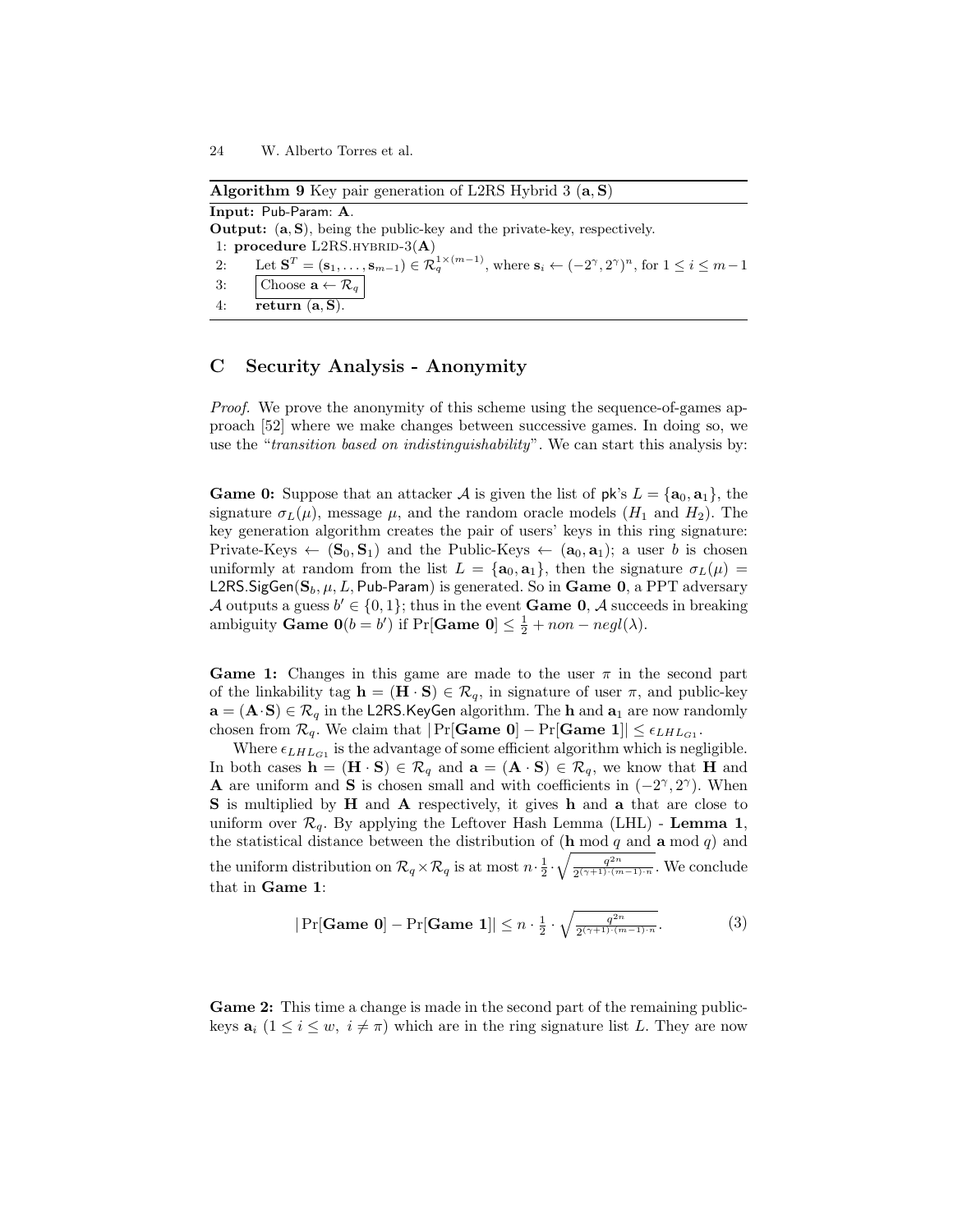randomly chosen as  $a_i \leftarrow \mathcal{R}_q$ . It turns out that  $|\Pr[\text{Game 1}] - \Pr[\text{Game 2}]| \le$  $\epsilon_{LHL_{G2}}$ .

Where  $\epsilon_{LHL_{G2}}$  is the advantage of some efficient algorithm which is negligible. We consider that for  $(i = 1$  to w where  $i \neq \pi$ ), we know that  $a_i = (A \cdot$  $\mathbf{S}_i \mod q$  are uniform and all  $\mathbf{S}_i$ 's are chosen small with coefficients in  $(-2^{\gamma}, 2^{\gamma})$ . When the  $S_i$ 's are multiplied by  $A_i$ 's, it gives  $(a_i \mod q)$ 's that are close to uniform over  $\mathcal{R}_a$ . By applying the Leftover Hash Lemma (LHL) - Lemma 1, the statistical distance between the distribution of the  $(\mathbf{A} \cdot \mathbf{S}_i \bmod q)$ 's and the uniform distribution on  $\mathcal{R}_q \times \mathcal{R}_q$  is at most  $n \cdot \frac{1}{2} \cdot \sqrt{\frac{q^n}{2^{(\gamma+1)\cdot(m-1)\cdot n}}} \cdot (w-1)$ . So in Game 2, we conclude that:

$$
|\Pr[\textbf{Game 1}] - \Pr[\textbf{Game 2}]| \le n \cdot \frac{1}{2} \cdot \sqrt{\frac{q^n}{2^{(\gamma+1)\cdot(m-1)\cdot n}}} \cdot (w-1). \tag{4}
$$

**Game 3:** At this time, we make a change in  $c_{\pi+1}$ . Instead of programming the oracle as  $H_1(L, \mathbf{H}_{2q}, \mu, \mathbf{A}_{2q,i} \cdot \mathbf{u}, \mathbf{H}_{2q} \cdot \mathbf{u})$ , it is now randomly chosen  $\mathbf{c}_{\pi+1} \leftarrow \mathcal{S}_{n,\kappa}$ . We have that  $|\Pr[\text{Game 2}] - \Pr[\text{Game 3}]| \leq \epsilon_{G3}$  where  $\epsilon_{G3}$  is the advantage of some efficient algorithm which is negligible. This scenario outputs a signature  $\sigma_L(\mu_1) = (\mathbf{c}_1, \mathbf{t}_1, \dots, \mathbf{t}_w, \mathbf{h})$  and programs the oracle as  $H_1(L, \mathbf{H}_{2q}, \mu, \mathbf{A}_{2q,\pi} \cdot \mathbf{t}_{\pi} +$  $q \cdot \mathbf{c}_{\pi}$ ,  $\mathbf{H}_{2q} \cdot \mathbf{t}_{\pi} + q \cdot \mathbf{c}_{\pi}$  =  $\mathbf{c}_{\pi+1}$ . Then, the adversary A makes h queries to  $H_1$ ; so the distinguishing advantage of the signing algorithm and the one in Game **2** is at most  $h \cdot 2^{-n+1}$ . We conclude that in **Game 3:** 

$$
|\Pr[\text{Game 2}] - \Pr[\text{Game 3}]| \le h \cdot 2^{-n+1}.\tag{5}
$$

**Game 4:** In this game a change is made in  $t_{\pi}$ . Namely, instead of computing it as  $\mathbf{u} + \mathbf{S}_{2q,\pi} \cdot \mathbf{c}_{\pi} \cdot (-1)^{bit}$ , it is now directly chosen from the Gaussian distribution  $D_{\sigma}^{n}$ . It is argued that  $|\Pr[\textbf{Game 3}] - \Pr[\textbf{Game 4}]| \leq \epsilon_{RS_{G4}}$ .

Where  $\epsilon_{RS_{G4}}$  is the advantage of some efficient algorithm which is negligible. In previous Games,  $t_{\pi}$  is computed using rejection sampling - Lemma 2, thus it is always sample from the Gaussian distribution  $D_{\sigma}^{n}$ . In this Game, however,  $\mathbf{t}_{\pi}$  is directly chosen from  $D_{\sigma}^{n}$ , this means that the advantage  $\epsilon_{RS_{G4}}$  will be zero as in both Game 3 and Game 4,  $t_{\pi}$  is having same distribution. In Game 4, we have:

$$
|\Pr[\text{Game 3}] - \Pr[\text{Game 4}]| = 0. \tag{6}
$$

Game 5: Finally, in the Game 5, a change is made in the index  $\pi$ . Namely, instead of choosing  $\pi + 1$ , it will be randomly chosen  $(1, \ldots, w)$ . We claim that  $|\Pr[\text{Game 4}] - \Pr[\text{Game 5}]| \leq \epsilon_{G5}$  where  $\epsilon_{G5}$  is the advantage of some efficient algorithm which is negligible. In this Game 5, we consider that when  $\pi$  is replaced by a fixed d, it might produce some collisions with previous queries to the oracle  $H_1$ ; saying this, the adversary A may make h queries to  $H_1$ ; therefore, the distinguishing advantage of the signing algorithm between Game 4 and this **Game 5** is at most  $h \cdot 2^{-n+1} \cdot w$ . Finally, in **Game 5** we have:

$$
|\Pr[\text{Game 4}] - \Pr[\text{Game 5}]| \le h \cdot 2^{-n+1} \cdot w. \tag{7}
$$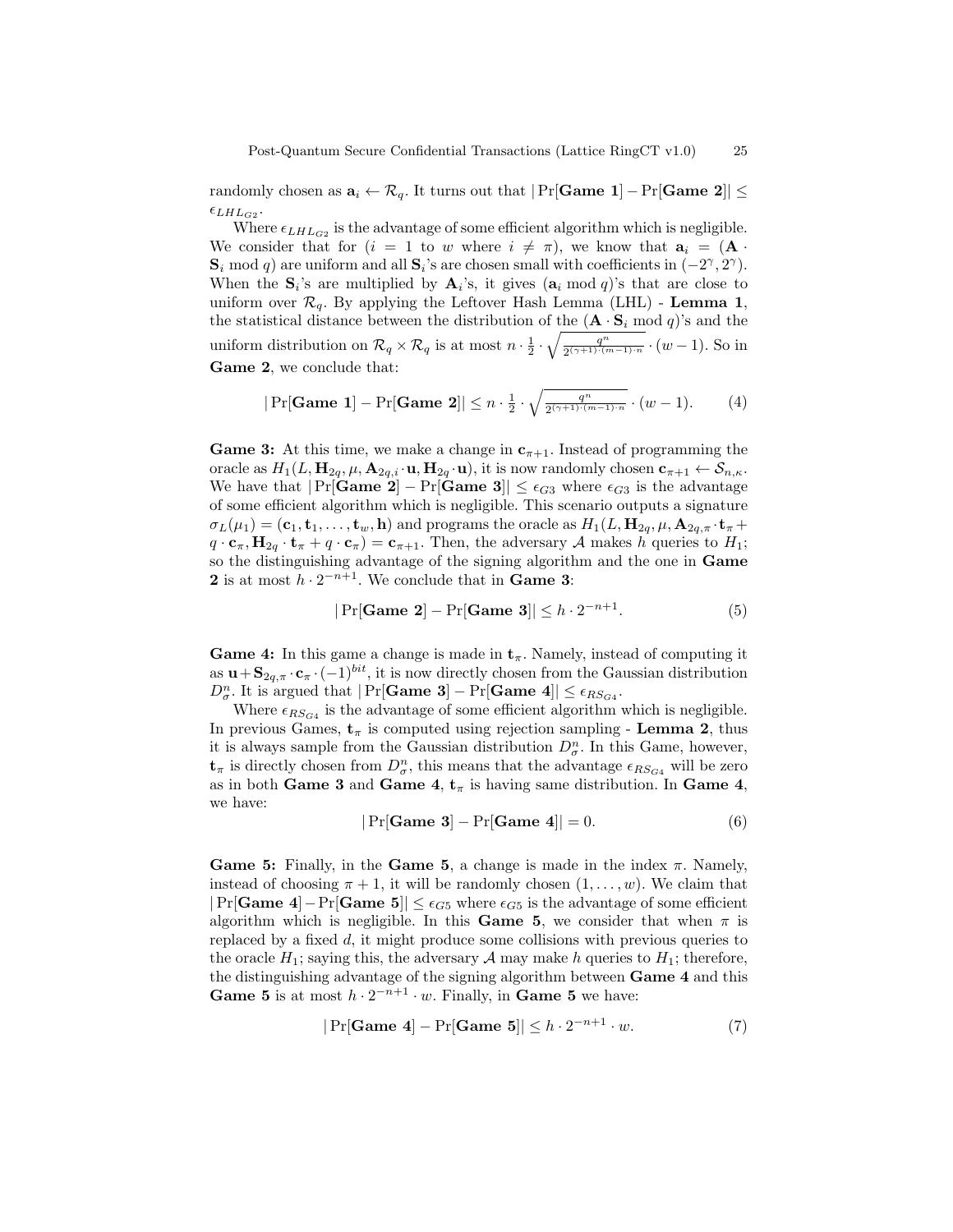#### 26 W. Alberto Torres et al.

We also conclude that in **Game 5**, the adversary's view is statistical independent of  $\pi$ , thus Pr[**Game** 5] =  $\frac{1}{w}$ .

Combining the probabilities of the above games  $(C)$ ,  $(4)$ ,  $(5)$ ,  $(6)$  and  $(7)$  we obtain:

 $|\Pr[\text{Game 5}] - \Pr[\text{Game 0}]| \leq |\Pr[\text{Game 1}] - \Pr[\text{Game 0}]| + |\Pr[\text{Game 2}] - \Pr[\text{Game 2}]|$ Pr[Game 1]| + |Pr[Game 3] − Pr[Game 2]| + |Pr[Game 4] − Pr[Game 3]|+  $|Pr[Game 5] - Pr[Game 4]|.$ 

By replacing the resulting probabilities, we have:

$$
|\Pr[\textbf{Game 5}] - \Pr[\textbf{Game 0}]| \leq \frac{1}{w} - \frac{1}{2} + \epsilon,
$$
\n(8)

which means that  $|\Pr[\textbf{Game 5}]-\Pr[\textbf{Game 0}]| \leq \epsilon$ , which itself is smaller than

$$
\frac{n \cdot (w-1)}{2} \cdot \left( \sqrt{\frac{q^{2n}}{2^{(\gamma+1)\cdot(m-1)\cdot n}}} + \sqrt{\frac{q^n}{2^{(\gamma+1)\cdot(m-1)\cdot n}}} \right) + h \cdot 2^{-n+1} \cdot (1+w).
$$

We notice that since h and w are polynomial in n, we get  $h \cdot 2^{-n+1} \cdot (1+w)$  is negligible in *n*. In addition, we can say that  $\left(\sqrt{\frac{q^{2n}}{2(1+1)\cdot(n)}}\right)$  $\frac{q^{2n}}{2^{(\gamma+1)\cdot(m-1)\cdot n}}+\sqrt{\frac{q^n}{2^{(\gamma+1)\cdot(m-1)\cdot n}}}$  $\setminus$  $\leq 2$  $\sqrt{q^{2n}}$  $\frac{q^{2n}}{2^{(\gamma+1)\cdot(m-1)\cdot n}}$ , which is negligible by the assumption that  $\sqrt{\frac{q^{2n}}{2^{(\gamma+1)\cdot(n-1)}}}$  $\frac{q^{2n}}{2(\gamma+1)\cdot(m-1)\cdot n}$  is also

negligible. Hence we conclude that  $\epsilon$  is negligible, meaning that Pr[Game 0]  $\leq$  $\frac{1}{2}+\epsilon.$  $\frac{1}{2} + \epsilon$ .

# D Security Analysis - Linkability

*Proof.* We construct the algorithm B for the  $\mathcal{R}\text{-SIS}_{q,m,\beta}^{\mathcal{K}}$  problem. This algorithm runs the linkability attack game (Def. 5) as follows:

- 1. B generates using the L2RS.KeyGen algorithm all private-keys  $S_i$ 's with the corresponding public-keys  $a_i$ 's, then  $\mathcal B$  gives  $S_\pi$  to the attacker  $\mathcal A$  as a response to the attacker's  $\mathcal{CO}$  query.
- 2. A outputs two signatures  $\sigma_L(\mu_1)$  and  $\sigma'_{L'}(\mu')$  along with their corresponding lists  $L$  and  $L'$  such that both signatures are successfully verified by L2RS.SigVer, but the linkability tags are different  $\mathbf{h}_{\mu_1} \neq \mathbf{h}_{\mu'}$ .
- 3. B computes  $h_{\mu_{\pi}} = H \cdot S_{\pi} \mod q$ , where  $\pi$  is the true signer's  $\pi$  linkability tag. This  $h_{\mu_{\pi}}$  tag can then be compared with the linkability tags  $h_{\mu_1}$  and  $\mathbf{h}_{\mu}$ , output by A, in step 2, and one of them will be different.
- 4. Without loss of generality, suppose  $h_{\mu_1} \neq h_{\mu_{\pi}} \mod q$ . Using the forking lemma [51],  $\beta$  rewinds the attacker  $\mathcal A$  to the  $H_1$  query corresponding to the L2RS.SigVer of the signature  $\sigma_L(\mu_1)$ . B reruns A with a different response of  $H_1$  and ultimately gets another signature:  $\sigma_L(\mu_2)$  =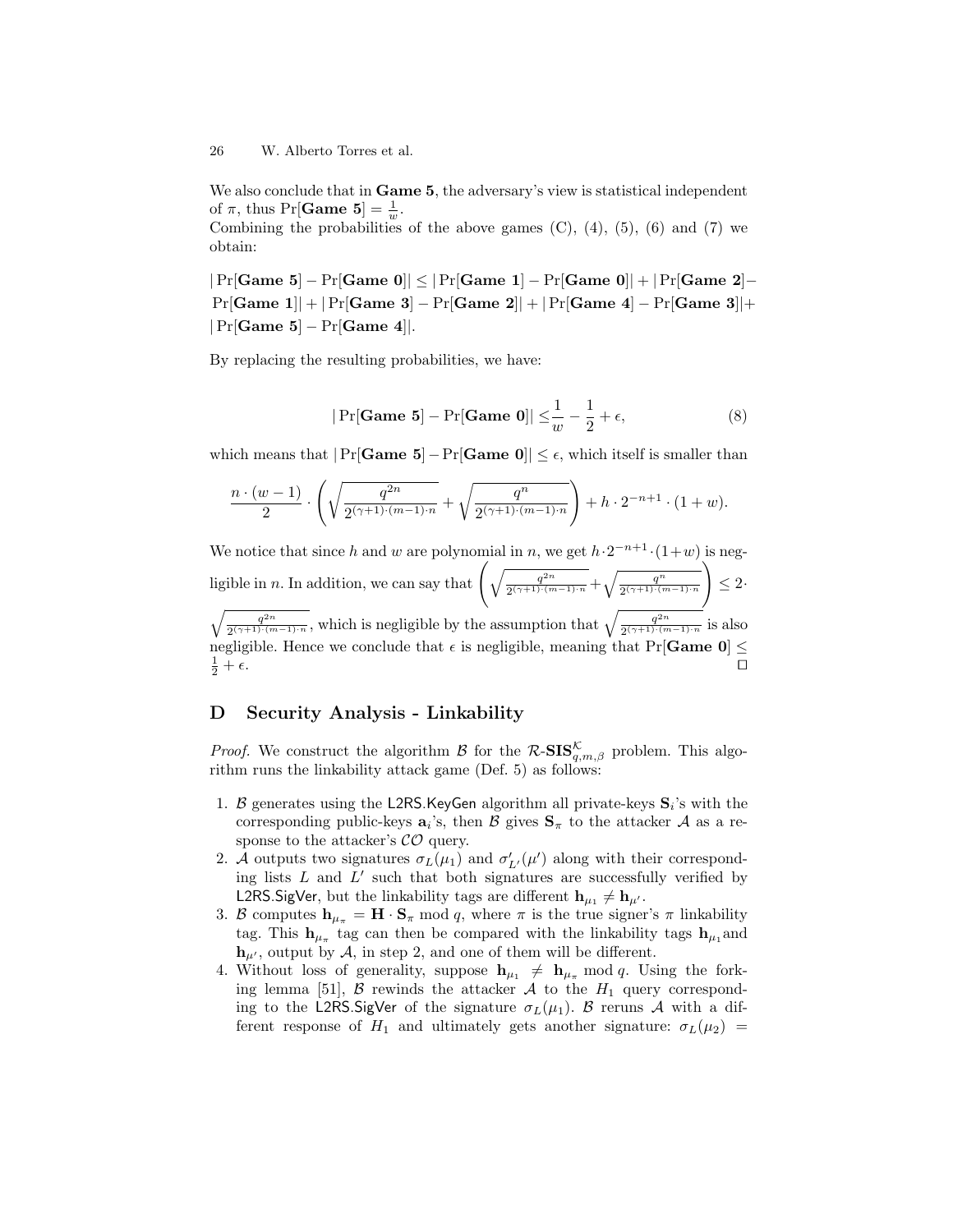$(c_{1,\mu_2}, t_{1,\mu_2}, \ldots, t_{w,\mu_2}, h_{\mu_2})$ . This second signature is used to extract a solution to the  $\mathcal{R}\text{-}\mathbf{SIS}_{q,m,\beta}^{\mathcal{K}}$  problem, in case the  $\mathcal{A}$  finds an efficient way to unlink these signatures, as shown in step 7.

- 5. The adversary  $A$  matches the challenge message of both signatures where  $\mathbf{H}_{2q,\mu_1}$  and  $\mathbf{A}_{2q,w,\mu_1}$  are kept. Thus we have:
	- $\text{(a)} \ \mathbf{A}_{2q,w,\mu_1} \cdot \mathbf{t}_{w,\mu_1} + q \cdot \mathbf{c}_{w,\mu_1} = \mathbf{A}_{2q,w,\mu_1} \cdot \mathbf{t}_{w,\mu_2} + q \cdot \mathbf{c}_{w,\mu_2},$
	- (b)  ${\bf H}_{2q,\mu_1} \cdot {\bf t}_{w,\mu_1} + q \cdot {\bf c}_{w,\mu_1} = {\bf H}_{2q,\mu_1} \cdot {\bf t}_{w,\mu_2} + q \cdot {\bf c}_{w,\mu_2}.$
	- These expressions can be represented as:
	- (a)  ${\bf A}_{2q,w,\mu_1}\cdot ({\bf t}_{w,\mu_1}-{\bf t}_{w,\mu_2})=q\cdot({\bf c}_{w,\mu_2}-{\bf c}_{w,\mu_1}),$
	- (b)  $\mathbf{H}_{2q,\mu_1} \cdot (\mathbf{t}_{w,\mu_1} \mathbf{t}_{w,\mu_2}) = q \cdot (\mathbf{c}_{w,\mu_2} \mathbf{c}_{w,\mu_1}).$
	- Reducing them modq we have (if  $(\mathbf{c}_{w,\mu_2} \mathbf{c}_{w,\mu_1}) \neq 0 \text{ mod } 2$ ):
	- (a)  $\mathbf{A}_{2q,w,\mu_1} \cdot (\mathbf{t}_{w,\mu_1} \mathbf{t}_{w,\mu_2}) = 0 \bmod q,$
	- (b)  $\mathbf{H}_{2q,\mu_1} \cdot (\mathbf{t}_{w,\mu_1} \mathbf{t}_{w,\mu_2}) = 0 \text{ mod } q.$

We denote by  $\mathbf{t}_{w,\mu_1}^{\prime}$ , the first  $(m-1)$  ring elements in  $\mathbf{t}_{w,\mu_1}$  and by  $\mathbf{t}_{w,\mu_1}^{\prime\prime}$  the  $m\text{-th ring element in }\mathbf{t}_{w,\mu_1}\text{, i.e. }\mathbf{t}_{w,\mu_1}-\mathbf{t}_{w,\mu_2}=\begin{pmatrix} \mathbf{t}_{w,\mu_1}'-\mathbf{t}_{w,\mu_2}'\ \mathbf{t}_{w,\mu_1}''-\mathbf{t}_{w,\mu_2}'\end{pmatrix}$  $\Big) \in \mathcal{R}_q^m$ , and using the public-key and linkability parts, we have:

- (a)  $2 \cdot \mathbf{A} \cdot (\mathbf{t}_{w,\mu_1}^{\prime} \mathbf{t}_{w,\mu_2}^{\prime}) = -2 \cdot \mathbf{a} \cdot (\mathbf{t}_{w,\mu_1}^{\prime\prime} \mathbf{t}_{w,\mu_2}^{\prime\prime}),$ (b)  $2 \cdot \mathbf{H} \cdot (\mathbf{t}'_{w,\mu_1} - \mathbf{t}'_{w,\mu_2}) = -2 \cdot \mathbf{h}_{\mu_1} \cdot (\mathbf{t}''_{w,\mu_1} - \mathbf{t}''_{w,\mu_2}),$  where  $\mathbf{h}_{\mu_1} \triangleq \mathbf{H} \cdot \mathbf{S}_{\pi} \in \mathcal{R}_q$ .
- 6. We let  $\bar{\mathbf{S}} = \frac{(\dot{\mathbf{t}}_{w,\mu_1}' \dot{\mathbf{t}}_{w,\mu_2}')}{(\dot{\mathbf{t}}'' \dot{\mathbf{t}}'' \dot{\mathbf{t}}'')},$  $\frac{(\mathbf{t}_{w,\mu_1}-\mathbf{t}_{w,\mu_2})}{(\mathbf{t}_{w,\mu_1}-\mathbf{t}_{w,\mu_2}^n)}$  mod q where  $(\mathbf{t}_{w,\mu_1}''-\mathbf{t}_{w,\mu_2}'') \neq 0$  mod q. We distinguish two cases:
	- (a) If  $\bar{S} \neq S_{\pi} \mod q$ , since we have  $\mathbf{A} \cdot \bar{S} = \mathbf{A} \cdot S_{\pi} = \mathbf{a} \mod q$ , then  $(\bar{S} S)$ is a small non-zero vector  $\mathcal{R}\text{-SIS}_{q,m,\beta}^{\mathcal{K}}$  solution for  $\mathbf{A} \in \mathcal{R}_q^{1 \times (m-1)}$ .
	- (b) If  $\bar{\mathbf{S}} = \mathbf{S}_{\pi} \mod q$ , then  $\mathbf{h}_{\mu_1} = \mathbf{H} \cdot \bar{\mathbf{S}} \mod q = \mathbf{H} \cdot \mathbf{S}_{\pi} \mod q$ . The target is to show that  $h_{\mu_1} = h_{\mu_\pi} \mod 2$  and  $h_{\mu_1} = h_{\mu_\pi} \mod q$ . If so, then we have  $h_{\mu_1} = h_{\mu_{\pi}}$  mod 2q, which is a contradiction with our assumption at step 4 of this proof. We now prove the first target:

$$
\mathbf{h}_{\mu_1} = -2 \cdot \mathbf{h}_{\mu_1} + q = 1 \bmod 2 = -2 \cdot \mathbf{H} \cdot \mathbf{S}_{\pi} + q = \mathbf{h}_{\mu_{\pi}},
$$

where the first and the last equalities follow from definition of **h** in second line of Algorithm 2. To show the second target, we have

> $h_{\mu_1} = -2 \cdot h_{\mu_1} + q = -2 \cdot h_{\mu_1} \mod q$  $= -2 \cdot \mathbf{H} \cdot \bar{\mathbf{S}} \bmod q = -2 \cdot \mathbf{H} \cdot \mathbf{S}_{\pi} \bmod q = \mathbf{h}_{\mu_{\pi}},$

where the first and the last equalities follow from definition of h in second line of Algorithm 2 and the middle equality is true based on the argument at the beginning of step (6.b).

7. Since  $(c_{w,\mu_2} - c_{w,\mu_1}) \neq 0 \mod 2$ , we have  $(\mathbf{t}_{w,\mu_1} - \mathbf{t}_{w,\mu_2}) \neq 0 \mod 2q$ . In addition, we know that  $\|\mathbf{t}_{w,\mu_1} - \mathbf{t}_{w,\mu_2}\|_{\infty} < q/2$ , which implies that  $(\mathbf{t}_{w,\mu_1} - \mathbf{t}_{w,\mu_2})$  $(\mathbf{t}_{w,\mu_2}) \neq 0 \text{ mod } q$ . Ultimately, we have  $\mathbf{A} \cdot (\mathbf{t}_{w,\mu_1} - \mathbf{t}_{w,\mu_2}) = 0 \text{ mod } q$  and  $\|(\mathbf{t}_{w,\mu_1} - \mathbf{t}_{w,\mu_2}) \bmod q\| \le 2B_2$ . Therefore, this small non-zero vector  $(\mathbf{t}_{w,\mu_1} \mathbf{t}_{w,\mu_2}$ ) is the output of the algorithm  $\mathcal{B}$ , and this vector is a solution to the  $\mathcal{R}\text{-SIS}_{q,m,\beta}^{\mathcal{K}}$  problem with  $\beta = 2B_2$  for  $\mathbf{a} \in \mathcal{R}_q$ .